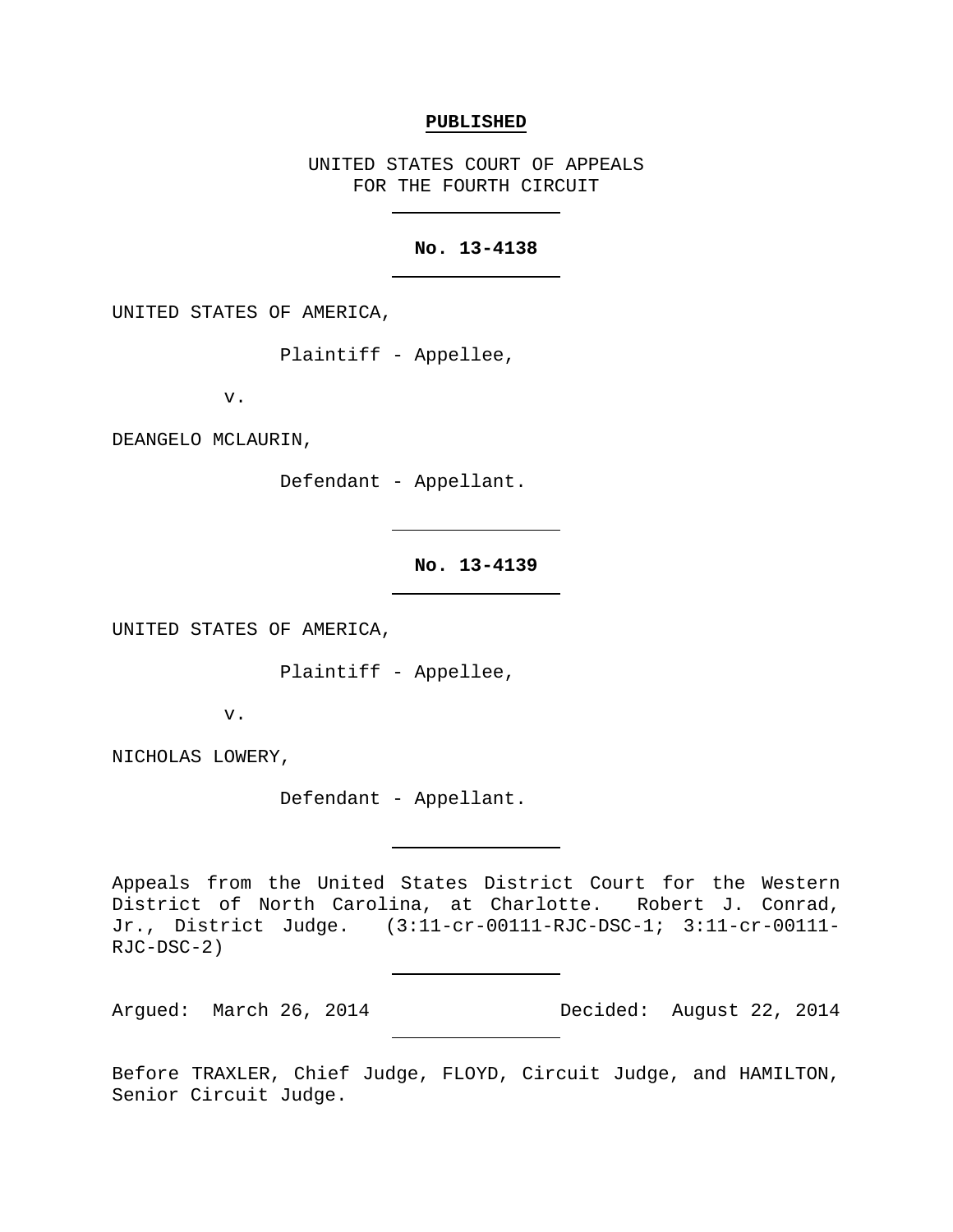No. 13-4138 affirmed in part, vacated in part, and remanded; No. 13-4139 affirmed by published opinion. Chief Judge Traxler wrote the majority opinion, in which Senior Judge Hamilton joined. Judge Floyd wrote a separate opinion concurring in part and dissenting in part.

**ARGUED:** Joshua B. Carpenter, FEDERAL DEFENDERS OF WESTERN NORTH CAROLINA, INC., Asheville, North Carolina; Lawrence W. Hewitt, GUTHRIE DAVIS HENDERSON & STATON, Charlotte, North Carolina, for Appellants. William Michael Miller, OFFICE OF THE UNITED STATES ATTORNEY, Charlotte, North Carolina, for Appellee. **ON BRIEF:** Henderson Hill, Executive Director, FEDERAL DEFENDERS OF WESTERN NORTH CAROLINA, INC., Charlotte, North Carolina, for Appellant Deangelo McLaurin. Justin N. Davis, GUTHRIE DAVIS HENDERSON &<br>STATON, Charlotte, North Carolina, for Appellant Nicholas Charlotte, North Carolina, for Appellant Nicholas Lowery. Anne M. Tompkins, United States Attorney, OFFICE OF THE UNITED STATES ATTORNEY, Charlotte, North Carolina, for Appellee.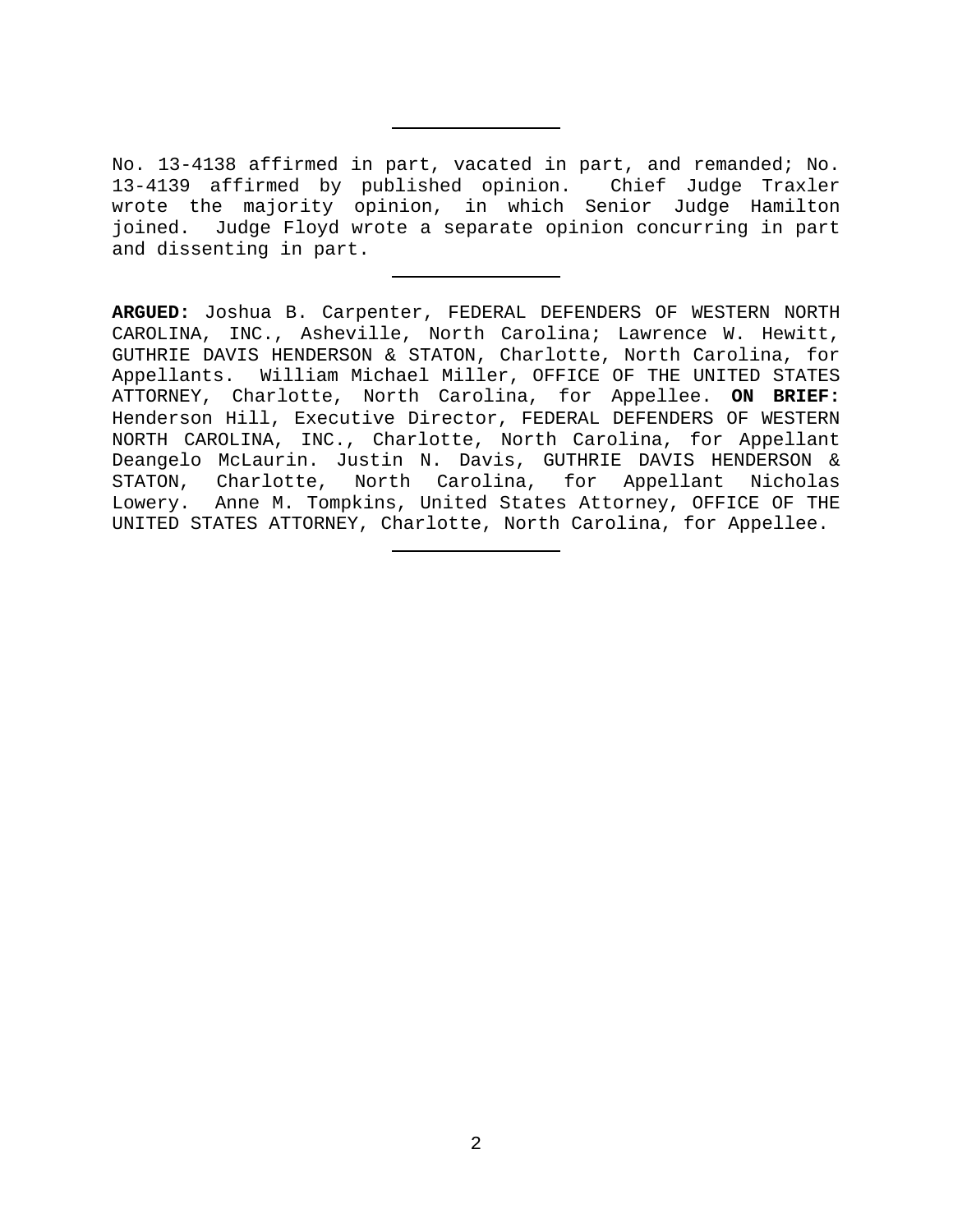TRAXLER, Chief Judge:

Working with disgruntled drug couriers, defendants Deangelo McLaurin and Nicholas Lowery devised a plan to rob a drug "stash house." As it turned out, the stash house never existed, and the supposed drug couriers were undercover law enforcement officers. McLaurin and Lowery were arrested and ultimately convicted of various conspiracy and firearms charges. Finding no reversible trial error, we affirm their convictions. As to defendant McLaurin, however, we vacate his sentence and remand for resentencing.

I.

On February 23, 2011, a confidential informant introduced defendant McLaurin to undercover police officer Rolando Ortiz-Trinidad of the Charlotte Mecklenburg Police Department. At the meeting, McLaurin sold Officer Ortiz a .38 caliber revolver for \$200. At the end of the transaction, McLaurin told Ortiz that he had a shotgun for sale as well. Officer Ortiz and McLaurin then exchanged telephone numbers in order to contact each other about future transactions. Two days later, Ortiz and McLaurin met for a second transaction in which McLaurin sold Ortiz a sawed-off shotgun for \$150. Shortly thereafter, McLaurin called Officer Ortiz and offered to sell him a third firearm.

Following the firearms transactions, the confidential informant identified McLaurin as a potential target for a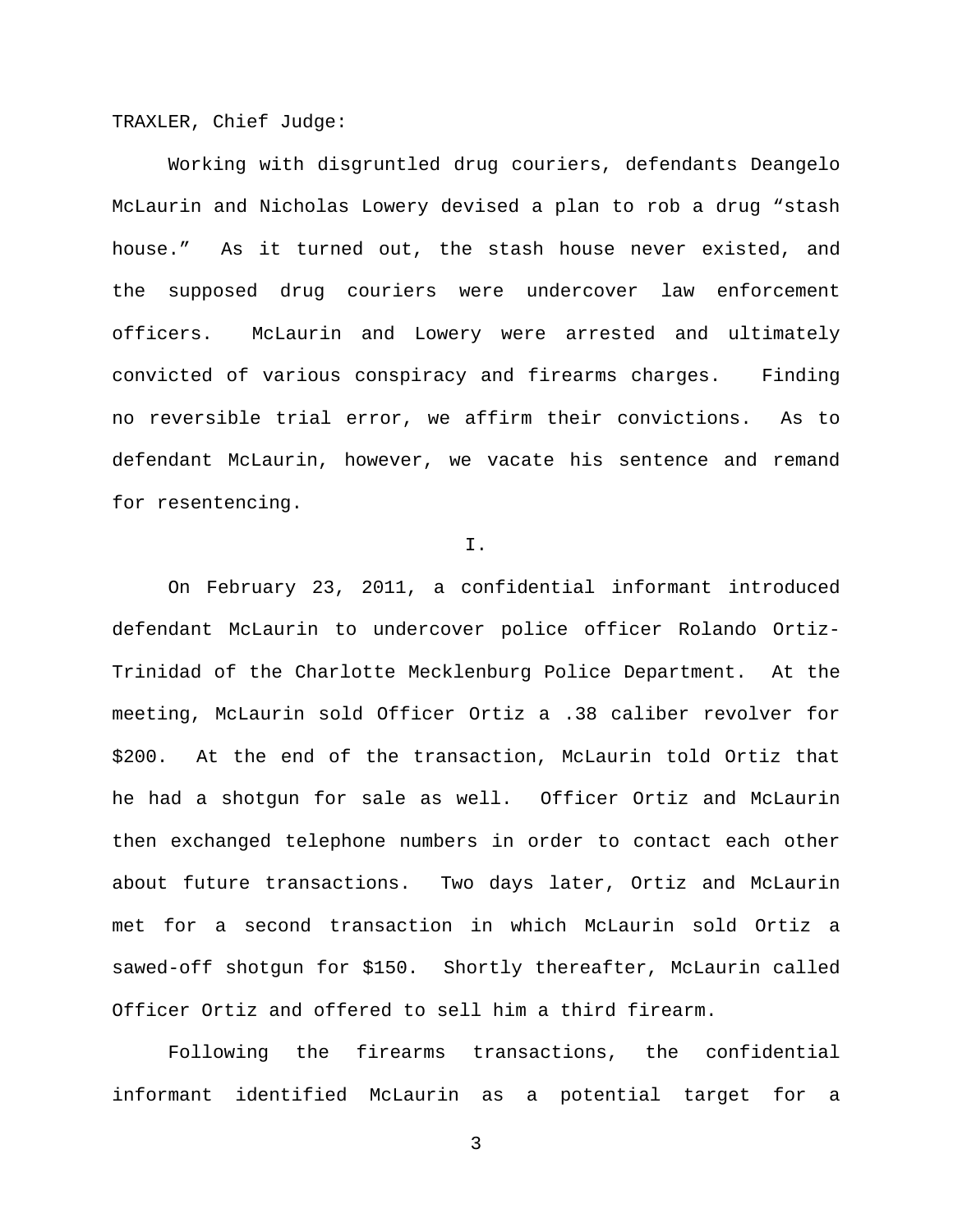reverse sting operation known as a home-invasion investigation or a stash-house robbery. A home-invasion investigation is a law enforcement technique in which law enforcement officers identify targets who are ready, willing, and able to rob a drug stash house and then provide them with the opportunity to commit the crime. The officers who participate in this type of undercover operation receive specialized training and employ techniques to weed out individuals who are not inclined to commit the robberies, including changing locations and scheduling several meetings in advance of the planned robbery. The purpose of these obstacles is to give targets the "opportunity to not participate in this particular style of robbery." J.A. 144.

On March 9, 2011, the confidential informant introduced McLaurin to two different undercover officers -- ATF Special Agent Shawn Stallo and his partner Task Force Officer Ashley Asbill (referred to together as the "Undercover Officers"). This meeting was recorded on audio and video; McLaurin, the confidential informant, and the Undercover Officers were present at all times.

During the meeting, the Undercover Officers posed as disgruntled drug couriers for a Mexican drug trafficking organization (the Organization), and expressed their desire to steal drugs from a stash house belonging to the Organization.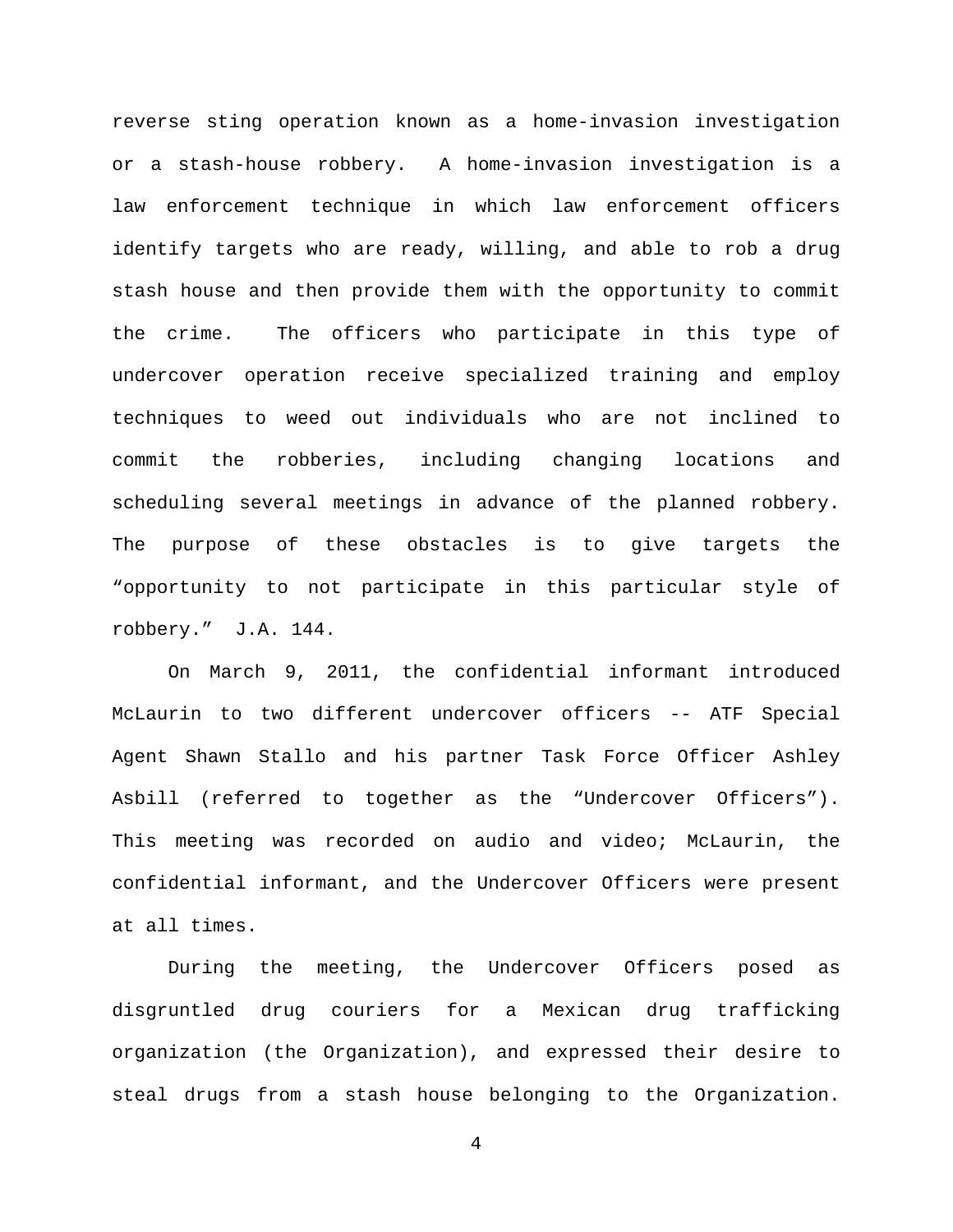Agent Stallo told McLaurin that he regularly picked up cocaine from various rental houses used by the Organization as stash houses, and that he was looking for someone to rob one of these stash houses. According to the cover story that Agent Stallo told McLaurin, each stash house, when stocked, contained between seven to nine kilograms of cocaine and was guarded by two armed men; the Organization constantly changed which stash house held the stock; Stallo picked up two kilograms of cocaine from a stocked stash house about every 30 days, but would not learn the address of such stash house until the day of the pick-up. Stallo proposed to keep two kilograms of the stolen cocaine for himself, while McLaurin and any others he recruited to help in robbing the stash house could keep the balance because they would be responsible for the "heavy lifting." J.A. 148.

In response, McLaurin indicated that he was interested in the robbery, assuring the Undercover Officers that he had committed a similar robbery in the past. McLaurin also told the Undercover Officers that he would have to obtain a firearm before the robbery because he had recently sold his gun. When discussing the type of firearm required for the job, McLaurin indicated that he would need a large-caliber weapon. McLaurin also explained that the job was "real big," J.A. 342, and that it would therefore take him three or four days to recruit others to help him in the robbery.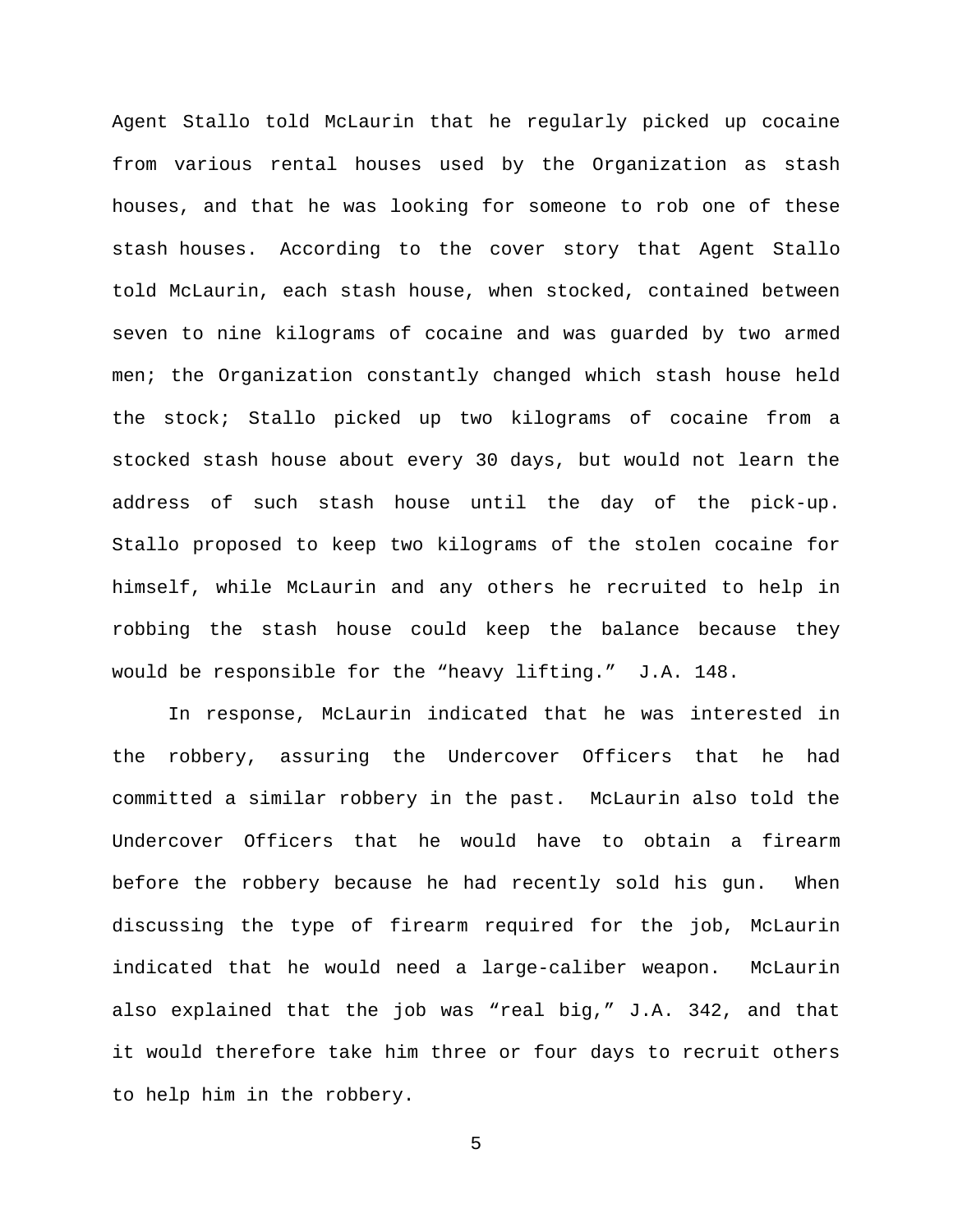Consistent with his training, Agent Stallo made clear to McLaurin several times during the meeting that he did not have to go through with the robbery if he did not want to, including telling McLaurin to take a few days to consider whether he wanted to participate. If McLaurin still wanted to participate, he was to call the confidential informant, who would then get in touch with Stallo. McLaurin responded that he was "good with it," J.A. 151, assuring the Undercover Officers that he would be in touch and that they would meet again.

A little over two weeks went by without the case agents being able to contact the confidential informant to learn whether McLaurin had expressed interest in the potential robbery. As a result, Agent Stallo attempted to contact McLaurin by telephone. McLaurin called back within minutes after Stallo left a message, and the two agreed to meet the next day, March 25, 2011, to discuss further plans for the robbery. On the day of the meeting, McLaurin called Stallo and advised him that he would be bringing along an associate -- codefendant Nicholas Lowery -- who would assist in the robbery. The Undercover Officers, McLaurin, and Lowery met in the parking lot of a restaurant; the 45-minute-long meeting was again recorded on audio.

During the meeting, McLaurin and Lowery discussed their specific plans for the robbery. McLaurin stated that upon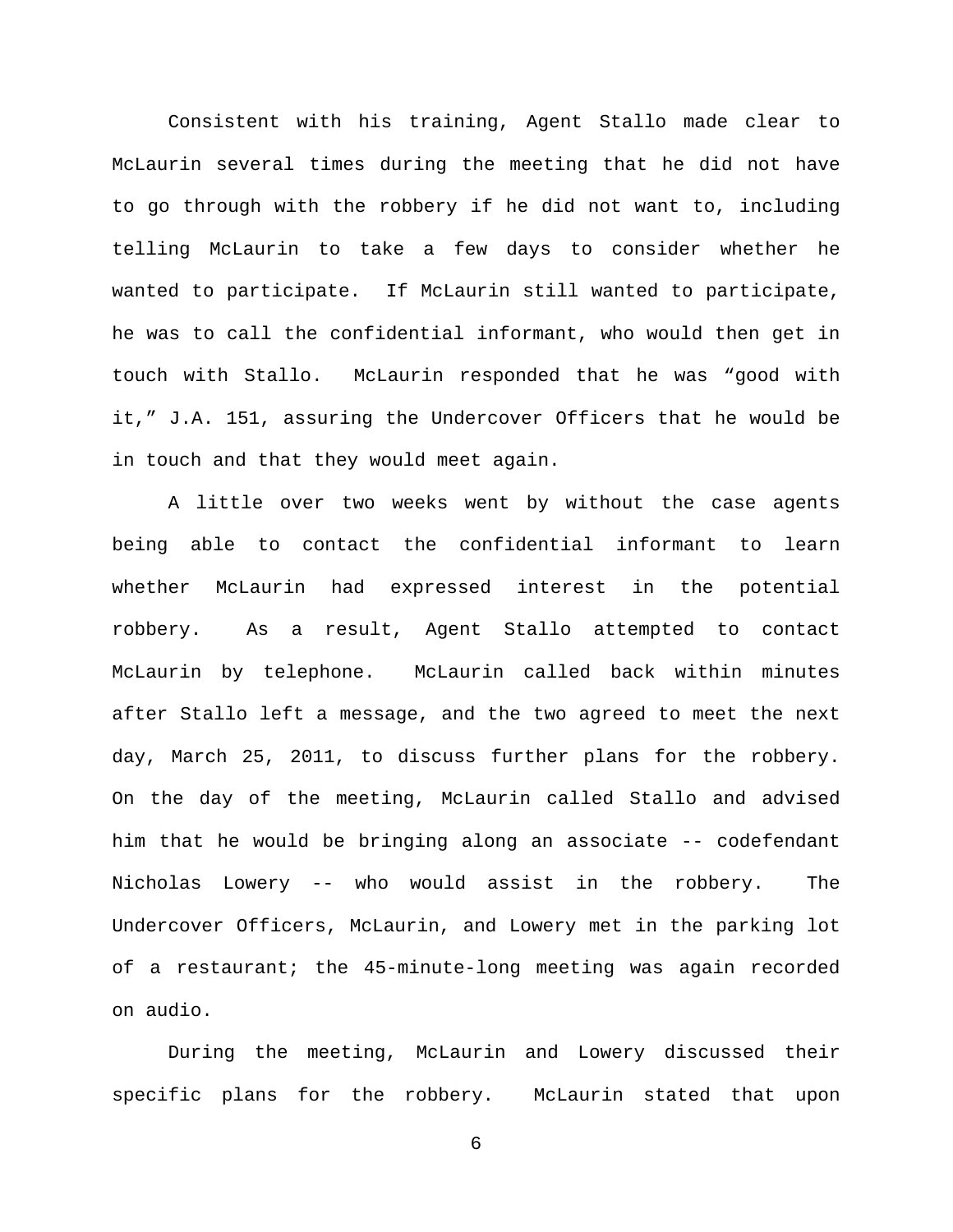entering the house, he would demand that everyone "get on the ground, face down." J.A. 193. Lowery added that he would strike anyone who resisted with the butt of his gun or shoot them in the leg if necessary. With respect to the need for firearms, Lowery indicated that he had a gun on him then, see J.A. 177 (Lowery patted himself and stated that he was "strapped right now"), and that he had additional handguns at his disposal. According to Lowery, the job potentially called for a "K," referring to an AK-47 rifle, because it was more powerful and could "chop ligaments." J.A. 177. When discussing the cocaine that McLaurin and Lowery planned to steal, Lowery explained in detail how he would distribute it, and he also offered to help sell Agent Stallo's share of the drugs.

During the discussion, Lowery stated that there were "three things you gotta consider . . . when you do stuff. . . . Getting killed, going to prison, or killing another motherf\*\*\*er." J.A. 360. Lowery continued, "And if you ain't willing to accept those consequences," and McLaurin interjected, "Don't get involved." J.A. 360. At the conclusion of the meeting, Agent Stallo reiterated that if McLaurin and Lowery did not want to go through with the robbery, they should just forget about him and the plan.

On April 6, 2011, the Undercover Officers again met with McLaurin and Lowery and again recorded the meeting. The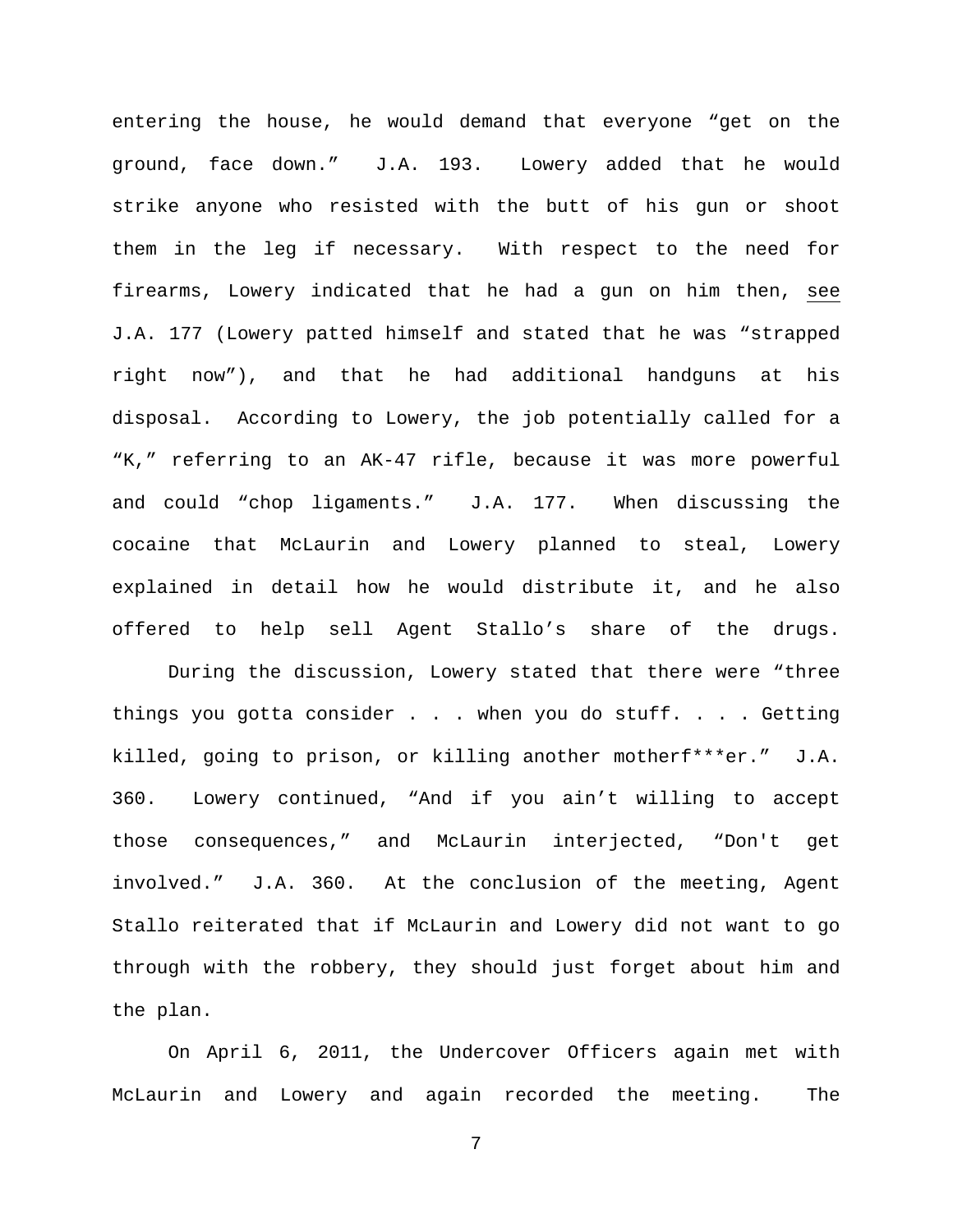Undercover Officers went over the details of the planned robbery, and McLaurin and Lowery confirmed their commitment to the plan. Lowery mentioned purchasing an assault rifle for the robbery, characterizing the expenditure as an investment. In discussing the specifics of the robbery, McLaurin reiterated that his plan was to get everyone on the ground.

In the days following the meeting, Agent Stallo corresponded with McLaurin nearly every day in calls or text messages initiated by both parties. During the course of those conversations, Agent Stallo told McLaurin that the robbery would take place on April 11, and that he would call McLaurin to give him the location. The Undercover Officers set up an initial meeting at a gas station to confirm that McLaurin and Lowery had the firearms and other tools necessary for the robbery and to identify any other individuals that McLaurin and Lowery had recruited to participate in the robbery. After the preliminary meeting, the plan was to lead the group to a nearby storage facility that was under law enforcement control so that they could safely make the arrests.

On April 11, McLaurin and Lowery arrived at the gas station as scheduled. When McLaurin and Lowery spoke with the Undercover Officers, Lowery pointed to another vehicle parked nearby and indicated that the individual in the car would join in the robbery. The Undercover Officers then drove to the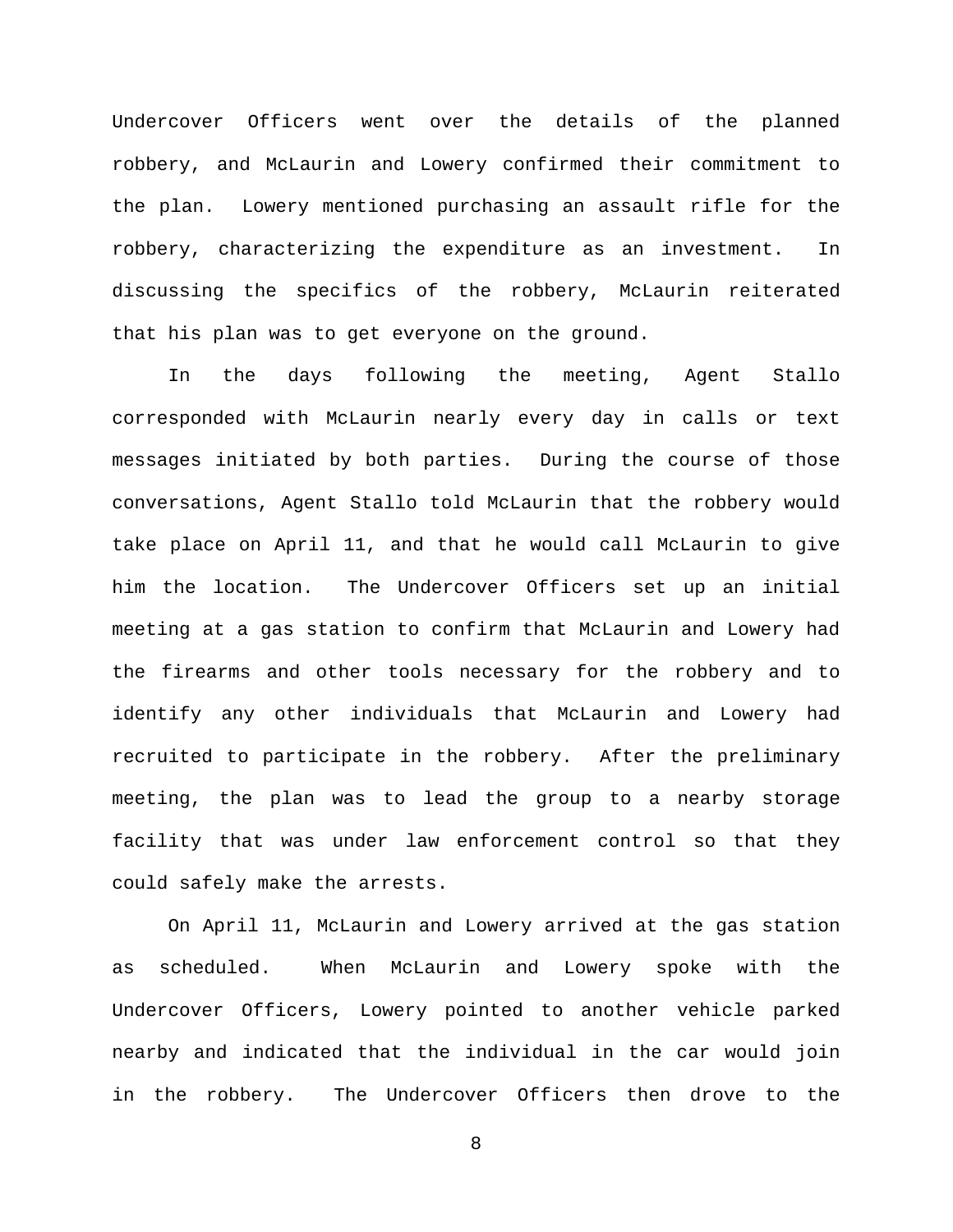storage facility, with McLaurin and Lowery following in their car and the other individual trailing in the third car. The Undercover Officers and McLaurin and Lowery entered the parking lot, but the unknown participant drove past the storage facility. When Lowery and McLaurin arrived, Agent Stallo overheard Lowery on the telephone state, "[E]verything looks good here. Everything's looking cool." J.A. 222.

Agent Stallo then asked McLaurin whether they had the "tools," meaning firearms, for the robbery or whether they had to wait for the third individual. J.A. 223. McLaurin responded that he thought Lowery had them. At that point, rather than wait on the other participant, Agent Stallo initiated the arrests of McLaurin and Lowery, concerned that either one of them could relay a message to the other unknown individual.

Following the arrests, a search of McLaurin and Lowery's vehicle revealed a pair of pants, gloves, a bandana, and a toboggan hat. Concerned that the guns were in the other vehicle, Agent Stallo instructed the surveillance team to be on the lookout for the suspected third participant and told them to arrest him if they were able to make contact. Despite searching with a helicopter and several additional officers, law enforcement was unable to locate the third participant or his vehicle.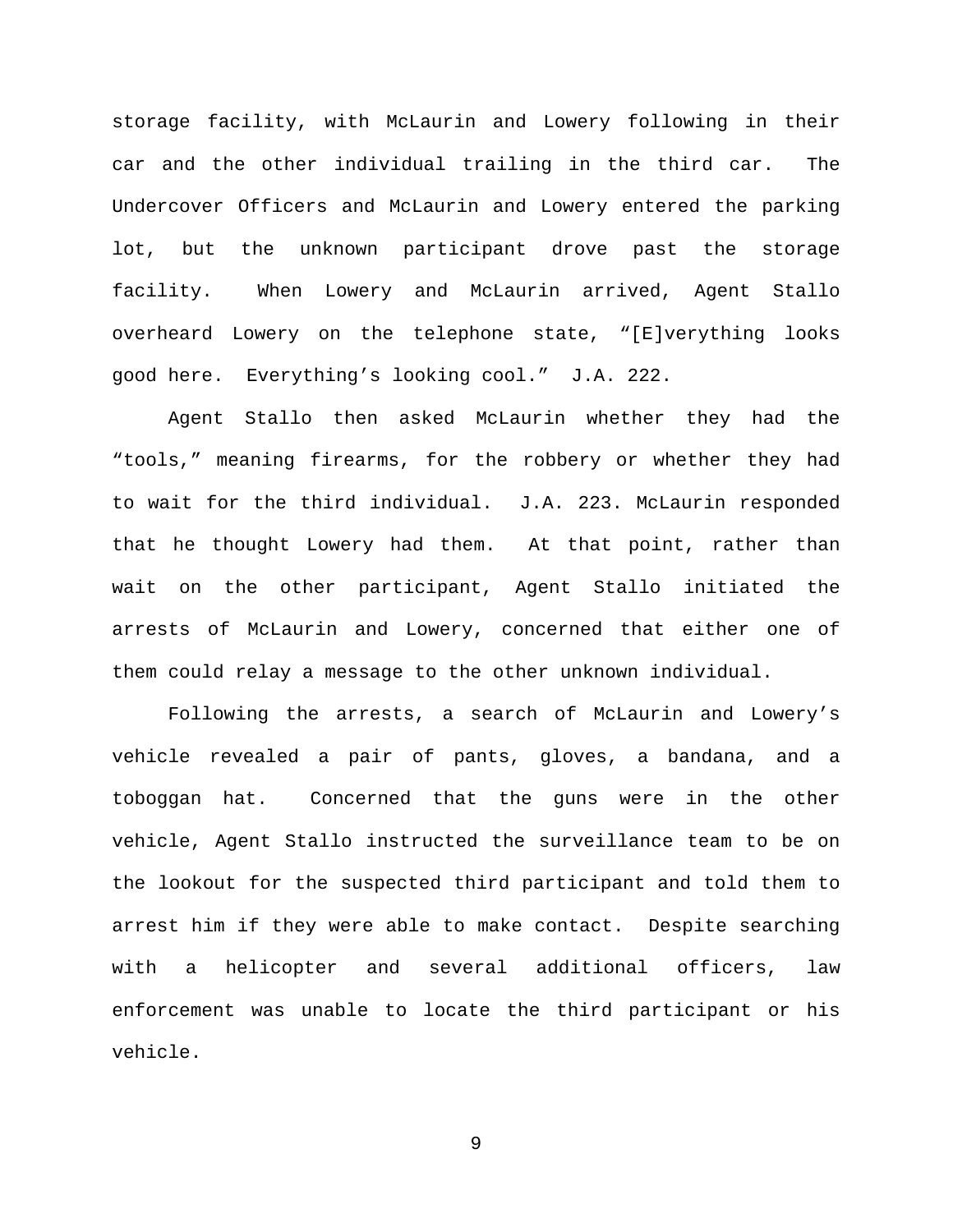Following their arrests, both McLaurin and Lowery waived their Miranda rights and agreed to speak with law enforcement. McLaurin admitted that he was supposed to meet Agent Stallo that day to "do a job and to make some money." J.A. 416. After providing several explanations of what the "job" entailed, McLaurin eventually admitted that the plan was to go into a house to get five to seven kilos of cocaine that they would then sell. McLaurin also claimed that he did not have a gun, asserting that although he asked Agent Stallo to get him a firearm, he did not plan on using it. According to McLaurin, rather than steal the cocaine, he planned to "go to the house and ask the Mexicans to front him the seven bricks or the 7 kilos." J.A. 429. McLaurin also initially denied possessing and selling guns on February 23 and 25, 2011. Eventually, however, he admitted to his participation in the transactions but said that he found the pistol and sawed-off shotgun in the woods.

In his statements to law enforcement, Lowery denied any involvement in the planned robbery. Lowery acknowledged meeting with Agent Stallo but asserted that he had no intention of going through with the robberies and that he had told Stallo that he would not participate. Lowery claimed that he was only providing McLaurin a ride to the storage facility and denied any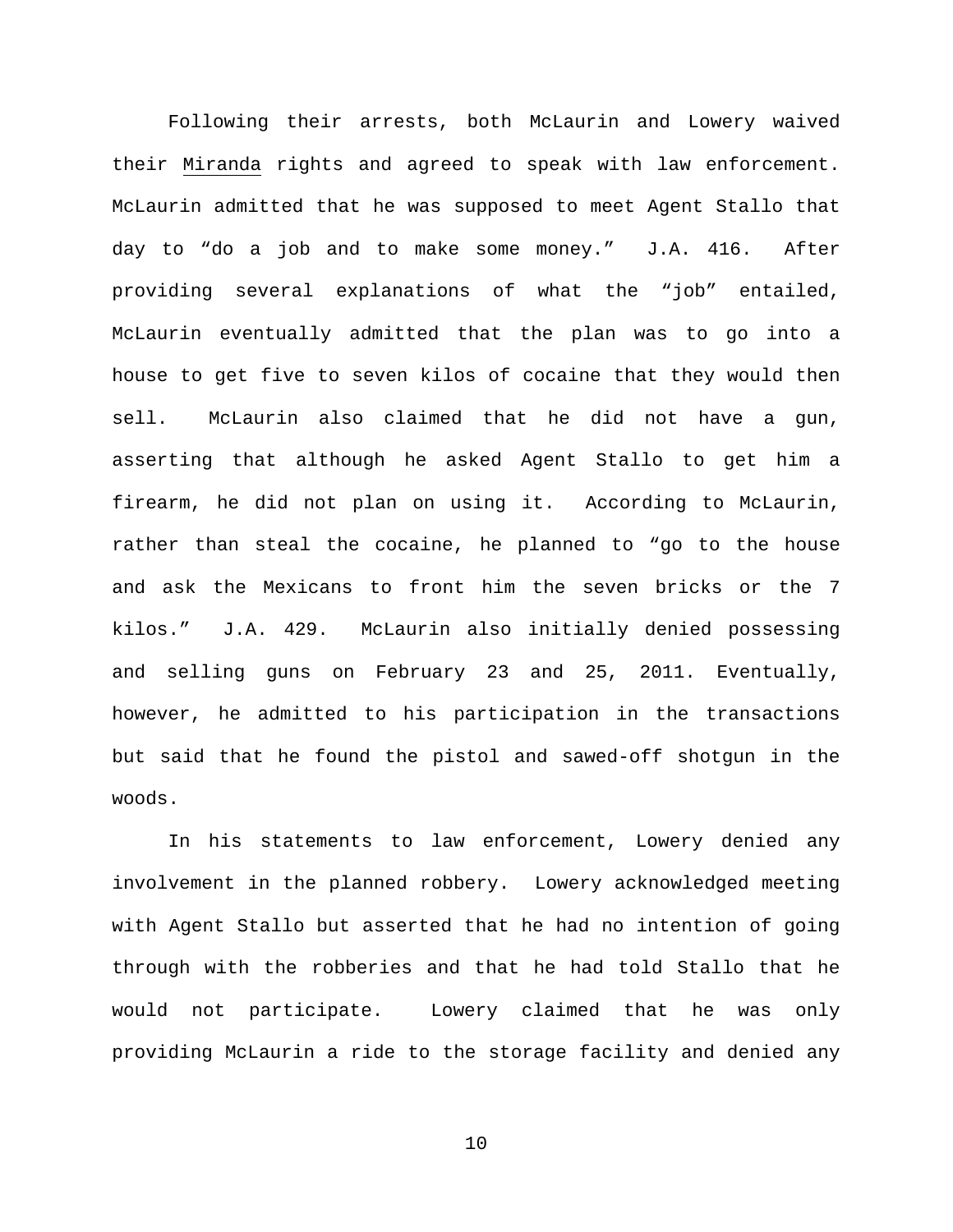knowledge of the other car that the Undercover Officers suspected contained the firearms and the third participant.

McLaurin and Lowery were each ultimately charged with three counts of conspiracy arising directly from the stash-house sting: (1) conspiracy to interfere with commerce by threats of violence, in violation of the Hobbs Act, 18 U.S.C. § 1951(a); (2) conspiracy to possess with intent to distribute five or more kilograms of cocaine, in violation of 21 U.S.C. §§ 841(b)(1)(A) and 846; and (3) conspiracy to use or carry a firearm in furtherance of a crime of violence and a drug trafficking offense, in violation of 18 U.S.C. § 924(c). In addition to the conspiracy counts, McLaurin was charged with two counts of possession of a firearm by a convicted felon, and Lowery was charged with one count of possession of a firearm by a convicted felon, all in violation of 18 U.S.C.  $\S$  922(g)(1). McLaurin's felon-in-possession counts related to his possession of the .38 caliber pistol and sawed-off shotgun during the undercover transactions with Officer Ortiz on February 23 and 25, 2011. Lowery's felon-in-possession count stemmed from his possession of a .40 caliber pistol on July 28, 2010.

McLaurin and Lowery each moved to sever the felon-in-possession counts from the conspiracy counts, contending that the counts were unrelated. The district court granted the motion with respect to Lowery but denied it with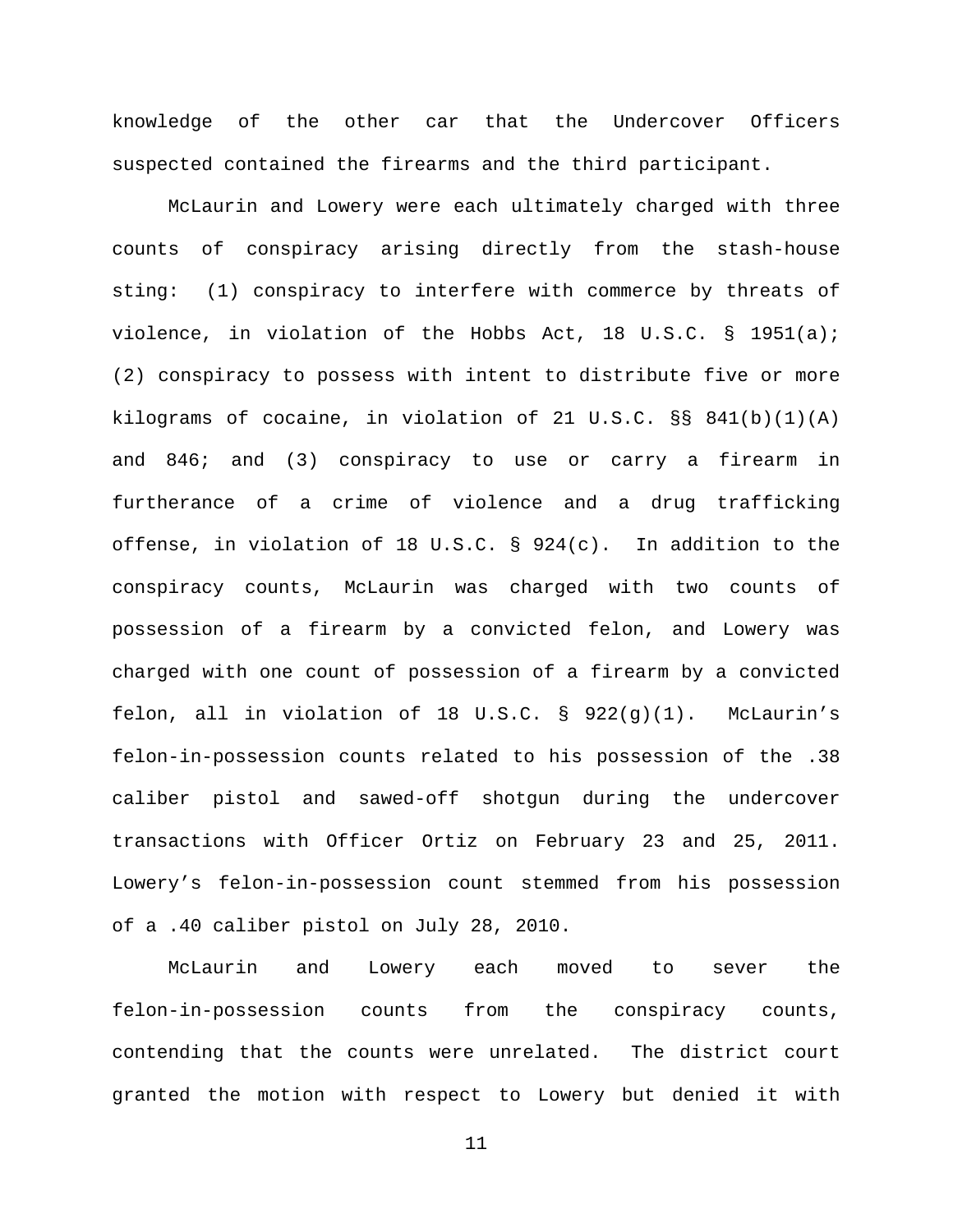respect to McLaurin. McLaurin and Lowery were tried together before a jury on the remaining counts, and both relied primarily on an entrapment defense. The jury rejected the defense and convicted McLaurin and Lowery on all three conspiracy counts and convicted McLaurin on both felon-in-possession counts. The district court sentenced McLaurin to 151 months in prison and Lowery to 168 months. These appeals followed.

### II.

The Defendants first challenge the district court's instructions on their entrapment defense. "Although we review a district court's refusal to give a jury instruction for abuse of discretion, we conduct a de novo review of any claim that jury instructions incorrectly stated the law." United States v. Mouzone, 687 F.3d 207, 217 (4th Cir. 2012) (citation omitted), cert. denied, 133 S. Ct. 899 (2013).

Entrapment is an affirmative defense consisting of "two related elements: government inducement of the crime, and a lack of predisposition on the part of the defendant to engage in the criminal conduct." Mathews v. United States, 485 U.S. 58, 63 (1988). Consistent with Mathews, the district court instructed the jury that the elements of the defense were government inducement and lack of predisposition, see J.A. 615, and the court then explained the manner in which the defense operates: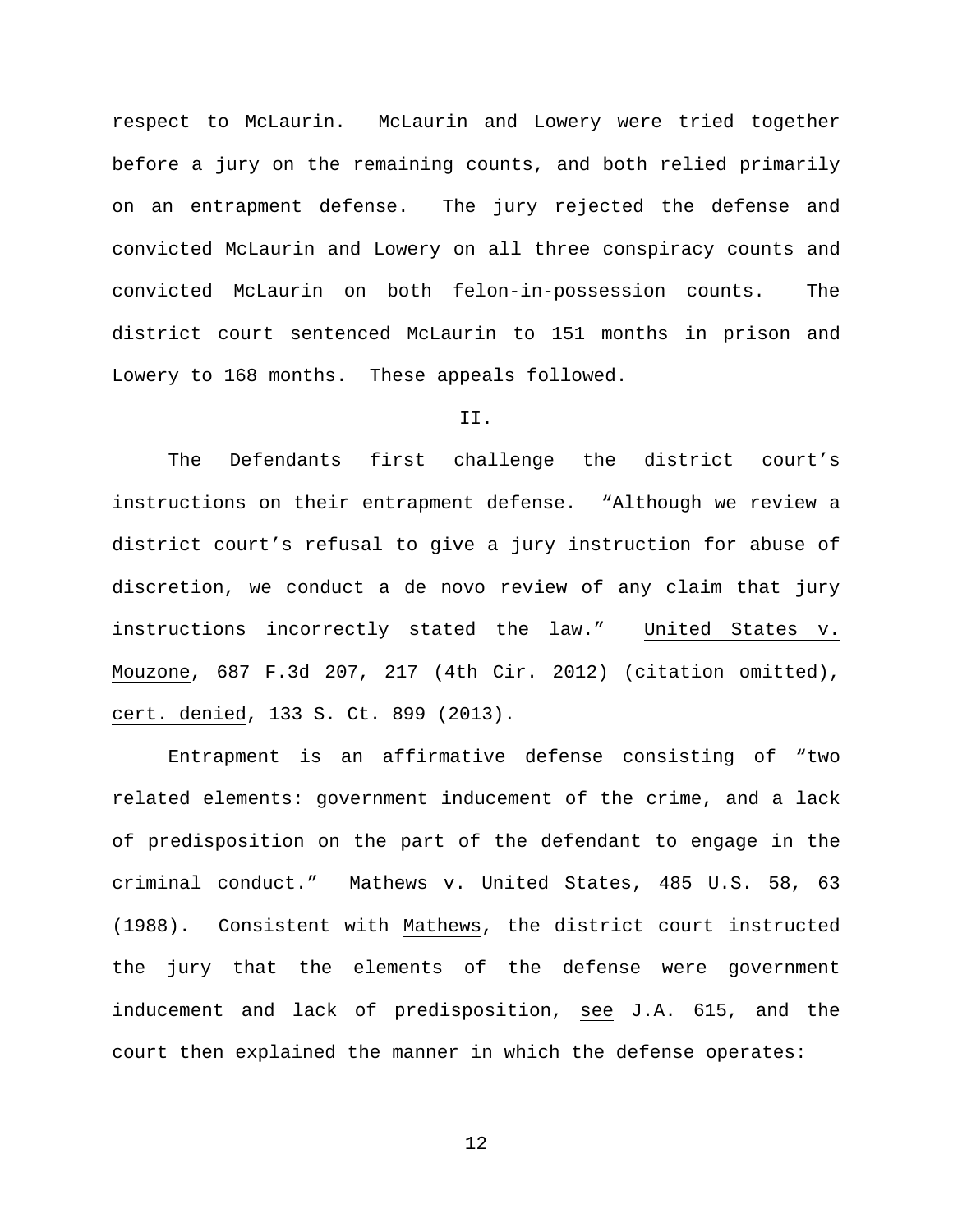Thus, where a person has no previous intent or purpose to violate the law, but is induced or persuaded by law enforcement officers or their agents to commit a crime, that person is a victim of entrapment, and the law as a matter of policy forbids that person's conviction in such a case.

On the other hand, where a person already has the readiness and willingness to break the law, the mere fact that government agents provide what appears to be a favorable opportunity is not entrapment.

For example, it is not entrapment for a government agent to pretend to be someone else and to offer either directly or through an informer or other decoy to engage in an unlawful transaction.

If then, you should find beyond a reasonable doubt from the evidence in the case that before anything at all occurred respecting the alleged offense involved in this case, the defendant was ready and willing to commit a crime such as charged in the indictment, whenever opportunity was afforded, and that government officers or their agents did no more than offer the opportunity, then you should find that the defendant is not a victim of entrapment.

On the other hand, if the evidence in the case should leave you with a reasonable doubt whether the defendant had the previous intent or purpose to commit an offense of the character charged, apart from the inducement or persuasion of some officer or agent of the government, then it is your duty to find the defendant not guilty.

The burden is on the government to prove beyond a reasonable doubt that the defendant was not entrapped.

J.A. 615–17. The Defendants do not challenge these instructions; instead, they challenge the supplemental instruction given after the jury requested clarification of the term "inducement."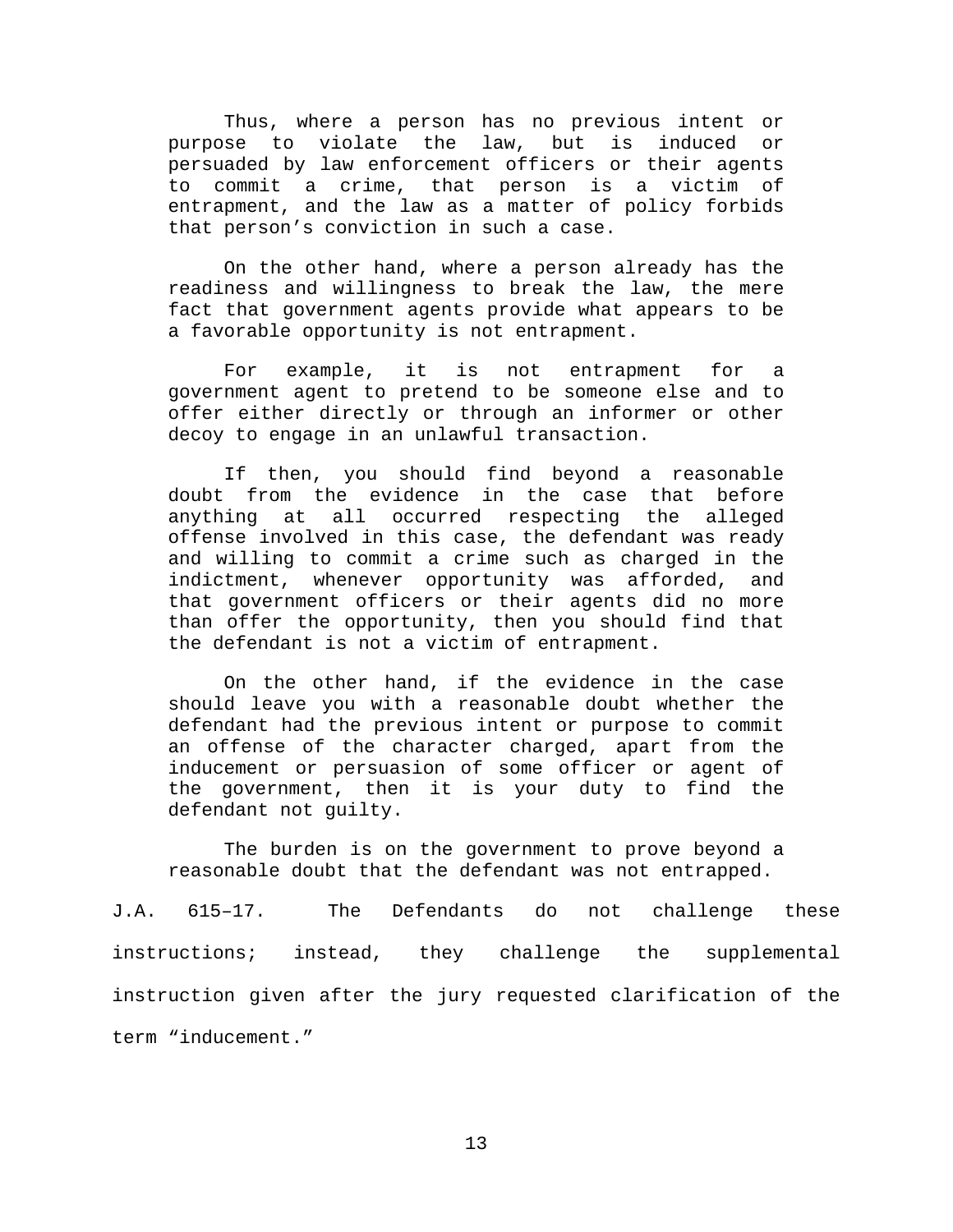In response to the jury's inquiry, the district court instructed the jury that "inducement requires more than mere solicitation by the government. Inducement is a term of art necessitating government overreaching and conduct sufficiently excessive to implant a criminal design in the mind of an otherwise innocent party." J.A. 925-26 (emphasis added). The Defendants contend that the underlined language improperly permitted the jury to reject the entrapment defense based on a non-factual, value-laden determination that the government had not overreached, without ever considering the core issue of an entrapment defense – predisposition. See Mathews, 485 U.S. at 63 (describing predisposition as "the principal element in the defense of entrapment" (internal quotation marks omitted)).

We find no error in the district court's instruction. The unobjected-to general entrapment instructions quoted above made it clear to the jury that an entrapment defense consists of two elements and that the defense could be rejected on either the inducement prong or the predisposition prong. The supplemental "inducement" instruction did not remove the predisposition element from the jury's consideration any more than the agreedupon general instructions did. Instead, the supplemental instruction simply elaborated on the circumstances that can be considered inducement, and did so in a manner consistent with the law of this circuit. See United States v. Daniel, 3 F.3d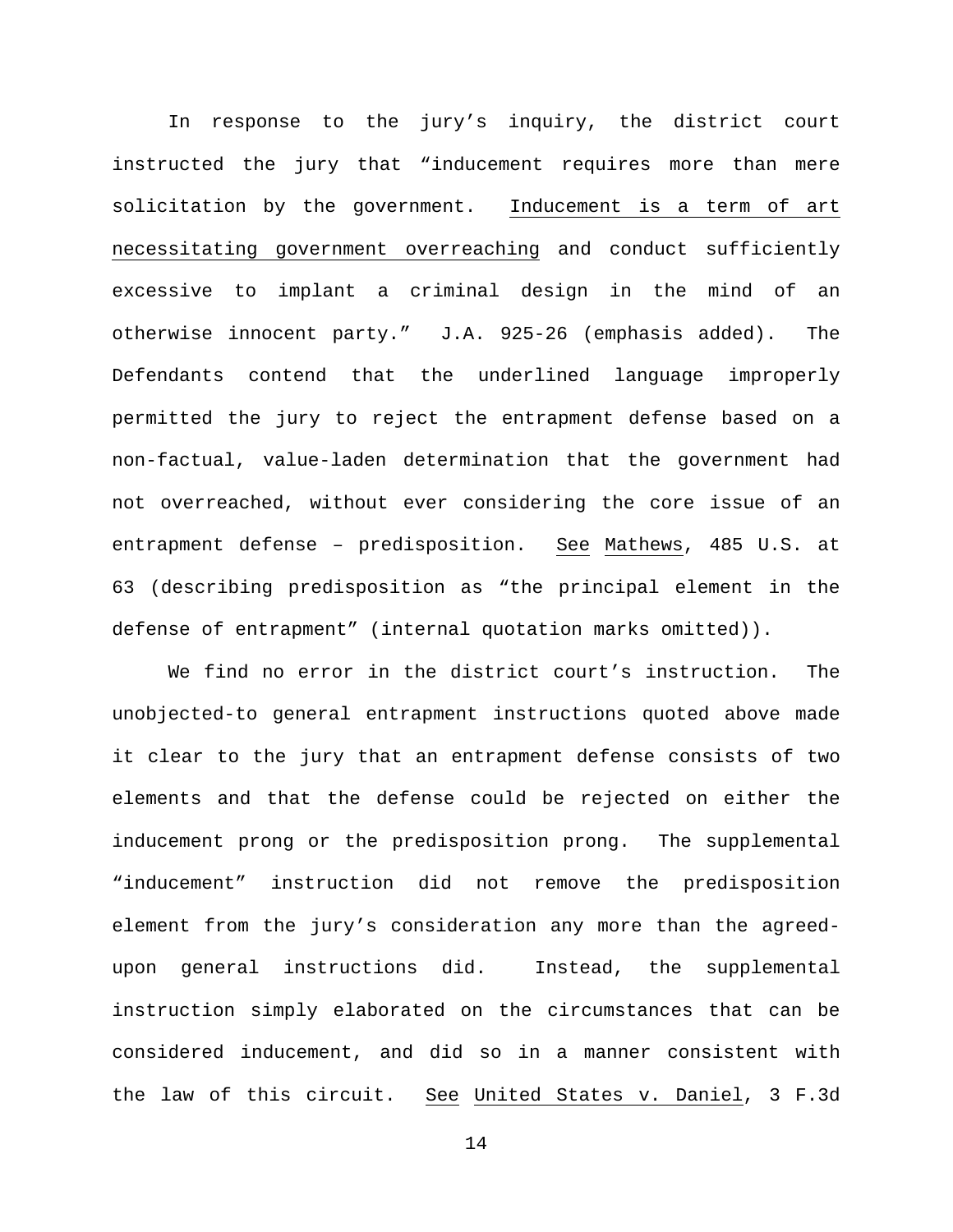775, 778 (4th Cir. 1993) ("'Inducement' is a term of art: it involves elements of governmental overreaching and conduct sufficiently excessive to implant a criminal design in the mind of an otherwise innocent party."). Under these circumstances, we reject the Defendants' challenge to the jury instructions.<sup>[1](#page-14-0)</sup>

### III.

The Defendants next contend that the district court erred by admitting evidence of prior bad acts under Rule 404(b) of the Federal Rules of Evidence. McLaurin contends the court erred by admitting evidence that McLaurin had been convicted of common law robbery in 2003, while Lowery contends the court erred by admitting evidence that he possessed a firearm on July 28, 2010.

### A.

Rule 404 generally prohibits evidence of other crimes or bad acts to prove the defendant's character and conduct in accordance with his character. See Fed. R. Evid. 404(b)(1). Such evidence, however, may be admissible "for another purpose, such as proving motive, opportunity, intent, preparation, plan, knowledge, identity, or absence of mistake, or lack of accident." Fed. R. Evid. 404(b). Evidence of prior bad acts

<span id="page-14-0"></span> $1$  Because we find no error in the jury instructions, we need not consider the government's assertion that Defendant Lowery waived his right to challenge the issue by affirmatively informing the district court that he had no objection to the supplemental instruction.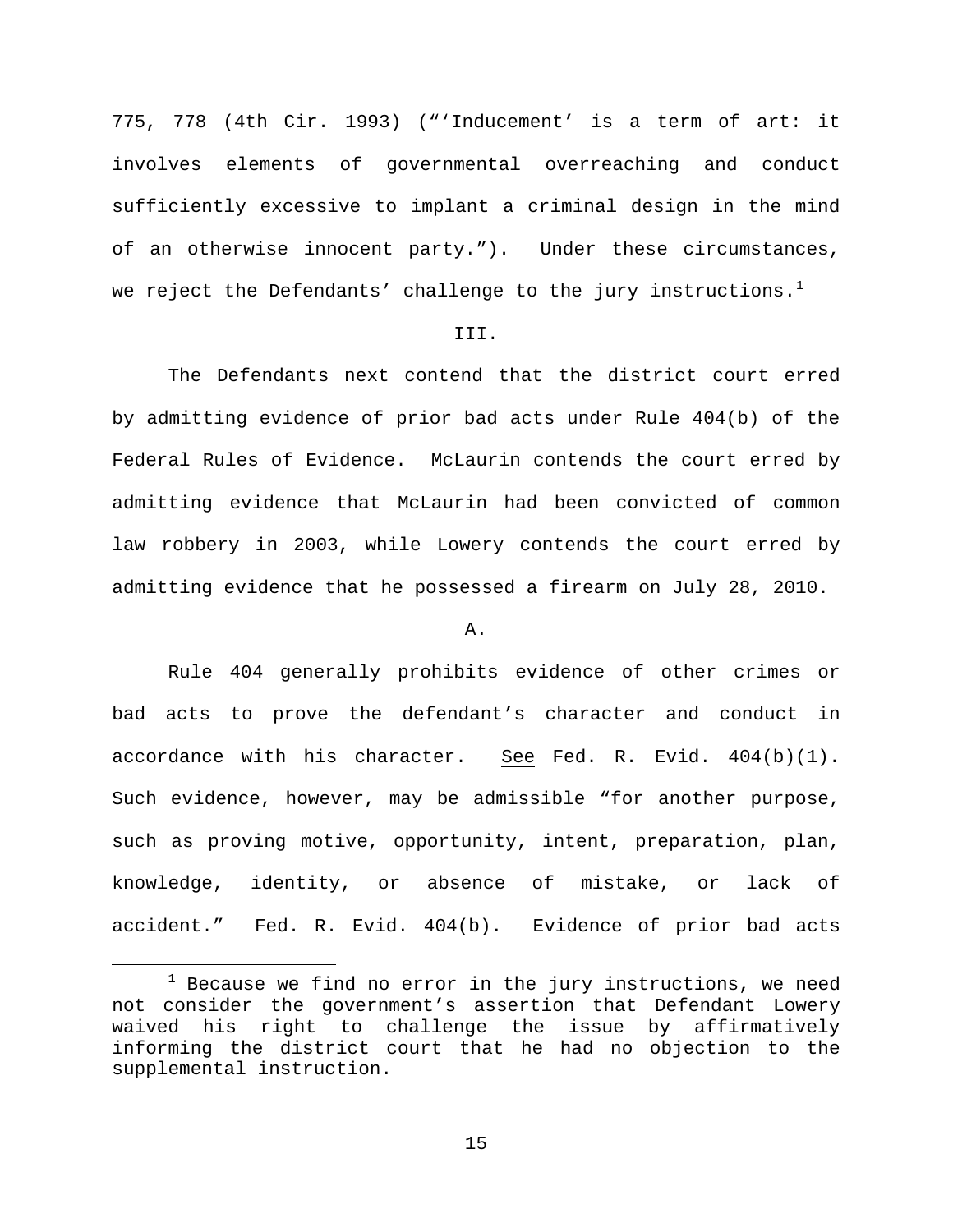under Rule 404(b) is admissible when the following criteria are met:

(1) The evidence must be relevant to an issue, such as an element of an offense, and must not be offered to establish the general character of the defendant. In this regard, the more similar the prior act is (in terms of physical similarity or mental state) to the act being proved, the more relevant it becomes. (2) The act must be necessary in the sense that it is probative of an essential claim or an element of the<br>offense. (3) The evidence must be reliable. And (4) e. (3) The evidence must be reliable.<br>evidence's probative value must the evidence's probative value must not be substantially outweighed by confusion or unfair prejudice in the sense that it tends to subordinate reason to emotion in the factfinding process.

United States v. Queen, 132 F.3d 991, 997 (4th Cir. 1997).

Although it is not mentioned in the rule, there is no doubt that proving predisposition is one of the purposes for which bad-act evidence may be admissible. See, e.g., United States v. Cervantes, 706 F.3d 603, 615 (5th Cir. 2013) ("[E]vidence of prior acts intended to rebut an entrapment defense falls within the ambit of Rule 404(b)."); United States v. Murzyn, 631 F.2d 525, 529 n.2 (7th Cir. 1980) ("[O]ne of the 'other purposes' mentioned in Rule 404(b) is proof of predisposition."); United States v. Burkley, 591 F.2d 903, 921 (D.C. Cir. 1978) ("[P]roving predisposition in an entrapment case is not explicitly mentioned in Rule 404(b) as a permissible basis for introducing evidence of other crimes, but . . . it has always been so considered.").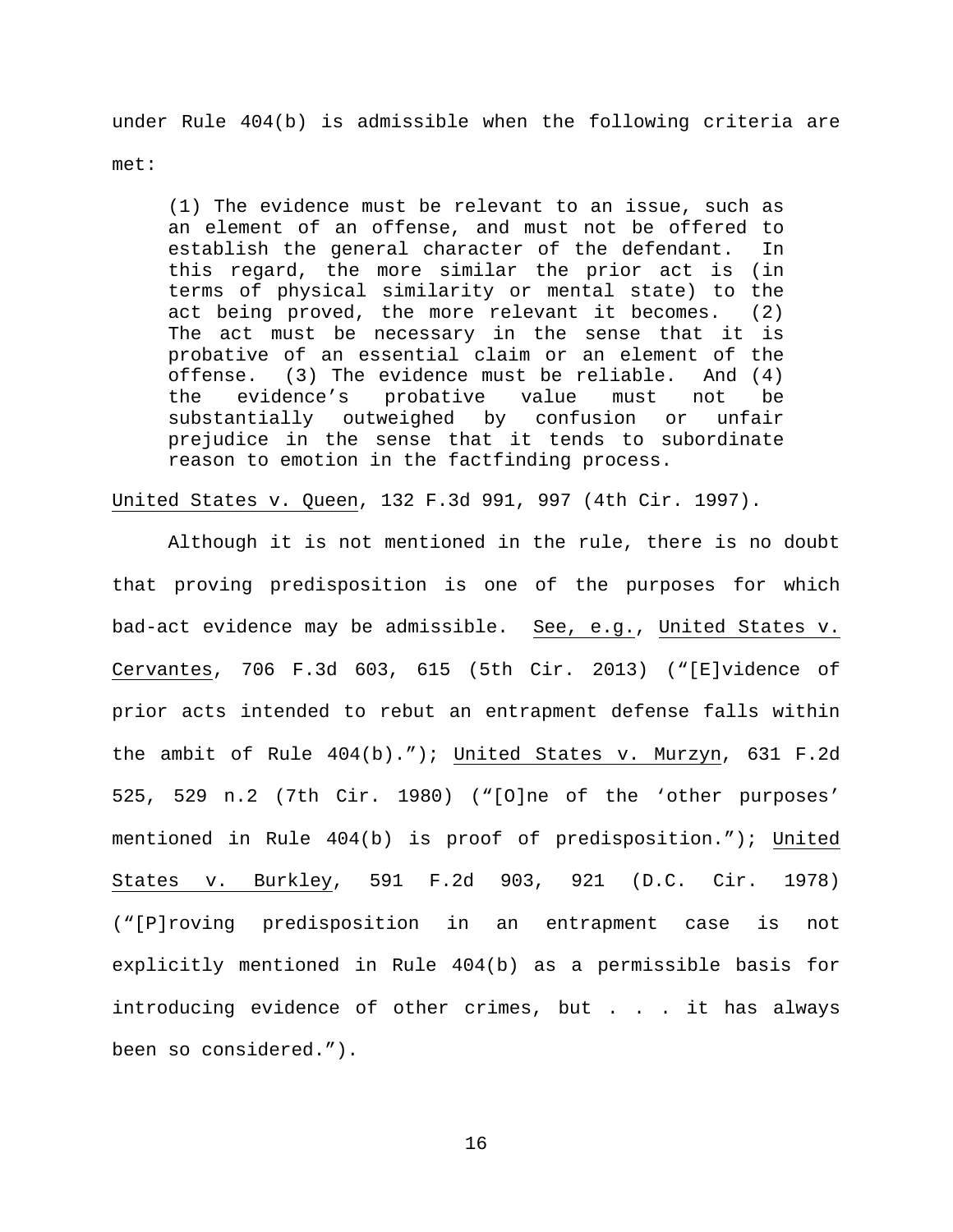When applying Rule 404(b) to entrapment cases, however, the nature of the defense and the burden it places on the government must be kept in mind. "'Predisposition' refers to the defendant's state of mind before government agents make any suggestion that he shall commit a crime," United States v. Osborne, 935 F.2d 32, 37 (4th Cir. 1991); the focus of the predisposition inquiry is on "whether the defendant was an 'unwary innocent' or, instead, an 'unwary criminal' who readily availed himself of the opportunity to perpetrate the crime." Mathews, 485 U.S. at 63. As the D.C. Circuit has explained,

proving disposition to commit a crime is very close to proving "criminal propensity," the very type of prejudice against which the general prohibition on admission of evidence of other crimes is directed. In an entrapment case, however, the issue is precisely whether the accused, at the time of the government inducement, had a propensity to commit crimes of the nature charged -- that is, whether he was predisposed to do so.

Burkley, 591 F.2d at 922.

The assertion of an entrapment defense does not justify admission of every bad act ever done by the defendant, see United States v. Swiatek, 819 F.2d 721, 728 (7th Cir. 1987), but distinguishing the unwary innocent from the unwary criminal nonetheless requires a "searching inquiry," United States v. Hunt, 749 F.2d 1078, 1082 (4th Cir. 1984) (internal quotation marks omitted). Predisposition is itself a broad concept, and a broad swath of evidence, including aspects of the defendant's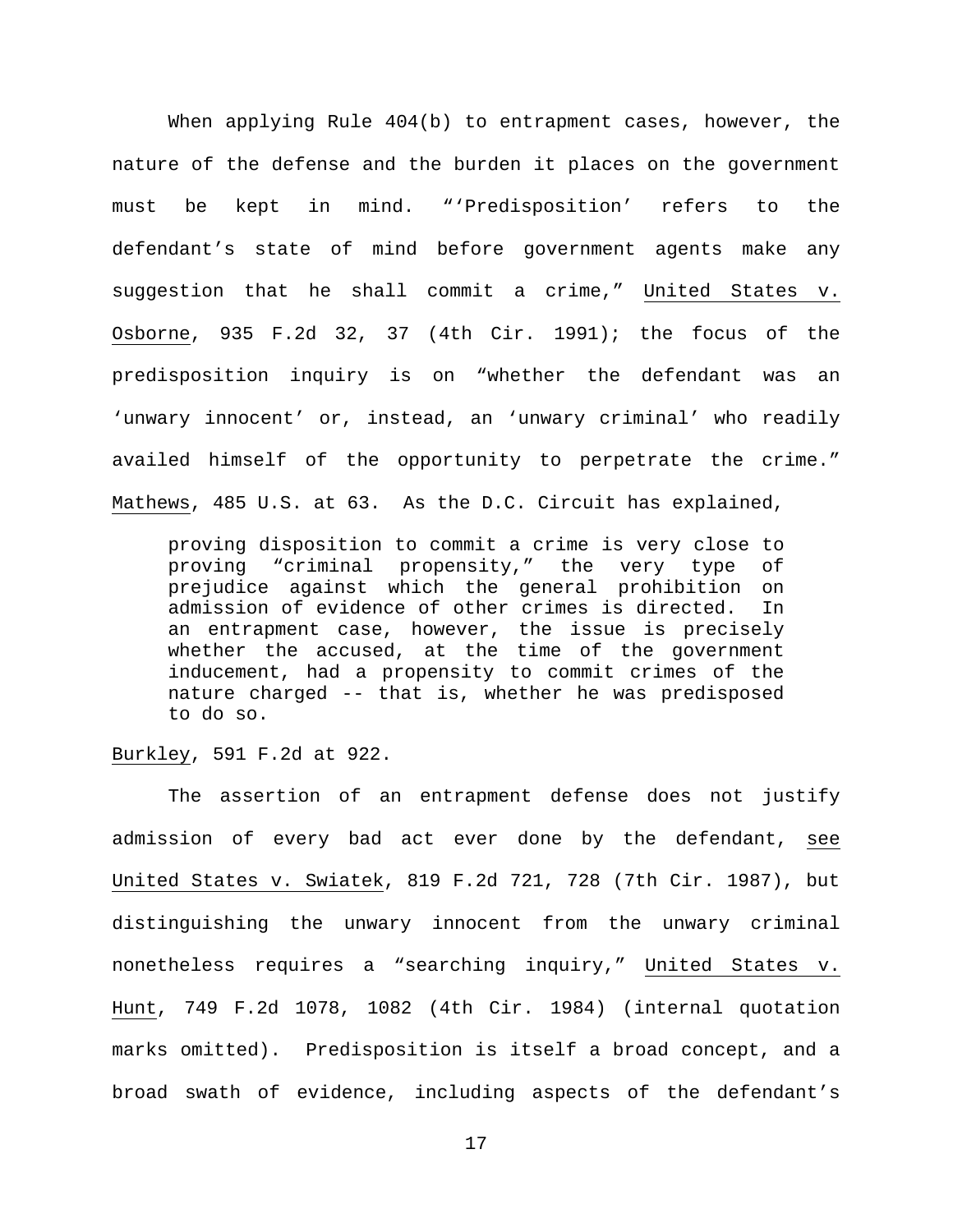character and criminal past, is relevant to proving predisposition. See Cervantes, 706 F.3d at 618 (explaining that "the character of the defendant, including past criminal history" is relevant to predisposition); United States v. Khalil, 279 F.3d 358, 365 (6th Cir. 2002) ("[T]he character or reputation of the defendant, including any prior criminal record" is relevant to establishing predisposition); United States v. Ramsey, 165 F.3d 980, 985 n.6 (D.C. Cir. 1999) (defendant's "past illegal conduct" is relevant to proving predisposition); United States v. Thomas, 134 F.3d 975, 980 (9th Cir. 1998) ("For the jury to find predisposition beyond a reasonable doubt, it must consider the defendant's character."). Given the range of evidence that is relevant to the predisposition issue, certain bad-act evidence may be admissible under Rule 404(b) in entrapment cases that would not be admissible in cases where entrapment is not an issue. See United States v. Duran, 596 F.3d 1283, 1299 (11th Cir. 2010) ("[B]ecause similar acts used to demonstrate predisposition are offered precisely to show propensity, they are more broadly applicable, and their use is not subject to the normal constraints of evidence admitted pursuant to Rule 404(b)."); United States v. Van Horn, 277 F.3d 48, 57 (1st Cir. 2002) ("[I]n situations where the defendant employs entrapment as a defense to criminal liability, prior bad acts relevant to a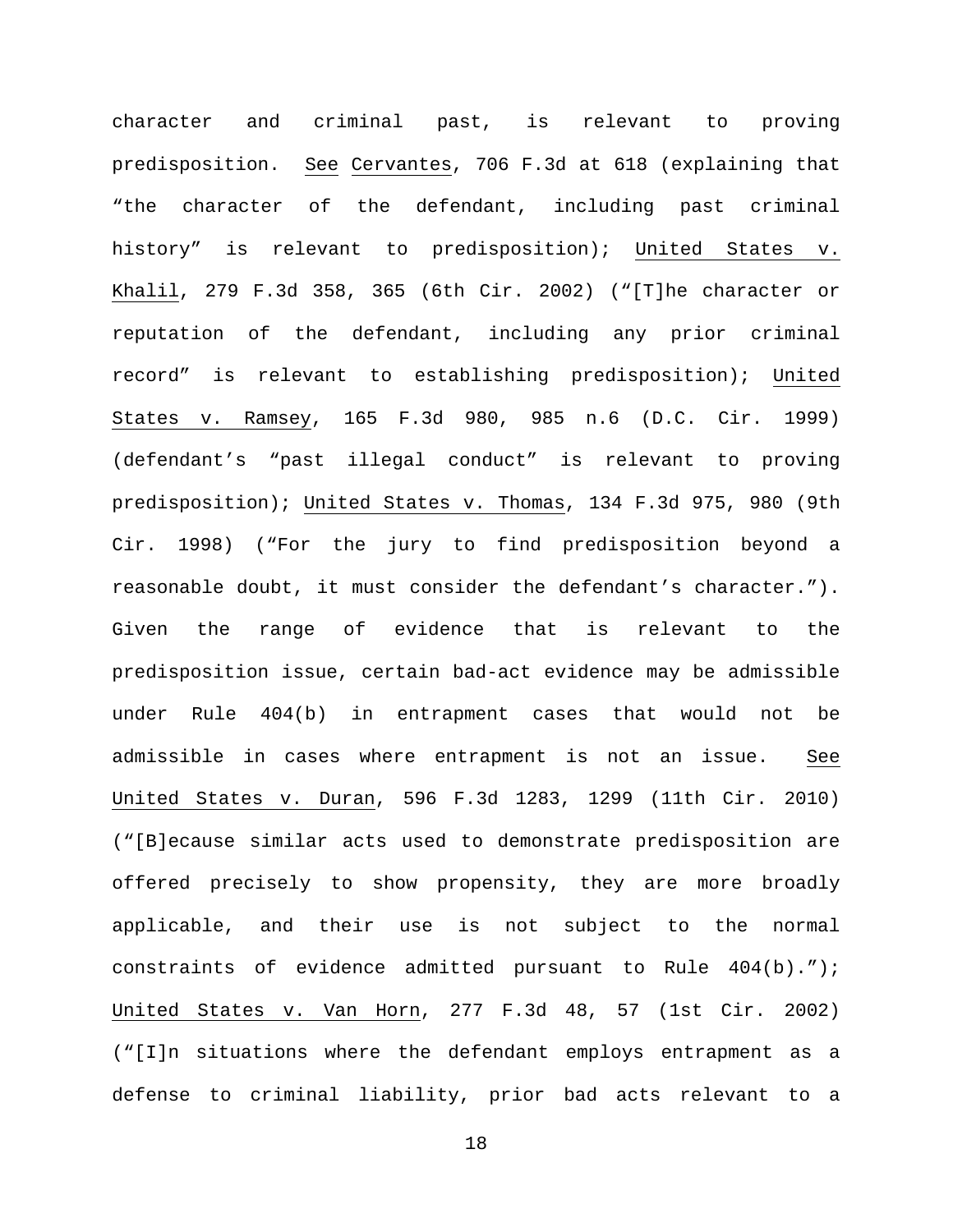defendant's predisposition to commit a crime are highly probative and can overcome the Rule 404(b) bar."); cf. Sorrells v. United States, 287 U.S. 435, 451 (1932) ("[I]f the defendant seeks acquittal by reason of entrapment he cannot complain of an appropriate and searching inquiry into his own conduct and predisposition as bearing upon that issue. If in consequence he suffers a disadvantage, he has brought it upon himself by reason of the nature of the defense."). With these principles in mind, we turn now to the specific claims raised on appeal.

B.

Lowery argues that the district court erred by permitting the government to introduce evidence establishing that he possessed a firearm on July 28, 2010, some eight months before his involvement in the stash-house sting. Lowery's possession of a firearm on July 28, 2010, was the subject of Count 6 of the indictment in this case, the count severed by the district court prior to trial. When granting Lowery's motion to sever, the court concluded that there was no logical relationship between the firearm count and the conspiracy counts, thus making joinder improper.

At trial, Lowery suggested through his cross-examination of Agent Stallo that Lowery's statement in the March 25, 2011, meeting that he was "strapped" was "bravado" or "just talk," J.A. 246-47, and that no evidence suggested that he actually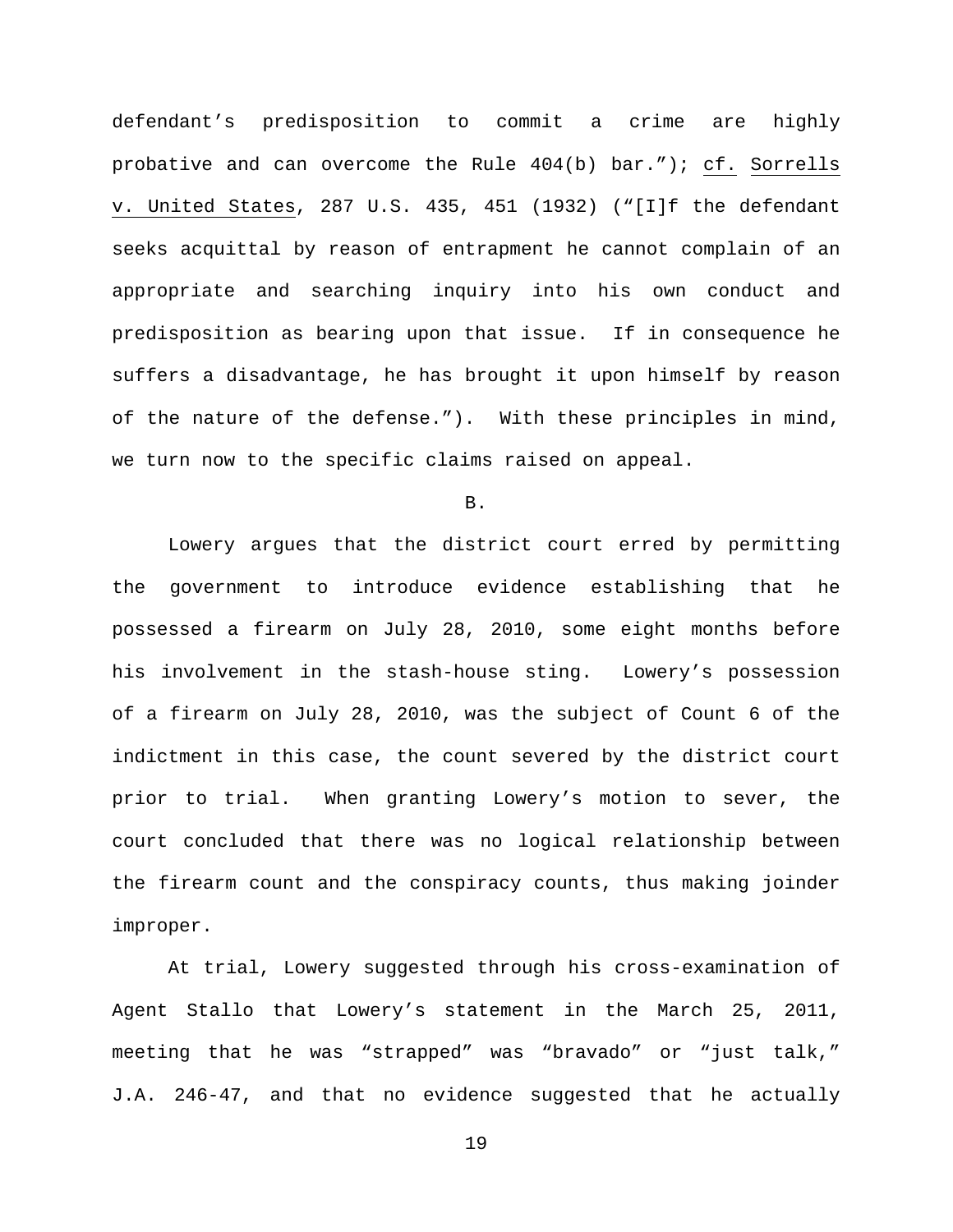possessed a gun at such meeting. The government subsequently argued that such questioning opened the door to evidence of Lowery's July 28 possession of a firearm. In overruling Lowery's objection to admitting the evidence, the district court reasoned:

In light of the inchoate nature of this offense and importance as to the defendant's intent, whether he was engaging in talk with the undercover officer . . . and/or whether he intended to, and had the ability to bring the kind of tools necessary to conduct a robbery that was being discussed. I think it's relevant. It's necessary.

J.A. 522. The district court therefore permitted the government to establish Lowery's possession of the firearm through the testimony of Lowery's former girlfriend, who saw him in possession of the "distinctive" and "unusual" gun on the relevant date, J.A. 554, and the testimony of a police officer who conducted a traffic stop on July 28, 2010, and found the gun when searching Lowery's car.

We see no error in the district court's ruling. In support of his entrapment defense, Lowery argued that he lacked both the predisposition to commit such a robbery and the intent to actually carry it out. Evidence tending to prove that Lowery had the ability to bring a necessary tool, such as a firearm, to conduct the proposed stash-house robbery was relevant to the question of Lowery's predisposition to commit the robbery, and Lowery's prior possession of a firearm showed his familiarity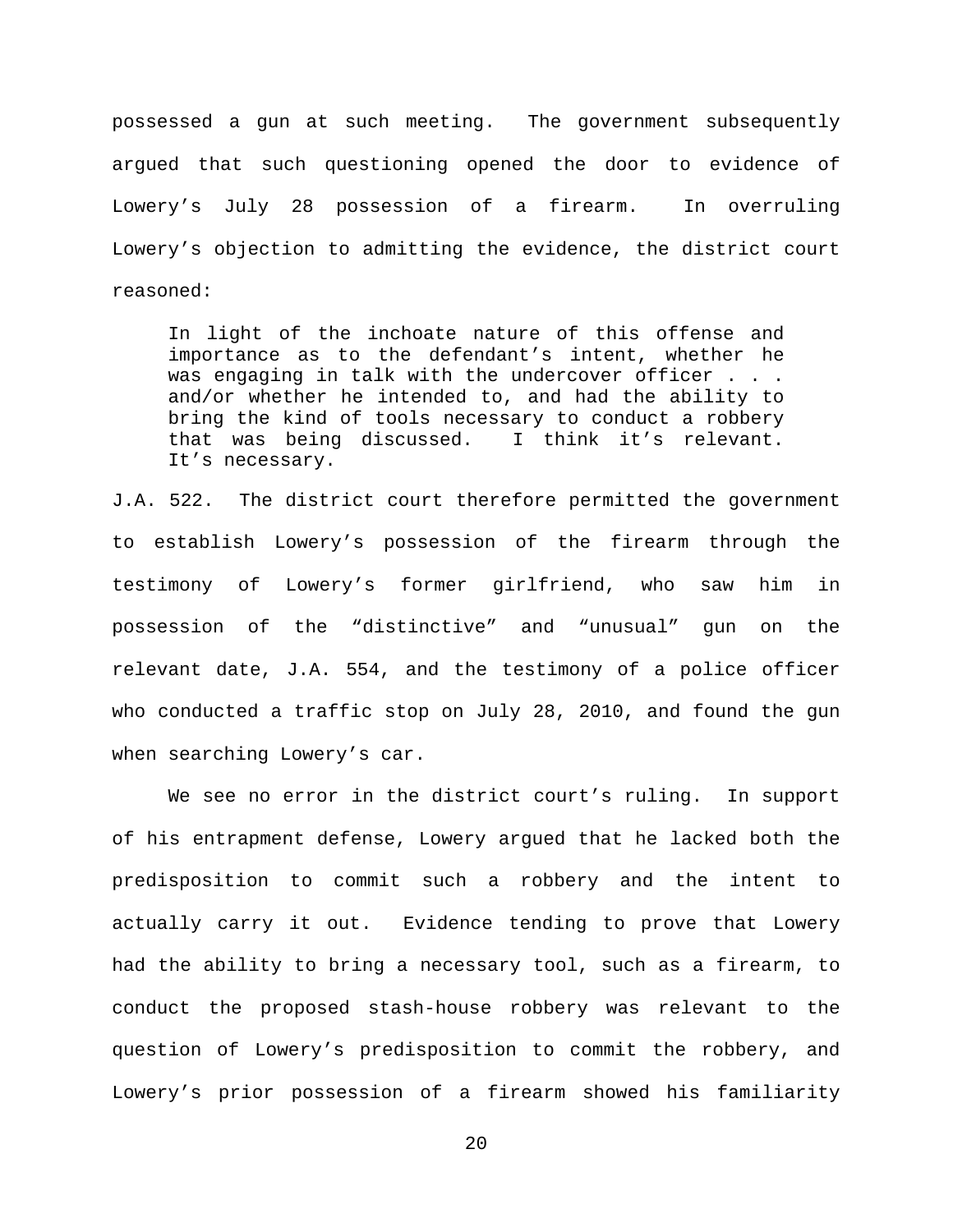with and access to weapons. Moreover, the firearm that Lowery possessed was a semi-automatic handgun with "two air ports on top of the slide," J.A. 554, and was distinctive enough to be described as "unusual" by a police officer with twelve years of law enforcement experience and eight years of military experience. Given Lowery's recorded statements that the planned robbery called for the powerful weapons that could "chop ligaments," J.A. 177, Lowery's possession of such a distinctive weapon makes it more likely that he had the ability to provide the kind of weapon that he believed would be necessary for the task, and that he would be willing to use it.

Possession of a firearm, of course, is not the same crime as armed robbery. To be admissible under Rule 404(b) to prove predisposition, however, the past conduct need not be identical to the crime charged. Rather, the conduct need only be "similar enough and close enough in time to be relevant to the matter at issue." United States v. Lewis, 641 F.3d 773, 783 (7th Cir. 2011); see also United States v. Brand, 467 F.3d 179, 200 (2d Cir. 2006) ("Predisposition evidence can be established by evidence of a defendant's past conduct; this past conduct should be near enough in kind to support an inference that his purpose included offenses of the sort charged; although it is not necessary that the past conduct be precisely the same as that for which the defendant is being prosecuted." (internal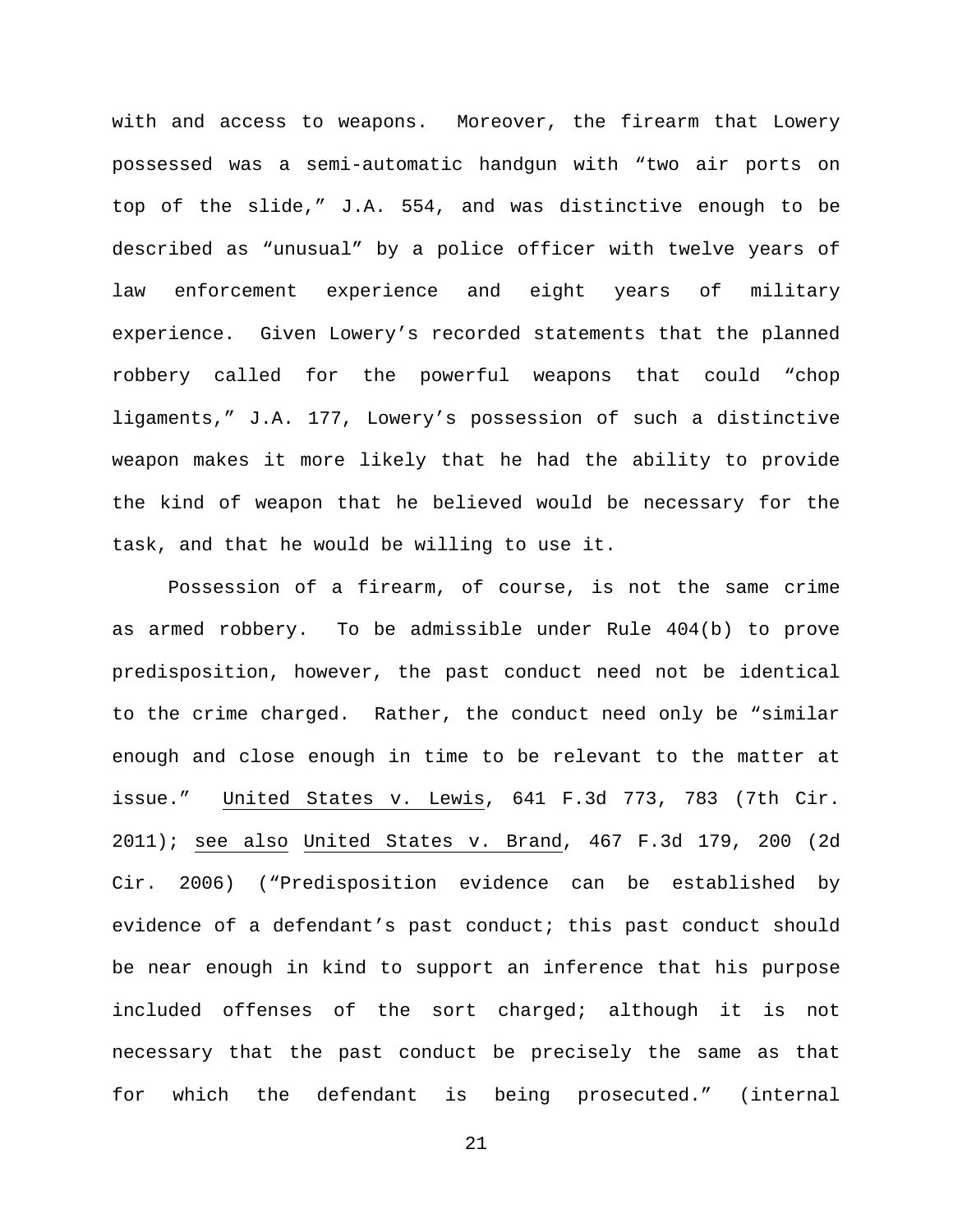quotation marks omitted)). We believe the bad act at issue here is similar enough to establish predisposition because it involved Lowery's knowing possession of a firearm, as the success of the planned robbery depended on Lowery and McLaurin being willing to sufficiently arm themselves. See Lewis, 641 F.3d at 783 (evidence of 1995 felon-in-possession conviction properly admitted to prove predisposition to commit armed robbery of purported stash house in 2007); cf. United States v. Acosta, 67 F.3d 334, 339 (1st Cir. 1995) (in case where defendant was charged with possession of a weapon by a felon, evidence of prior drug-dealing by the defendant was relevant to the question of predisposition). There is no doubt that the first-person testimony was reliable, and it was also necessary, given that the government bears the burden of proving predisposition. See Queen, 132 F.3d at 997 (explaining that evidence is "necessary" for purposes of Rule 404(b) if the evidence "is probative of an essential claim or element of the offense"). And while the evidence may have been damaging to Lowery's case, it was not unfairly prejudicial. See United States v. Lentz, 524 F.3d 501, 525 (4th Cir. 2008). Under these circumstances, we cannot say that the district court abused its discretion by admitting the challenged evidence. See id. ("Where the evidence is probative, the balance under Rule 403 should be struck in favor of admissibility, and evidence should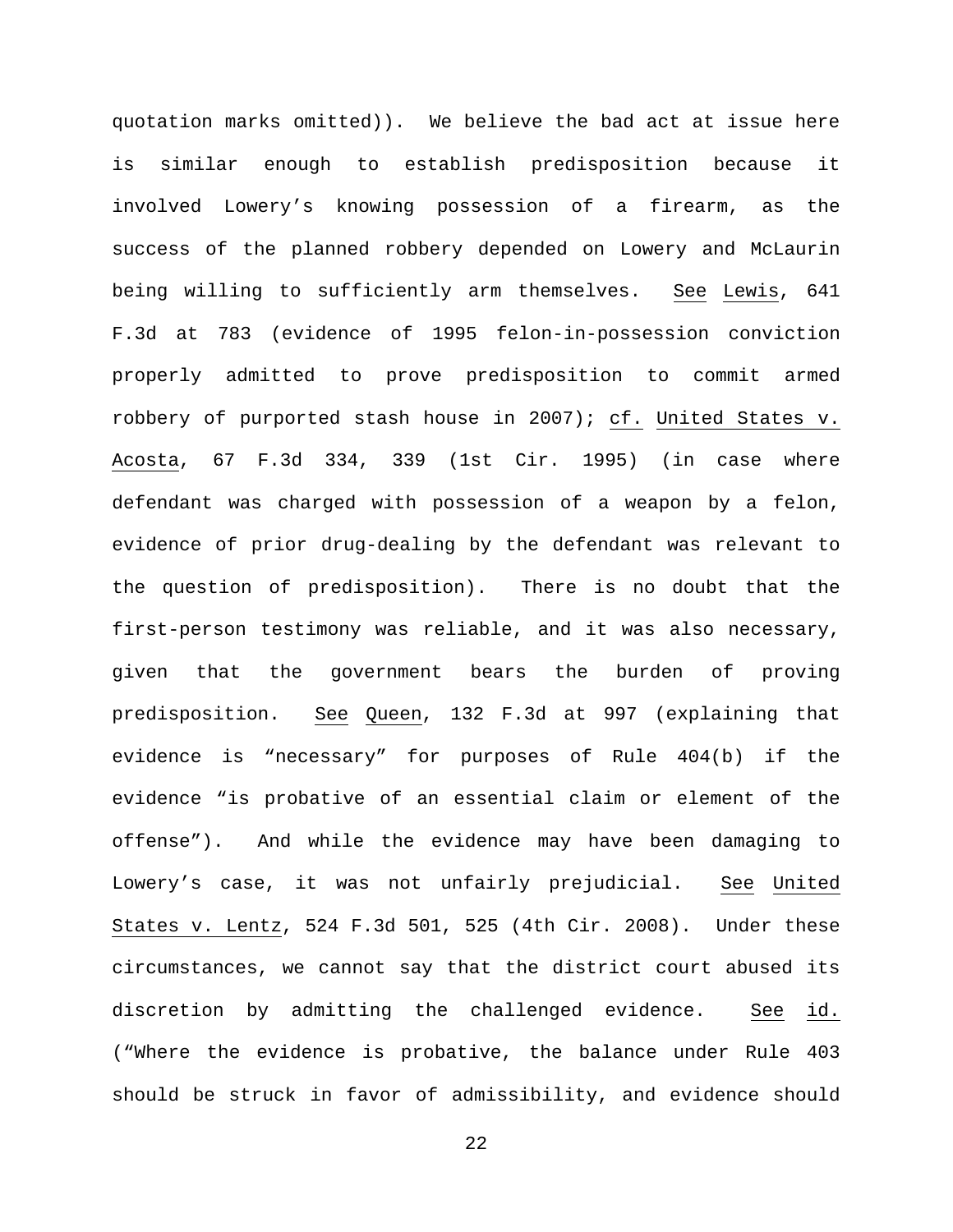be excluded only sparingly." (internal quotation marks omitted)); United States v. Weaver, 282 F.3d 302, 313 (4th Cir. 2002) ("A district court will not be found to have abused its discretion unless its decision to admit evidence under Rule 404(b) was arbitrary and irrational.").

Moreover, even if the evidence were prohibited by Rule 404(b), the district court acted within its discretion by concluding that Lowery opened the door to its admission. See, e.g., United States v. Catano, 65 F.3d 219, 226 (1st Cir. 1995) ("A district court may allow testimony on redirect which clarifies an issue which the defense opened up on crossexamination even when this evidence is otherwise inadmissible."). When Lowery suggested in his cross-examination of Agent Stallo that Lowery's assertion that he was carrying a gun at the March 25 meeting was "just talk," J.A. 247, and that no evidence suggested that he actually possessed a gun at that meeting, the district court did not err in permitting the government to introduce the evidence of his prior possession of a firearm. Lowery's then-recent possession of a distinctive handgun makes it less likely that his claim of carrying a gun at the meeting and his talk of weapons that could chop ligaments was mere bravado. Accordingly, we find no error in the district court's admission of evidence of Lowery's prior possession of a firearm.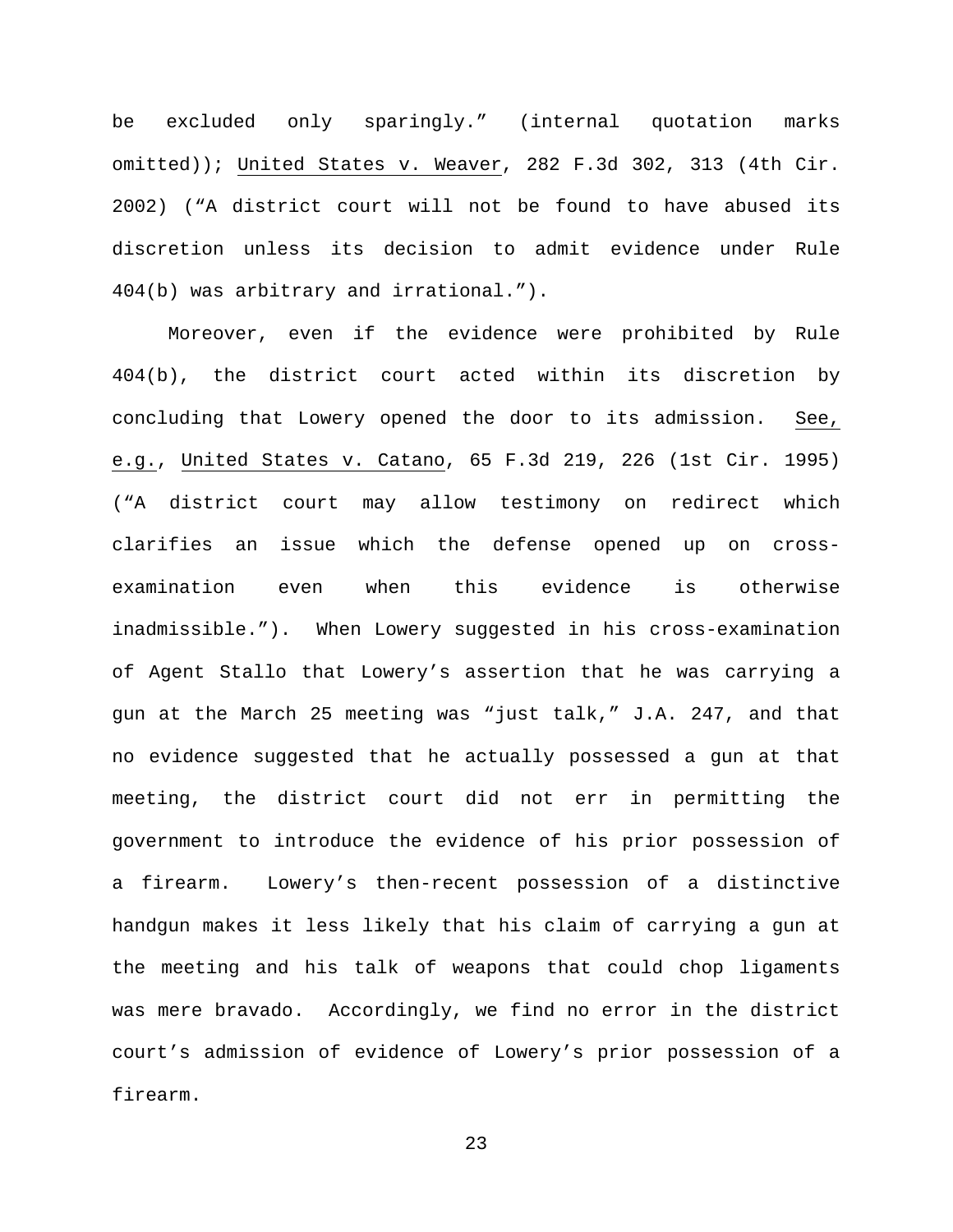McLaurin contends the district court violated Rule 404(b) by admitting a judgment and commitment order establishing that he had been convicted of common law robbery in 2003.

The district court initially excluded all of the government's proposed 404(b) evidence against McLaurin. The court revisited its ruling, however, after the following exchange during McLaurin's cross-examination of Agent Stallo:

Q [McLaurin's Counsel]. During that meeting you also testified that –- something to the effect that Mr. McLaurin indicated to you that he had committed a robbery of a drug dealer in the past?

A [Agent Stallo]. Yes.

Q. With respect to that particular robbery of the drug dealer, do you have any information that Mr. McLaurin actually engaged in that type of conduct?

A. I mean his –- his verbal admission would be the only thing.

Q. I understand that. So you indicated –- you testified that Mr. McLaurin gave you that information. However, do you have any proof -- with respect to that particular crime –- any proof that Mr. McLaurin committed that crime?

A. No, ma'am.

J.A. 254-55. The government argued that this line of questioning left the jury with the misimpression that there was no proof that McLaurin had previously committed a robbery. Counsel for McLaurin, however, argued that she had carefully limited her questions to whether Stallo had proof that McLaurin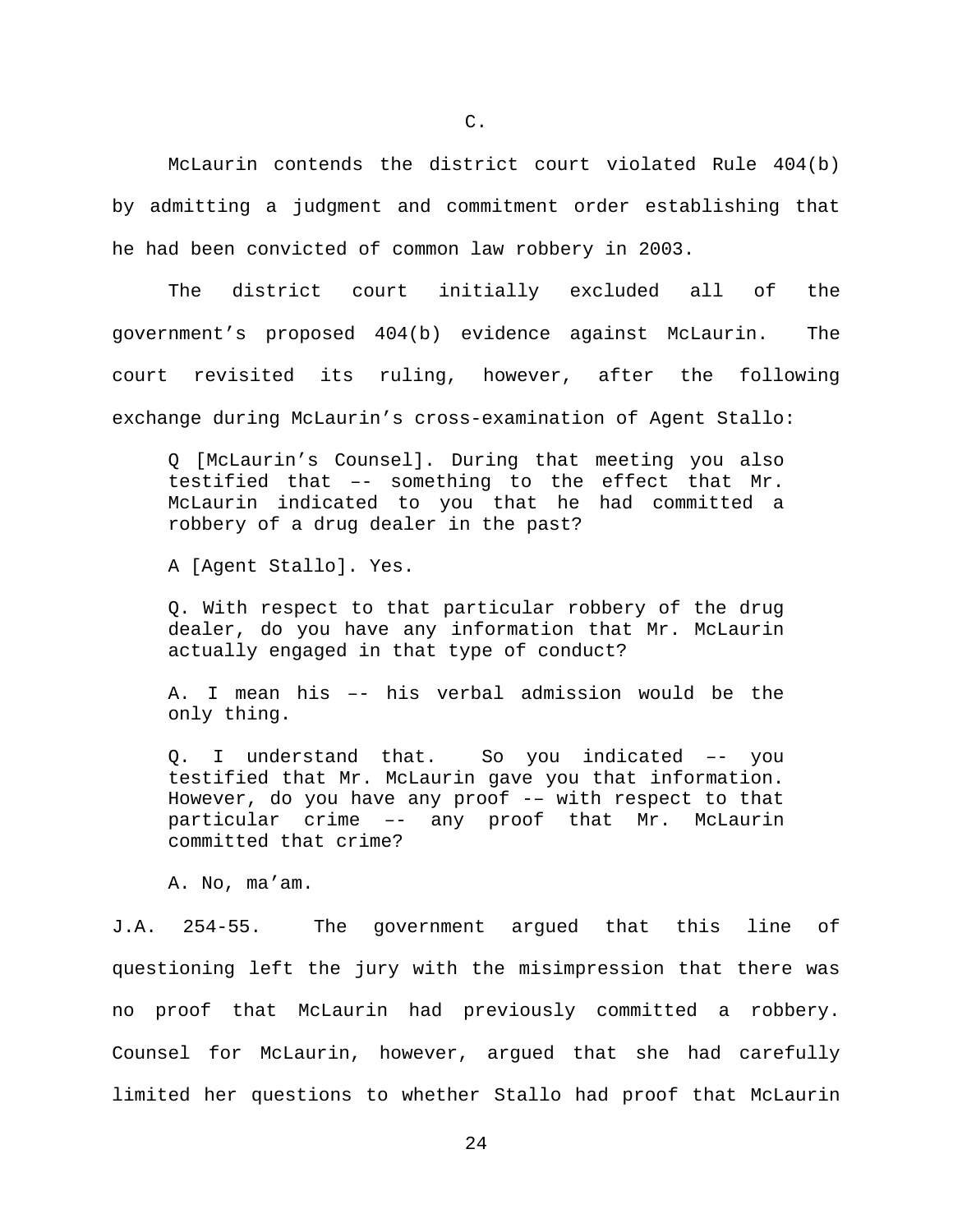had previously robbed drug dealers, which she contended did not open the door to evidence of a common-law robbery that did not involve drug dealers.

After reviewing the transcript of the questioning, the district court agreed with the government's position:

It does appear to the Court that that questioning does alter the 404(b) analysis, making the excluded evidence more relevant by establishing a greater<br>connection to the instant offense. The line of connection to the instant offense. The line of questioning concerning "any information," "any proof," I believe left the jury with the misimpression that there wasn't any proof, not just that the proof had been excluded.

I don't think counsel's attempt to narrow the question just to the robbery of a drug dealer was sufficient to not leave that impression.

I think the jury as a result of the questioning is left with the belief that there is no proof. I don't believe the defendant should get the benefit of excluded proof, and then be allowed to convey to the jury that there is no proof.

J.A. 399. The district court therefore concluded that the cross-examination "opened the door to the 404(b) evidence previously excluded," J.A. 399-400, and the court permitted the government to introduce evidence of McLaurin's 2003 robbery conviction.

We again find no error in the district court's ruling. While McLaurin presses on appeal his view that his questions were limited to whether there was proof that McLaurin had previously robbed drug dealers, we are not convinced that the jury could be expected to draw such a fine distinction. Counsel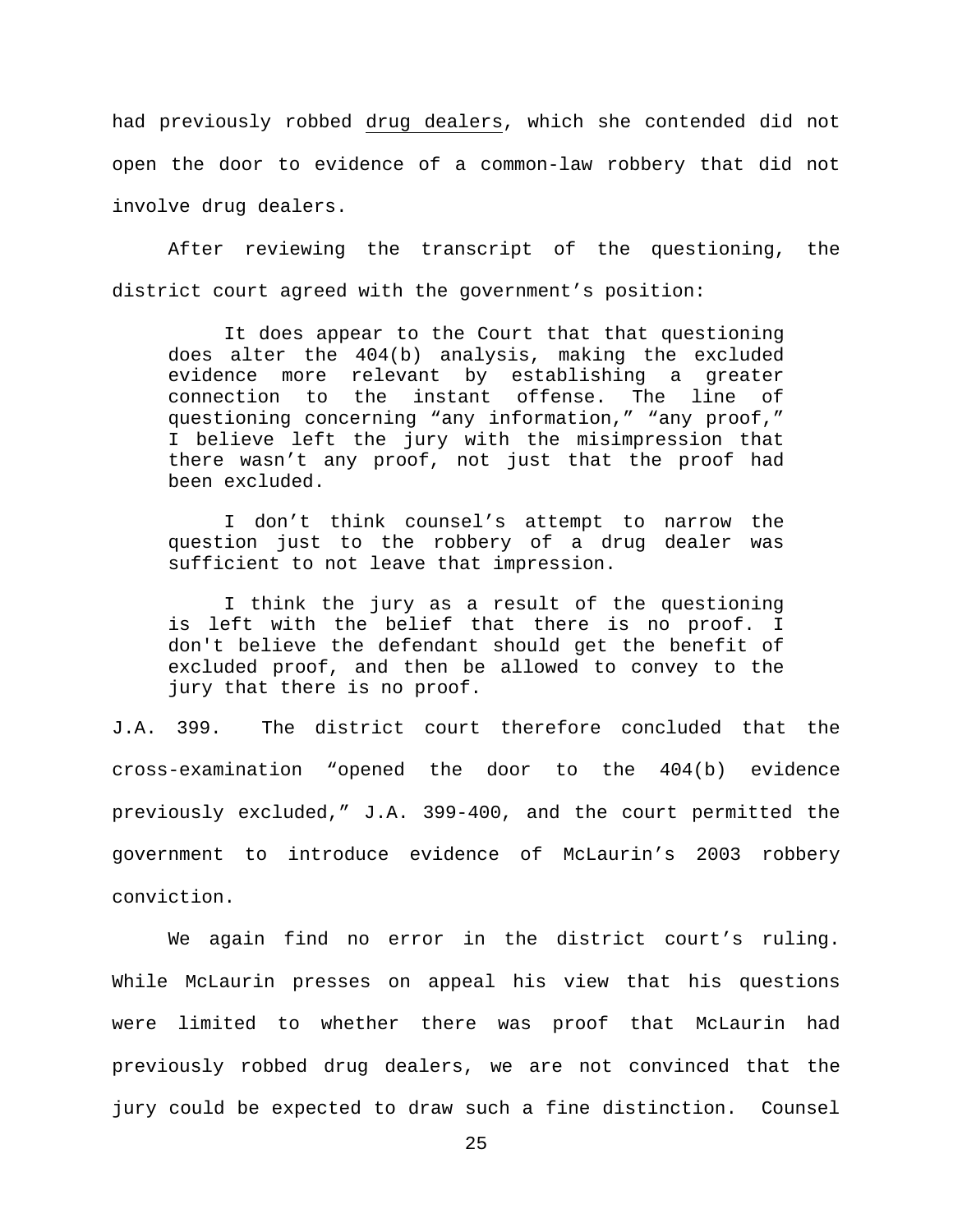asked about robbing drug dealers, but she also asked if there was evidence that McLaurin had engaged in "that type of conduct," J.A. 254 (emphasis added), language the jury may well have understood as a broader reference to robberies in general. The district court was in the best position to determine the effect of this line of questioning, see United States v. Blake, 571 F.3d 331, 348 (4th Cir. 2009) (whether questioning opened the door to previously excluded evidence was a matter within the district court's discretion), and we cannot conclude that the court abused its discretion by concluding that McLaurin opened the door to the introduction of the challenged evidence. See United States v. Canniff, 521 F.2d 565, 570 (2d Cir. 1975) ("Despite the distinction between a conviction and a youthful offender adjudication, it would be unfair to the government to permit a defendant who had been adjudicated a youthful offender to create the erroneous impression that he was lily-white by implying to the jury, which cannot be expected to draw such fine distinctions, that he had never committed any offense at all.").

### IV.

In a pretrial motion, McLaurin sought to sever his felonin-possession counts from his conspiracy counts on the ground that such counts were improperly joined under Federal Rule of Criminal Procedure 8. Alternatively, McLaurin sought severance under Federal Rule of Criminal Procedure 14. The district court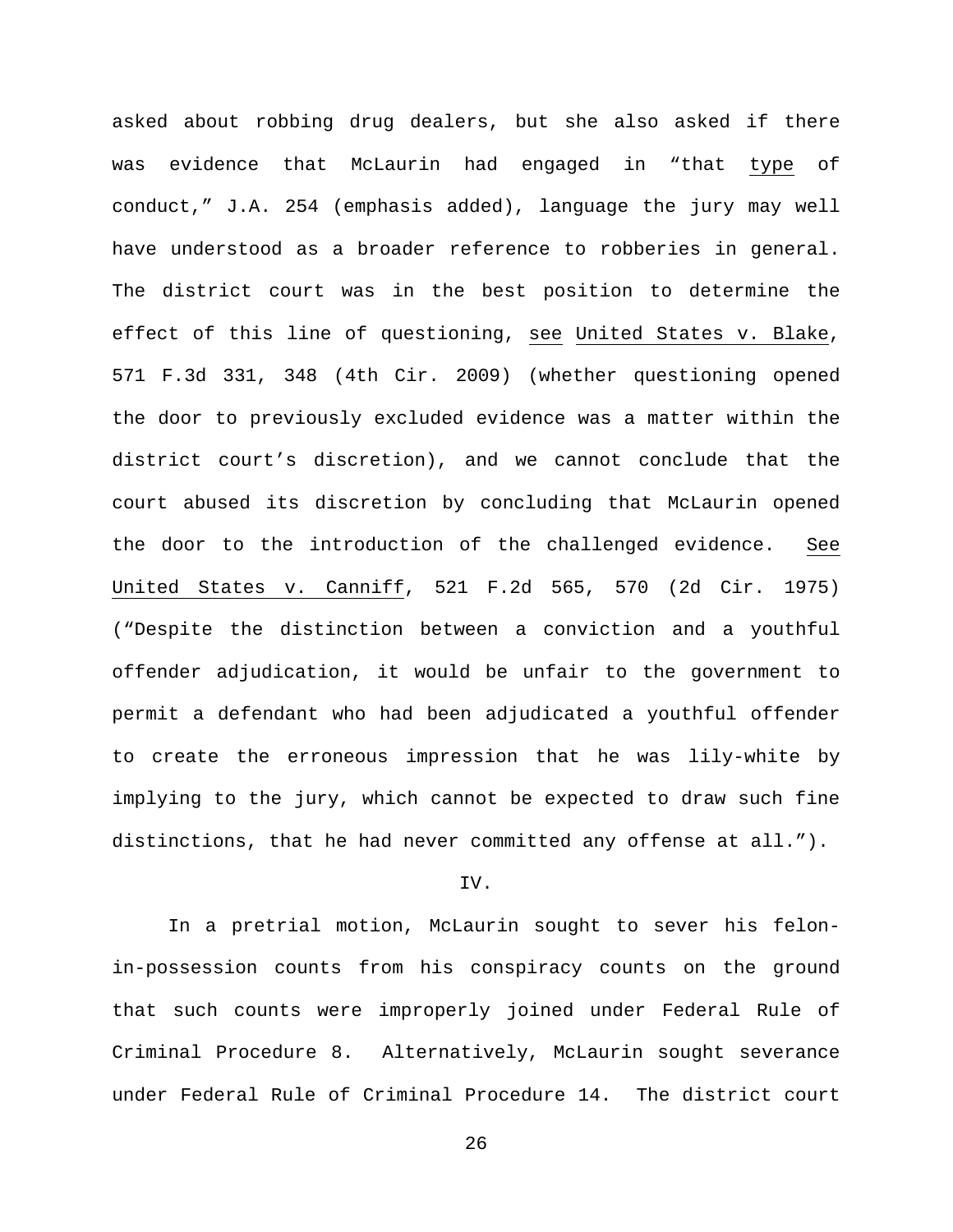denied the motion pretrial and again when McLaurin renewed it at the close of the government's evidence. On appeal, McLaurin contends the district court erred by denying his misjoinder motion under Rule 8 and his severance motion under Rule 14. McLaurin contends that the misjoinder of the counts prejudiced him because the felon-in-possession evidence would not have been admissible at a separate trial on the conspiracy counts, and he therefore asks us to vacate his conspiracy convictions and remand for retrial on the conspiracy counts alone.

Rule 8 of the Federal Rules of Criminal Procedure authorizes the joinder of multiple counts against a defendant "if the offenses charged  $\ldots$  are  $[(1)]$  of the same or similar character, or [(2)] are based on the same act or transaction, or [(3)] are connected with or constitute parts of a common scheme or plan." Fed. R. Crim. P. 8(a). We interpret the second and third alternative prongs of this rule "flexibly, requiring that the joined offenses have a logical relationship to one another." United States v. Cardwell, 433 F.3d 378, 385 (4th Cir. 2005) (internal quotation marks omitted). Joined offenses have a logical relationship to one another for Rule 8(a) purposes, "when consideration of discrete counts against the defendant paints an incomplete picture of the defendant's criminal enterprise." Id.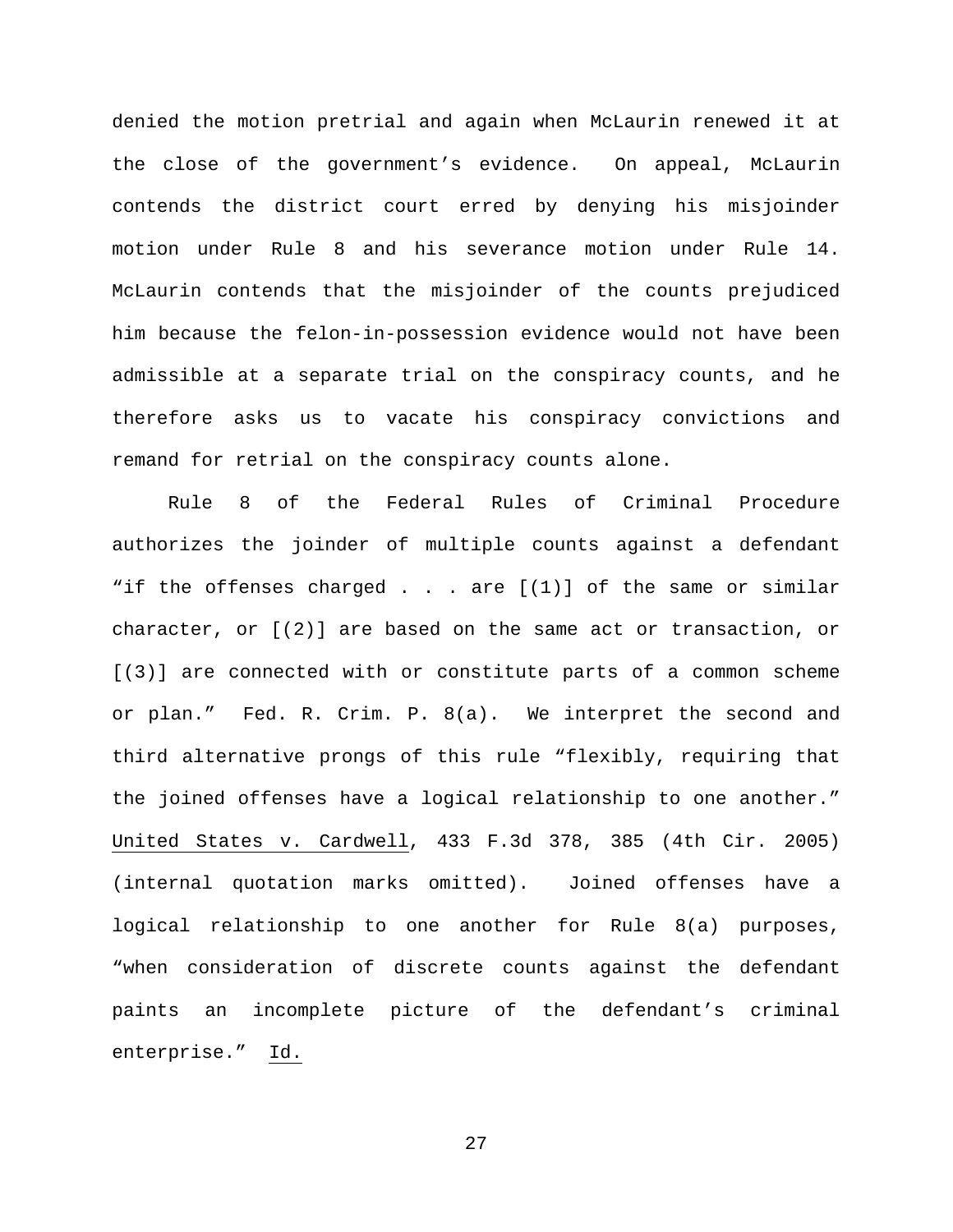"We review de novo the district court's refusal to grant defendants' misjoinder motion to determine if the initial joinder of offenses . . . was proper." United States v. Mackins, 315 F.3d 399, 412 (4th Cir. 2003). "If the initial joinder was not proper, however, we review this nonconstitutional error for harmlessness, and reverse unless the misjoinder resulted in no actual prejudice to the defendants. . . ." Id. (internal quotation marks and emphasis omitted).

We find no reversible error in the district court's determination that the offenses were properly joined. $^2$  $^2$  We agree with the government that the conspiracy offenses and felon-inpossession offenses are logically related. The same confidential informant who introduced McLaurin to the undercover officer who purchased the firearms also introduced McLaurin to the Undercover Officers involved in the stash-house sting. The evidence of the felon-in-possession counts establishes with temporal congruity that McLaurin stood at the ready to consider

<span id="page-27-0"></span> $2$  The district court's analysis in its pre-trial denial of the misjoinder motion did rest in part on a faulty factual premise -- the district court believed that the confidential informant who introduced McLaurin to the undercover officers first proposed the stash-house robbery to McLaurin during the firearm sale on February 25. As the trial evidence established, however, the confidential informant was not present for the February 25 transaction, and there was no conversation about the stash-house robbery that day. This error provides no basis for reversal, however, given our independent conclusion that the counts were properly joined.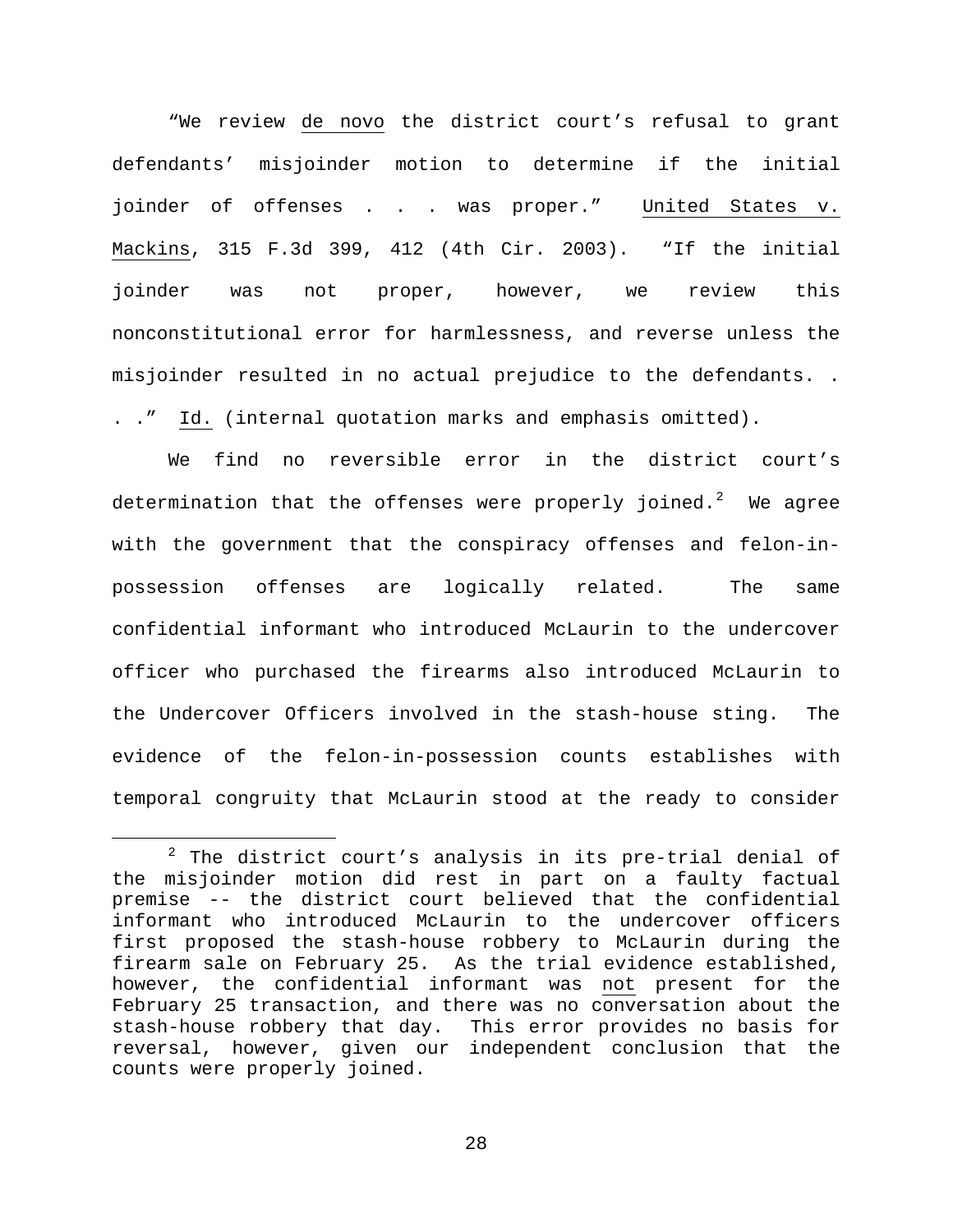meeting about a criminal opportunity with anyone whom the confidential informant suggested could provide him with such opportunity. From the fact that McLaurin had experienced two successful criminal transactions -- the gun sales -- that were directly attributable to the same confidential informant's introduction, the jury could reasonably infer that McLaurin had a higher level of trust in the Undercover Officers than he would have had absent his history of prior successful outcomes with criminal opportunities sent his way by the confidential informant.

Moreover, the jury heard through the testimony of Agent Stallo and the recorded meetings McLaurin's statements that he would need a gun for the robbery and that he had recently sold his gun, which further establishes the logical relationship between the charges. In short, McLaurin's felon-in-possession counts have a logical relationship to his conspiracy counts in that they help paint the complete picture of McLaurin's criminal enterprise.

Even if we were to conclude that the counts were improperly joined, we still would not reverse, because the misjoinder caused no "actual prejudice" to McLaurin. Mackins, 315 F.3d at 412. As discussed above, the assertion of an entrapment defense obligates the government to prove the defendant's predisposition, and proving predisposition is one of the "other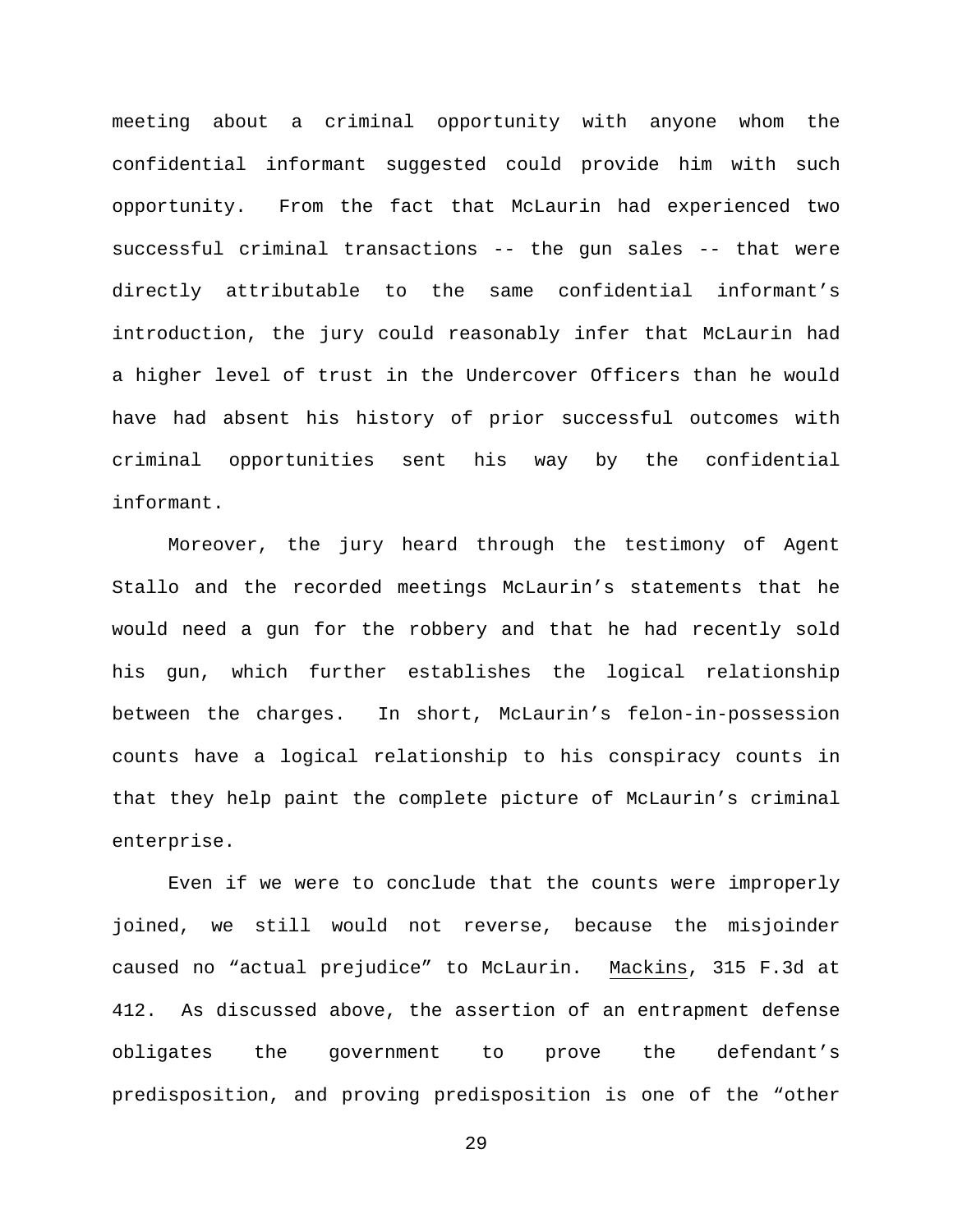purposes" for which evidence of the defendant's prior bad acts may be admitted under Rule 404(b). In our view, the evidence of McLaurin's two firearm sales would have been admissible under Rule 404(b) in a separate trial of the conspiracy charges, and McLaurin therefore suffered no actual prejudice from any error. See United States v. Lane, 474 U.S. 438, 450 (1986) (any error in joinder of offenses and defendants was harmless where the evidence of the improperly joined counts likely would have been admissible under Rule 404(b) in a separate trial).

The evidence underlying McLaurin's felon-in-possession charges would be admissible under Rule 404(b) for largely the same reasons that Lowery's prior possession of a firearm was admissible. McLaurin raised an entrapment defense, thus requiring the government to prove his predisposition. The evidence that McLaurin, just weeks before he joined in the robbery plan, sold two weapons to (undercover) Officer Ortiz tends to show that McLaurin was familiar with firearms and had the ability to obtain the weapons necessary to carry out the planned robbery.

Moreover, one of the weapons McLaurin sold to Officer Ortiz was a sawed-off shotgun that McLaurin had hidden in his pants leg. McLaurin showed Ortiz how to operate the shotgun and told him that he could get a magazine for the gun at Wal-Mart, and Ortiz testified that McLaurin seemed "comfortable" with the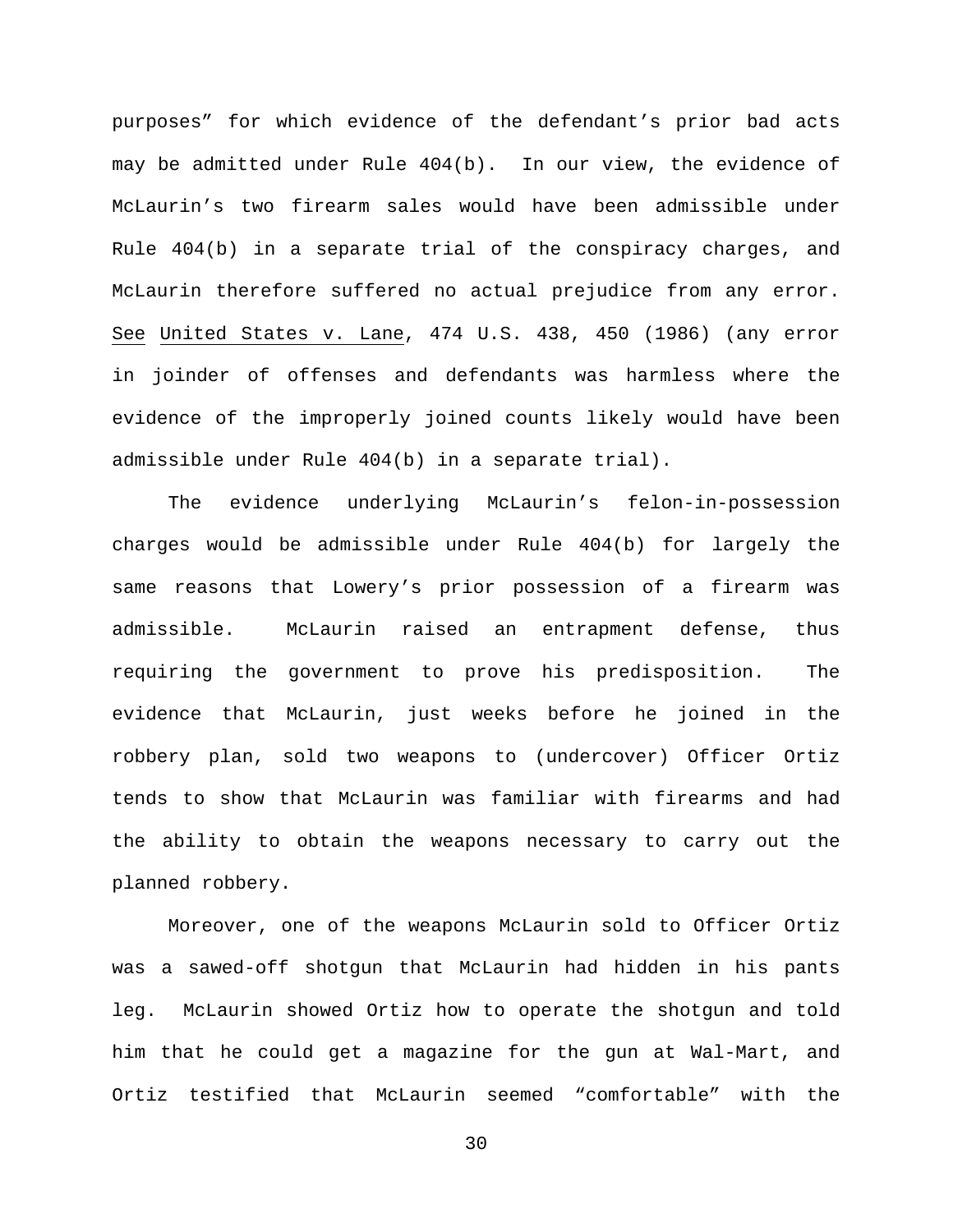weapon. J.A. 477. As courts have recognized, sawed-off shotguns are "inherently dangerous and generally lacking usefulness, except for violent and criminal purposes." United States v. Fortes, 141 F.3d 1, 6 (1st Cir. 1998) (internal quotation marks omitted); accord United States v. Mobley, 687 F.3d 625, 631 (4th Cir. 2012) (sawed-off shotguns have no lawful purpose), cert. denied, 133 S. Ct. 888 (2013); United States v. Allegree, 175 F.3d 648, 651 (8th Cir. 1999) (same); cf. District of Columbia v. Heller, 554 U.S. 570, 625 (2008) ("[T]he Second Amendment does not protect those weapons not typically possessed by law-abiding citizens for lawful purposes, such as shortbarreled shotguns."). In our view, McLaurin's possession of and familiarity with an inherently dangerous weapon useful only for violent, criminal purposes is highly probative of McLaurin's predisposition to engage in a very dangerous armed robbery. See Lewis, 641 F.3d at 783 (evidence of felon-in-possession conviction properly admitted to prove predisposition to commit armed robbery of purported stash house).

Accordingly, we conclude that, in a separate trial on the conspiracy charges, Rule 404(b) would have permitted the introduction of the evidence underlying McLaurin's felon-inpossession charges. McLaurin thus suffered no actual prejudice from the joinder of the counts, and any error in their joinder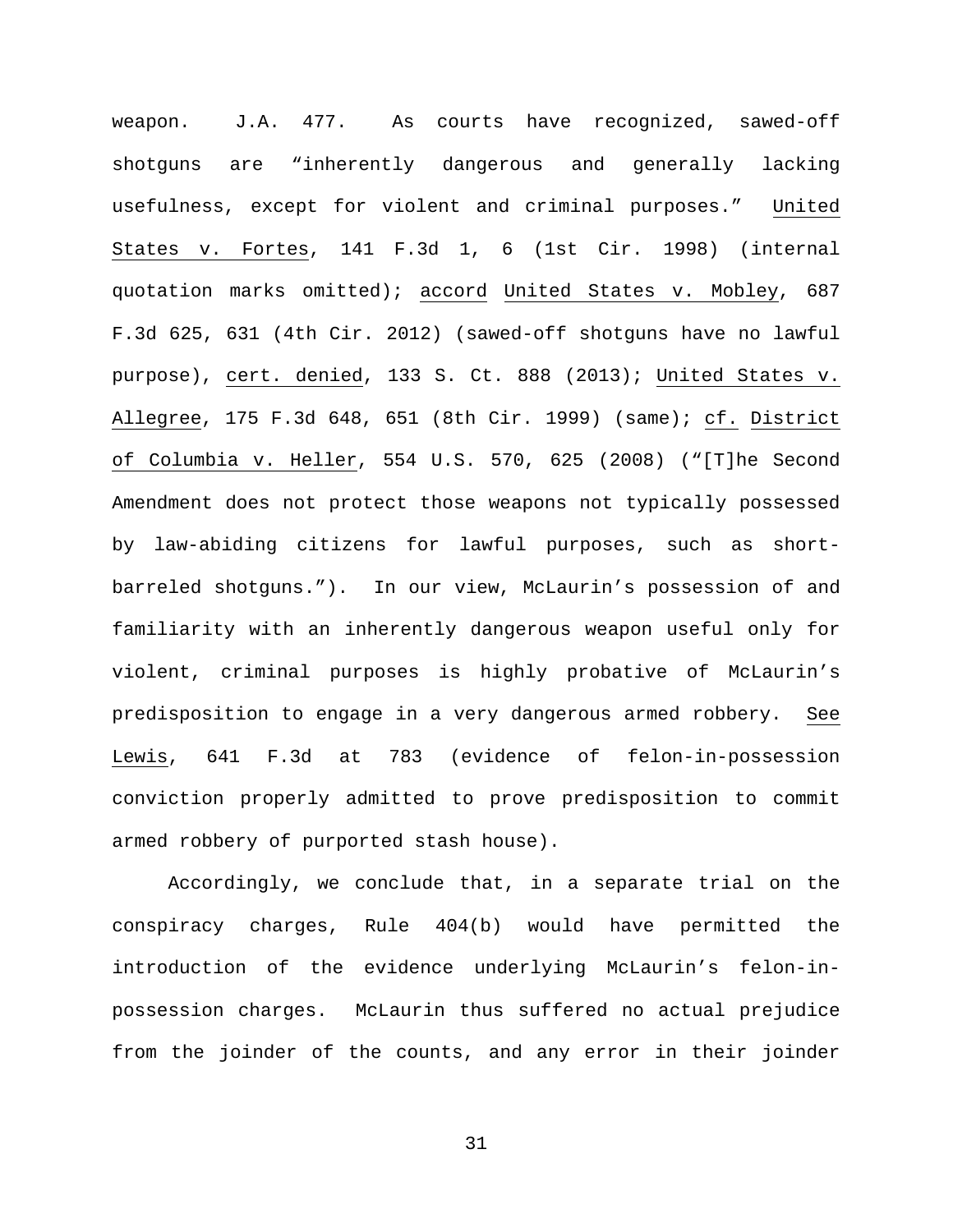is harmless. See Lane, 474 U.S. at 450; Mackins, 315 F.3d at 412.

Our conclusion in this regard also forecloses McLaurin's contention that the district court erred in denying his Rule 14 motion to sever the felon-in-possession counts. See Fed. R. Crim. P. 14(a) ("If the joinder of offenses . . . in an indictment . . . appears to prejudice a defendant or the government, the court may order separate trials of counts . . . or provide any other relief that justice requires."). Even if we were to assume that the district court abused its discretion by denying McLaurin's severance motion, see United States v. Dinkins, 691 F.3d 358, 367 (4th Cir. 2012) (stating standard of review), cert. denied, 133 S. Ct. 1278 (2013), the error did not prejudice McLaurin, and reversal is not required, see United States v. Acker, 52 F.3d 509, 514 (4th Cir. 1995) (reversal under Rule 14 is required only if the defendant shows that requiring him to defend against the joined offenses in the same trial resulted in "clear prejudice"). We therefore reject McLaurin's challenges to the joinder of the felon-in-possession charges with the conspiracy charges.

Contrary to McLaurin's arguments, this court's decision in United States v. Hawkins, 589 F.3d 694 (4th Cir. 2009), does not compel us to conclude otherwise. In Hawkins, we held that the district court erred by denying the defendant's motion to sever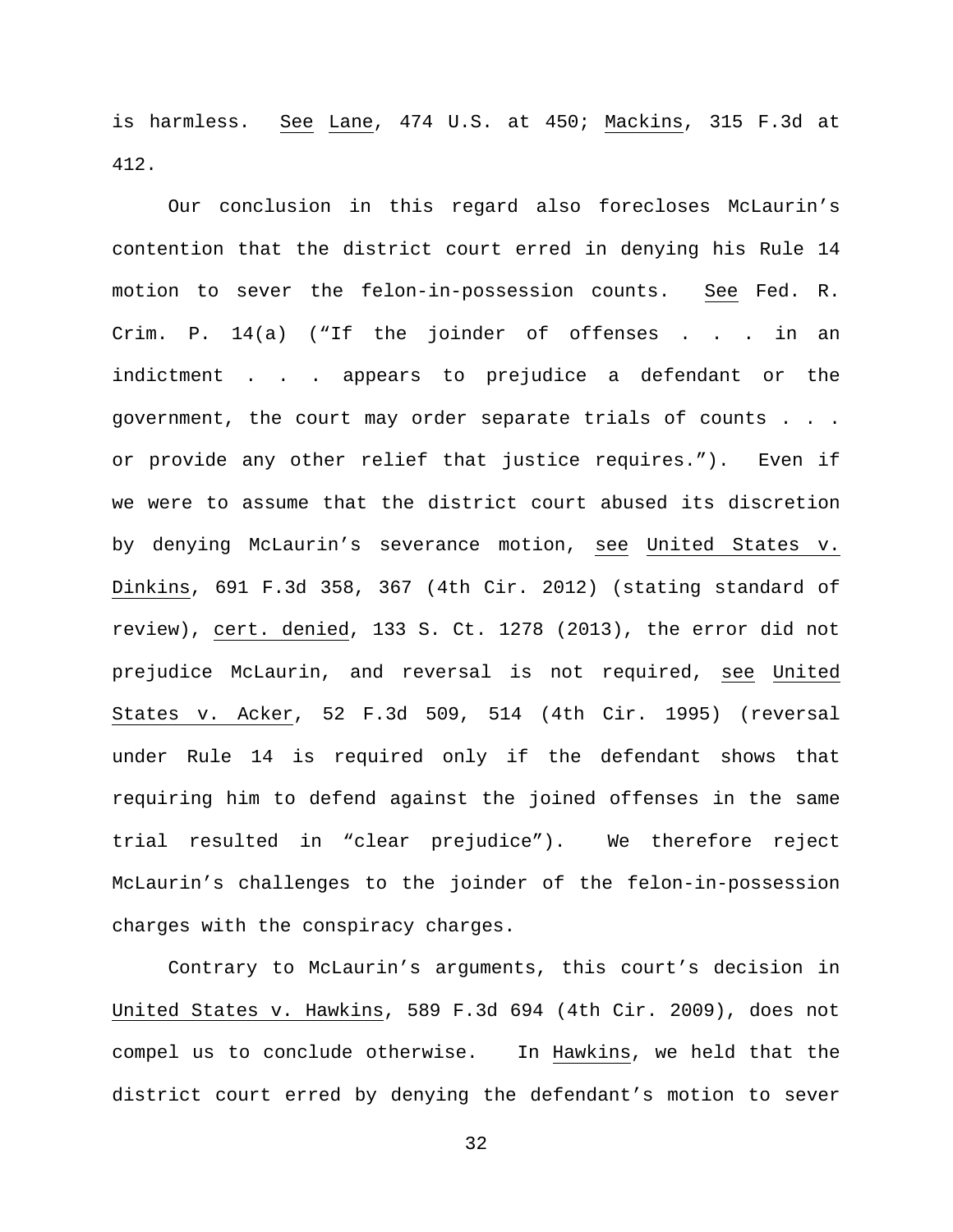a felon-in-possession charge from an unrelated carjacking charge, concluding that the offenses were not of the "same or similar character" under Rule 8(a). See id. at 704. As we explained, "[w]hile the offenses all involved firearms, albeit different firearms, nothing ties them together except the defendant. There are no additional factors which indicate the offenses were 'identical or strikingly similar.'" Id. We concluded that the joinder error was not harmless because the evidence supporting the felon-in-possession charge "would have been only marginally relevant, if relevant at all," to the remaining charges and therefore would not have been admissible had separate trials been conducted. Id. at 705.

As noted above, Rule 8(a) provides multiple bases for the joinder of charges against a single defendant. The Hawkins court's conclusion that, based on the facts of that case, the joined charges were not "of the same or similar character," Fed. R. Crim. P. 8(a), does not preclude us from concluding, on different facts, that the charges joined in this case have a logical relationship and thus "are connected with or constitute parts of a common scheme or plan," id. Likewise, that the error in Hawkins was not harmless does not prevent us from concluding otherwise in this case. Because the defendant in Hawkins did not assert an entrapment defense, his predisposition was not at issue. As previously discussed, the assertion of an entrapment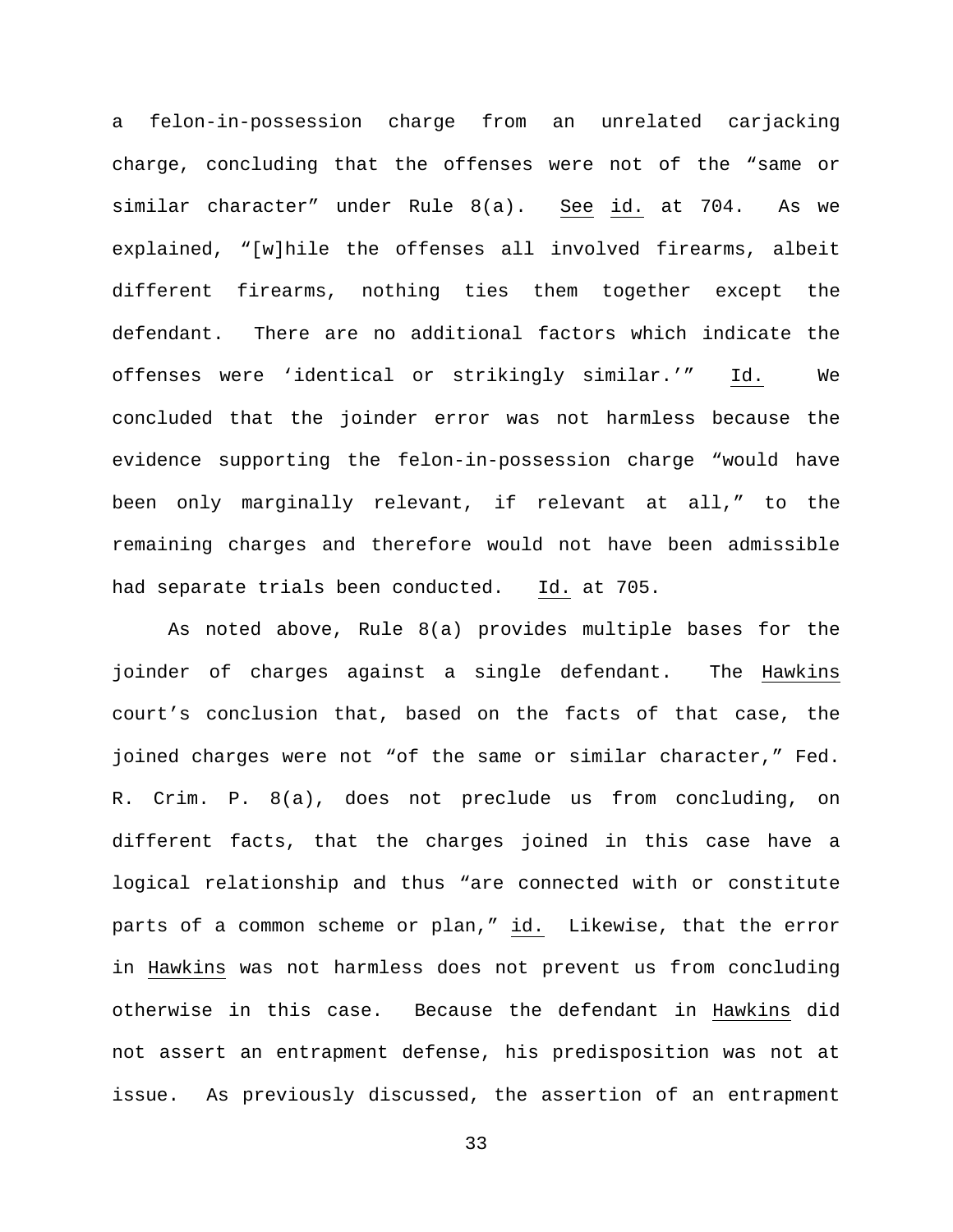defense renders a wider range of bad-act evidence admissible under Rule 404(b) than might otherwise be the case.

V.

Finally, we turn to McLaurin's challenge to his sentence. McLaurin argues that the district court erred by accepting the PSR's calculation of his criminal history category. Specifically, McLaurin contends the PSR erroneously assessed a total of three criminal history points for two 2003 common law robbery convictions, because McLaurin committed such robberies at age sixteen. McLaurin contends the error increased his sentencing range under the United States Sentencing Guidelines from 121 to 151 months' imprisonment to 151 to 188 months' imprisonment. McLaurin admits that he did not object to the PSR's calculation of his criminal history category below, and therefore, we review only for plain error. See Fed. R. Crim. P. 52(b).

To obtain relief under plain-error review, McLaurin must first establish that "the district court erred, that the error was plain, and that it affected his substantial rights. Even when this burden is met, we have discretion whether to recognize the error, and should not do so unless the error seriously affects the fairness, integrity or public reputation of judicial proceedings." United States v. Aidoo, 670 F.3d 600, 611 (4th Cir. 2012) (citation and internal quotation marks omitted).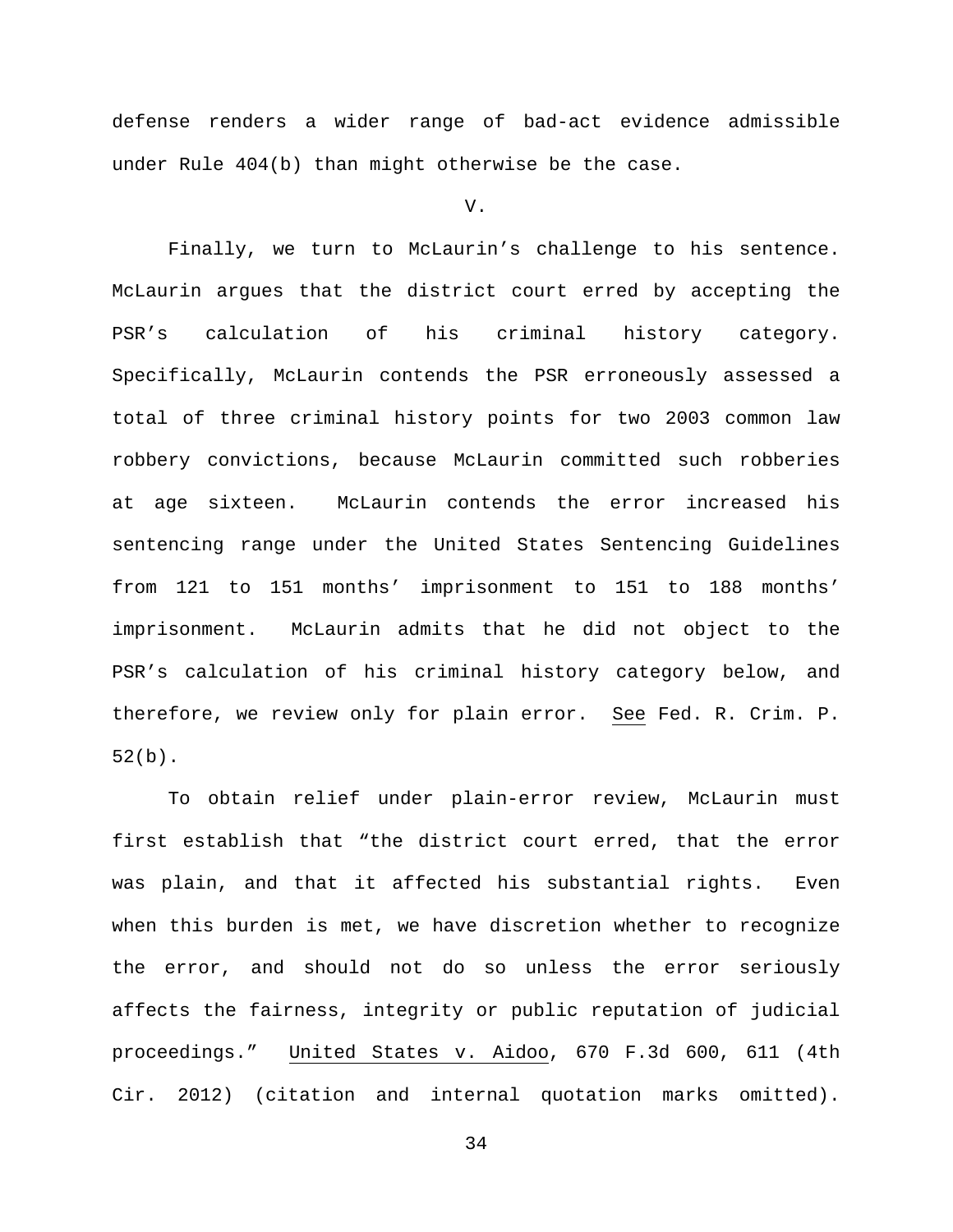In the sentencing context, the third prong of the plain-error standard is satisfied if there is "a non-speculative basis in the record to conclude that the district court would have imposed a lower sentence upon the defendant but for the error." [United States v. Knight, 606 F.3d 171, 180 \(4th Cir.](https://web2.westlaw.com/find/default.wl?mt=205&db=506&tc=-1&rp=%2ffind%2fdefault.wl&findtype=Y&ordoc=2031711924&serialnum=2022237207&vr=2.0&fn=_top&sv=Full&tf=-1&referencepositiontype=S&pbc=745F70B7&referenceposition=178&rs=WLW14.01) 2010).

The government concedes that there was error in the calculation of McLaurin's criminal history that increased McLaurin's advisory sentencing range, and it does not dispute that the error was plain. As to the third prong, the transcript of the sentencing hearing provides a non-speculative basis for us to conclude that the district court would have given McLaurin a lower sentence than 151 months' imprisonment had it known that McLaurin's correctly calculated sentencing range under the advisory Guidelines was 121 to 151 months' imprisonment. The district court, through several comments at sentencing, made it clear that it was very troubled by the 151-188 month Guidelines range, in that the sentencing range was driven by the fictitious weight of the fictitious drugs contained in the fictitious stash house. These concerns, when considered along with the district court's decision to sentence McLaurin at the low end of the Guideline range it believed to be applicable, provide a nonspeculative basis for concluding that the district court would have imposed a sentence of less than 151 months had the Guidelines range been properly calculated. And because we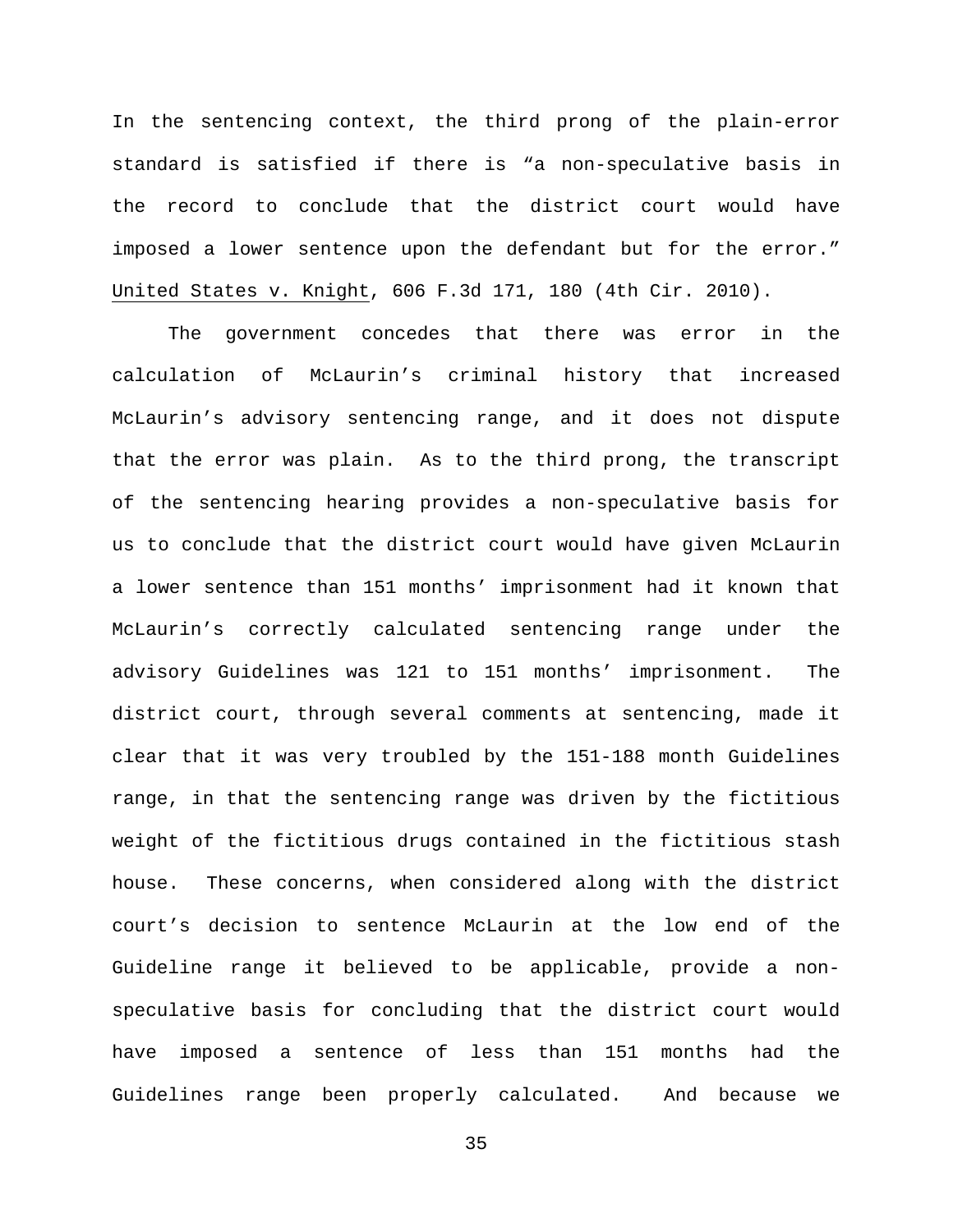believe that allowing this error to stand would seriously affect the fairness, integrity or public reputation of judicial proceedings, we exercise our discretion to correct the plain error in calculating McLaurin's Guidelines' range by vacating his sentence and remanding for resentencing.

# VI.

Accordingly, for the foregoing reasons, we hereby affirm the convictions of McLaurin and Lowery, but we vacate McLaurin's sentence and remand for resentencing consistent with this opinion.

> No. 13-4138 AFFIRMED IN PART, VACATED IN PART, AND REMANDED

> > No. 13-4139 AFFIRMED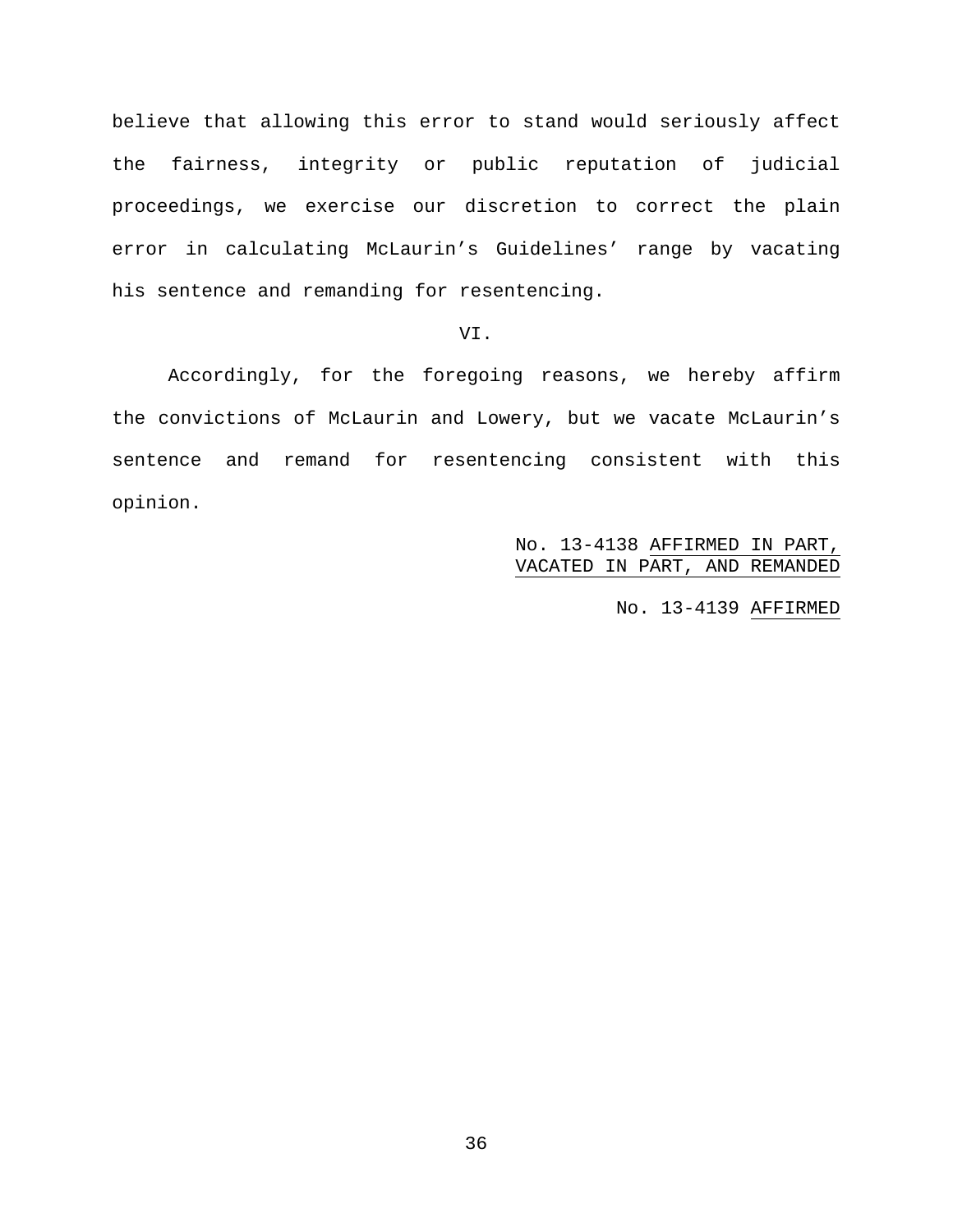FLOYD, Circuit Judge, concurring in part and dissenting in part:

I agree with the majority's opinion except as to Part IV, in which it concludes that the district court did not err in joining McLaurin's felon-in-possession counts with his conspiracy counts. Federal Rule of Criminal Procedure 8(a) allows "very broad joinder" such that "joinder is the rule rather than the exception." United States v. Hawkins, 589 F.3d 694, 700 (4th Cir. 2009) (quoting United States v. Mackins, 315 F.3d 399, 412 (4th Cir. 2003); United States v. Armstrong, 621 F.2d 951, 954 (9th Cir. 1980)) (internal quotation marks omitted). "Broad," however, does not mean "unlimited." Because I believe that the district court overstepped Rule 8(a)'s boundaries, I respectfully dissent.

#### I.

Pursuant to Rule 8(a), joinder of offenses is appropriate when the offenses are  $(1)$  "of the same or similar character," (2) "based on the same act or transaction," or (3) "connected with or constitute parts of a common scheme or plan." This Court has interpreted Rule 8(a)'s second and third prongs to allow joinder when "the joined offenses have a 'logical relationship' to one another," meaning that "consideration of discrete counts against the defendant paints an incomplete picture of the defendant's criminal enterprise." United States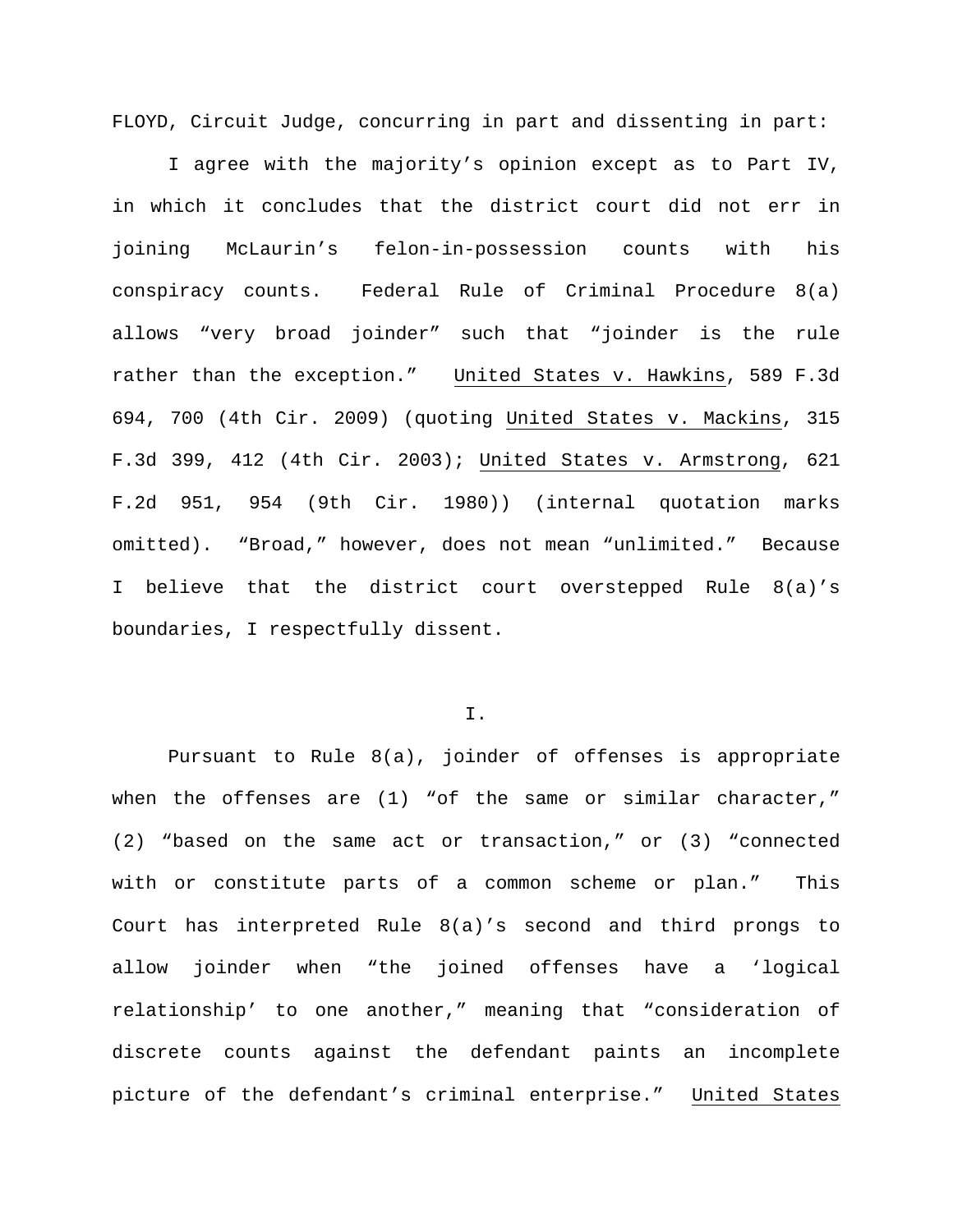v. Cardwell, 433 F.3d 378, 385 (4th Cir. 2005) (quoting United States v. Hirschfeld, 964 F.2d 318, 323 (4th Cir. 1992)). This Court reviews de novo the question of whether charges were properly joined. Hawkins, 589 F.3d at 700.

The government contends that joinder was proper because McLaurin's felon-in-possession and conspiracy counts were "based on the same act or transaction" and were "connected with or constitute[d] parts of a common scheme or plan." In support of this argument, the government points out that the confidential informant who introduced McLaurin to the undercover agent for the purpose of the firearms sales underlying the felon-inpossession charges also introduced him to Special Agent Shawn Stallo, the undercover agent who proposed the stash house robbery. The government also avers that "law enforcement identified McLaurin as a target for the home invasion investigation, at least in part, as a result of McLaurin's two firearms sales to the undercover officer." In sum, the government argues that "[b]ecause the story of McLaurin's role in the home invasion investigation begins with the two firearms sales, the district court correctly concluded that the felon-inpossession counts were logically related to the conspiracy counts."

The government made a similar argument that two charges were logically related because they stemmed from a single law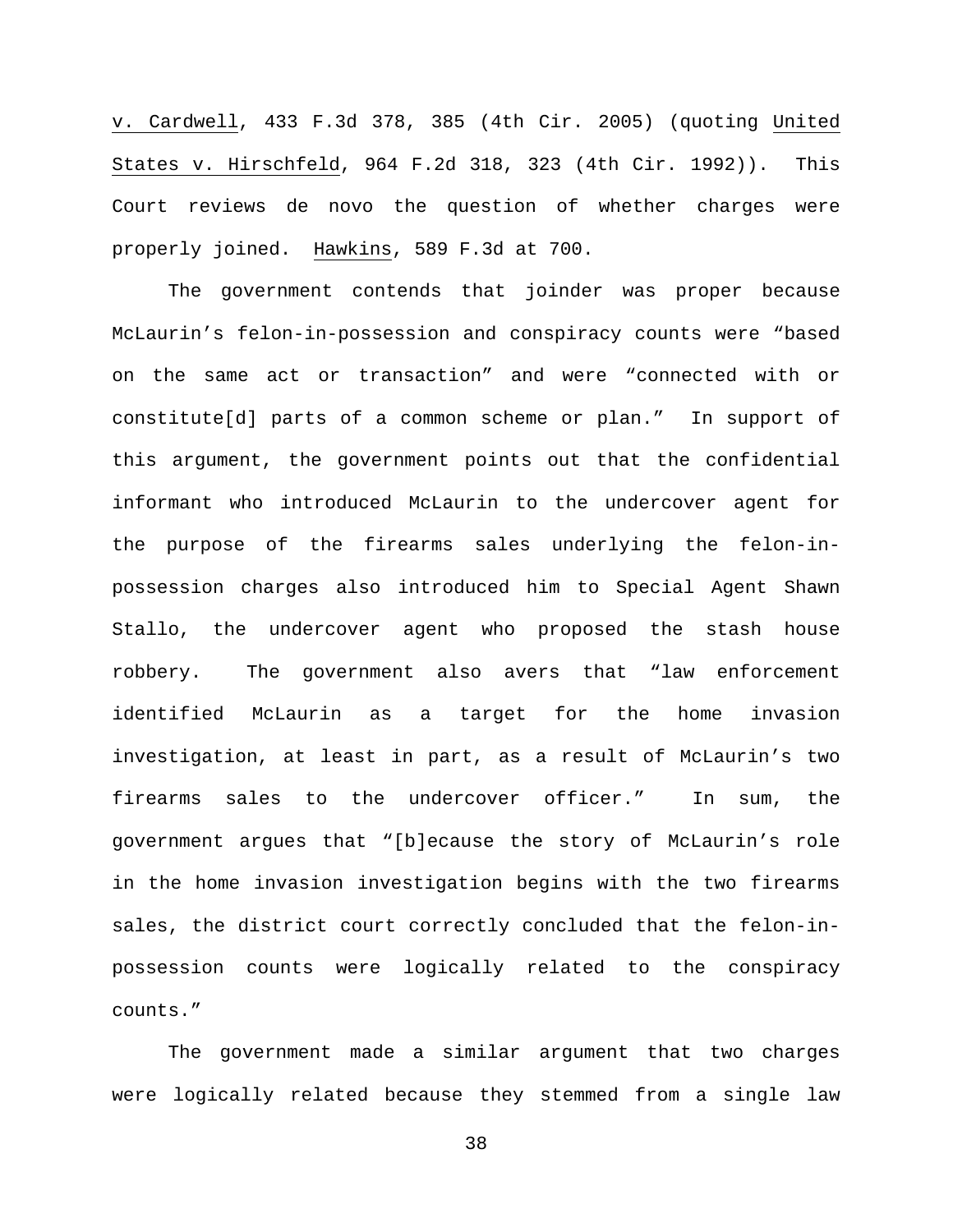enforcement investigation in United States v. Cardwell. In that case, this Court considered whether the lower court erred in joining a felon-in-possession count with counts related to an attempted murder for hire. Law enforcement officials found the firearm that was the basis for the felon-in-possession charge when they arrested the defendant for the planned murder. 433 F.3d at 383-84. The government contended that the counts were logically related because "the firearm count was based on the seizure of the [gun] during the investigation of the murder-forhire-scheme." Id. at 386 (alteration in original) (internal quotation marks omitted). The Court rejected the government's argument and concluded that the discovery of the gun during the murder-for-hire investigation established only a temporal link between the felon-in-possession and murder-for-hire counts, which was insufficient to create a logical relationship between the crimes. Id. ("A contrary holding would effectively read Rule 8(a) to allow limitless joinder whenever the charge resulted from the fruits of a single investigation."). However, the Court ultimately found that the district court had properly joined the counts due to "additional facts." Id. at 387 (emphasis omitted). Specifically, after officers arrested the defendant for the attempted murder, he stated that he would have used the gun to shoot them if he had known they were about to arrest him. Id. at 384, 387.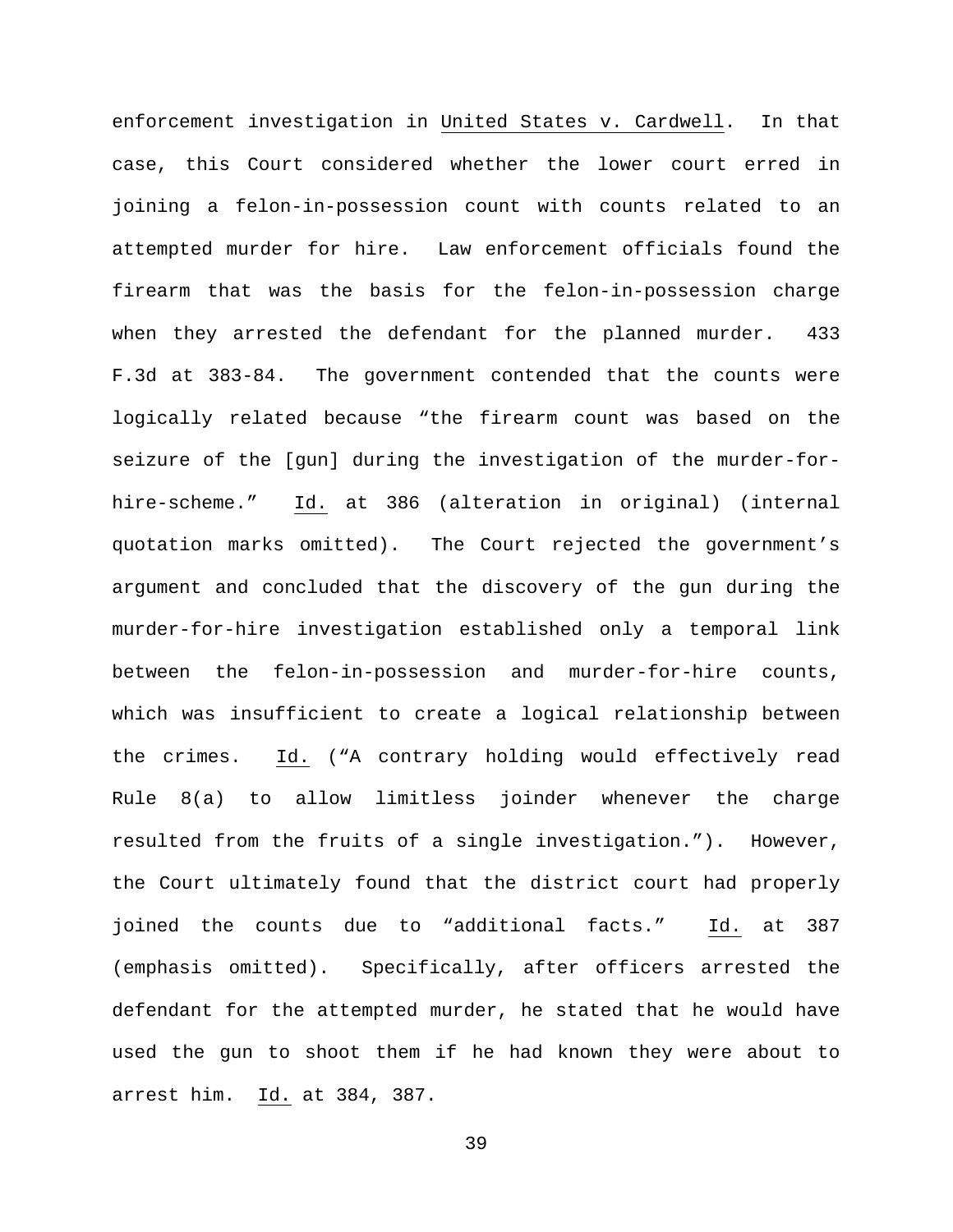Cardwell establishes that a relationship between the law enforcement investigations into two crimes does not render those crimes logically related under Rule 8(a). The government's contention that law enforcement officials identified McLaurin as a target for a home-invasion investigation due to the firearm sales is therefore beside the point. Accordingly, the only remaining link between the felon-in-possession counts and the conspiracy counts is their temporal proximity, and, as I note above, Cardwell makes it clear that a temporal link between charges does not make joinder appropriate unless "additional facts" counsel otherwise. See also Hawkins, 589 F.3d at 704 ("[A] mere temporal connection is not sufficient to establish the propriety of joinder.").

The majority brings up two additional considerations in support of its conclusion that McLaurin's felon-in-possession charges are logically related to his conspiracy charges. First, the majority contends that "[f]rom the fact that McLaurin had experienced two successful criminal transactions—the gun sales that were directly attributable to the same confidential informant's introduction, the jury could reasonably infer that McLaurin had a higher level of trust in the Undercover Officers than he would have had" otherwise. Ante at 28-29. However, I cannot discern how this potentiality renders the felon-inpossession and conspiracy counts logically related. Although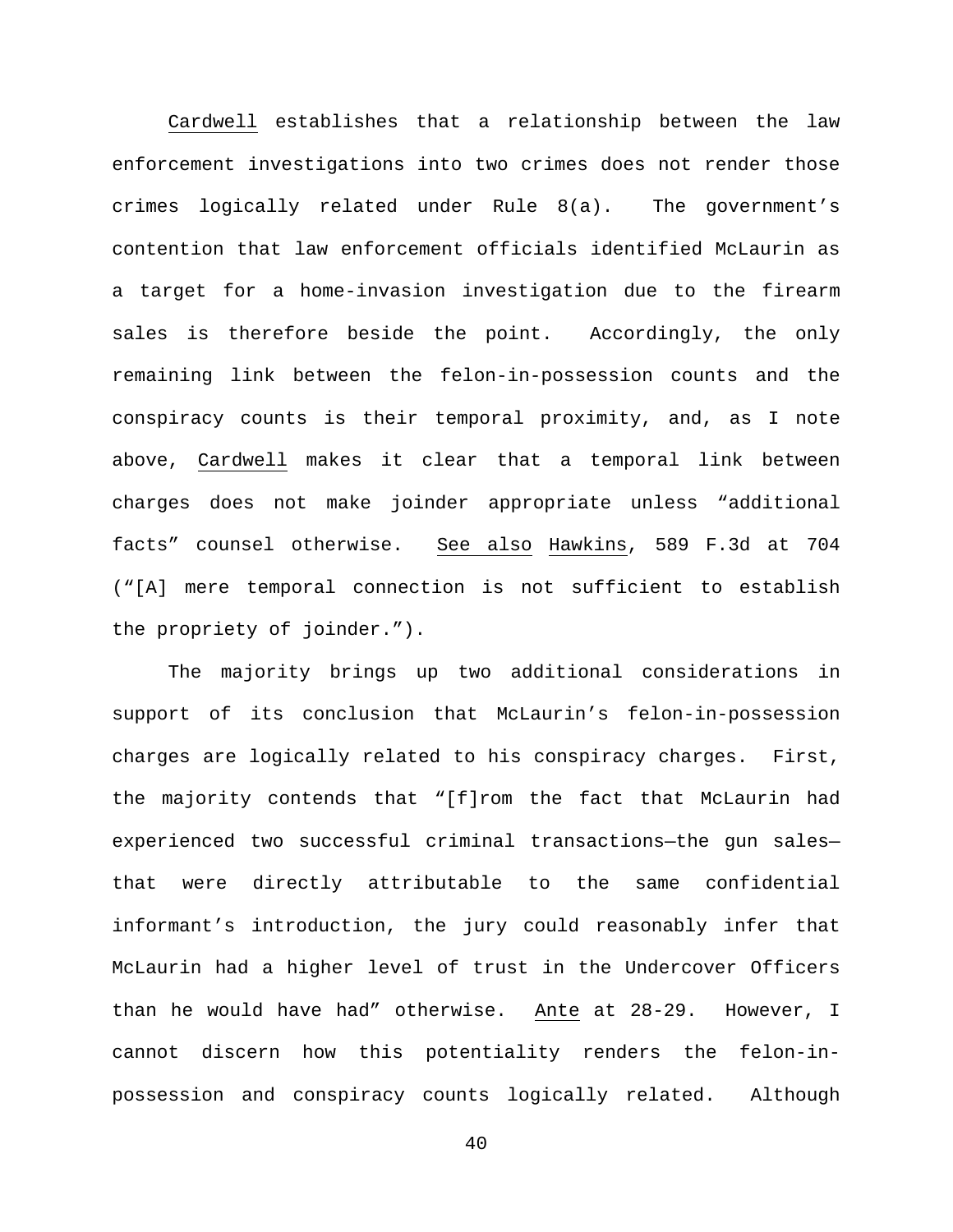McLaurin's increased trust may have allowed law enforcement officials to succeed in getting him to participate in the homeinvasion scheme, this consideration speaks only to the connection between the law enforcement investigations into the felon-in-possession and conspiracy counts. Cardwell therefore renders this point irrelevant to the Rule 8(a) calculus.

Second, the majority points out that McLaurin told Special Agent Stallo that he needed a new firearm to use during the home invasion, presumably because he sold his only guns during the controlled buys that resulted in the felon-in-possession charges. Ante at 29. If anything, this fact renders the conspiracy and felon-in-possession counts less related because the firearms sales prevented McLaurin from using those weapons in furtherance of the home invasion. Because these additional considerations do not draw a logical connection between the conspiracy and felon-in-possession counts, I would hold that the district court should not have joined them.

### II.

The fact that the district court erred in joining McLaurin's felon-in-possession and conspiracy counts does not end the inquiry. Misjoinder warrants reversal only if it "affects substantial rights," meaning it "result[ed] in actual prejudice because it had substantial and injurious effect or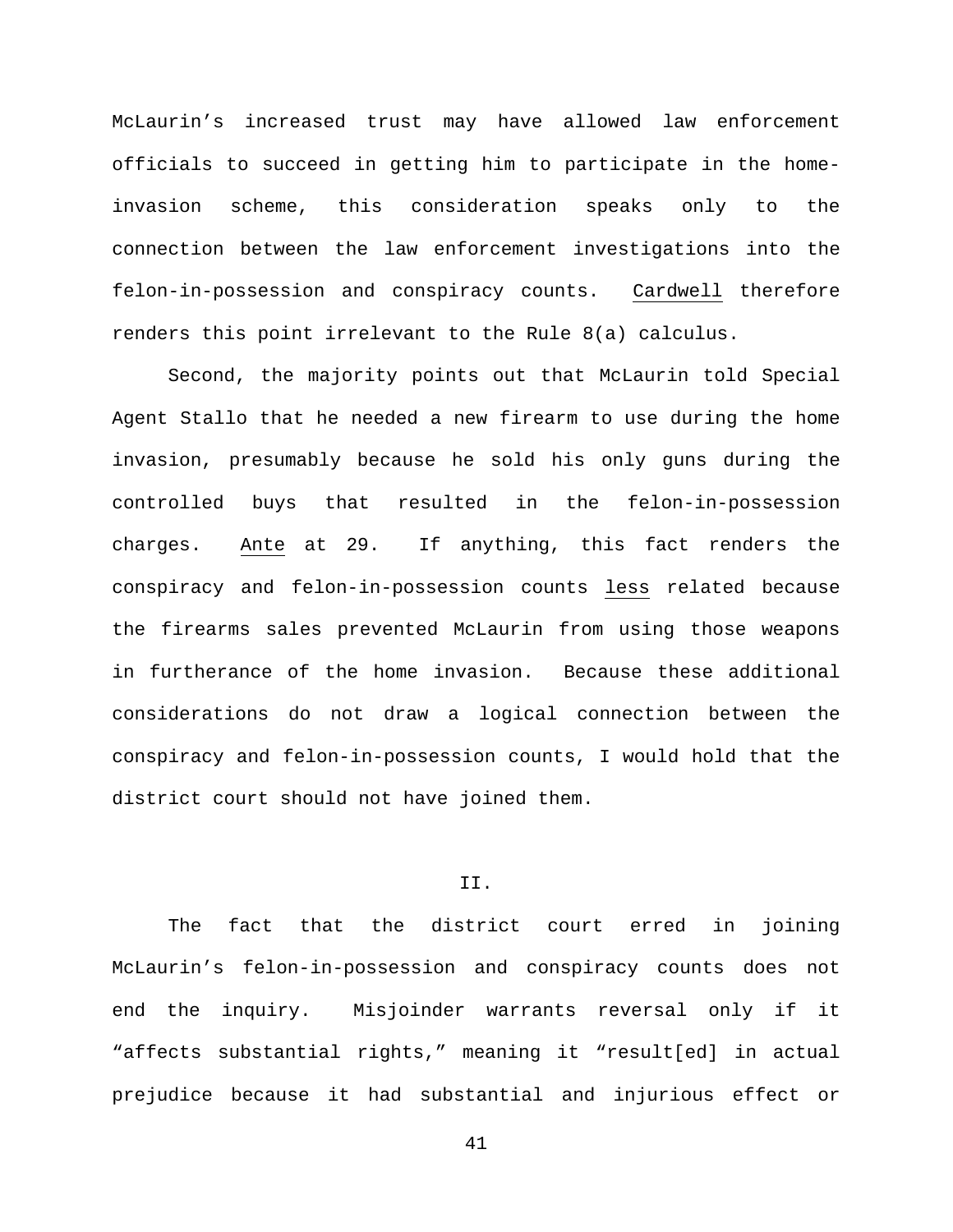influence in determining the jury's verdict." Hawkins, 589 F.3d at 704 (quoting United States v. Lane, 474 U.S. 438, 449 (1986)) (internal quotation marks omitted). To determine whether misjoinder resulted in actual prejudice, this Court considers the following indicia of harmlessness:

(1) whether the evidence of guilt was overwhelming and the concomitant effect of any improperly admitted evidence on the jury's verdict; (2) the steps taken to mitigate the effects of the error; and (3) the extent to which the improperly admitted evidence as to the misjoined counts would have been admissible at trial on the other counts.

Id. at 700, 704 (quoting Mackins, 315 F.3d at 414). The government will prevail if it proves that each of these elements weigh in favor of harmlessness. Id. at 700.

Under this Court's precedent, a district court may give an entrapment instruction only if "there is sufficient evidence from which a reasonable jury could find entrapment." United States v. Hsu, 364 F.3d 192, 198-99 (4th Cir. 2004) (quoting Mathews v. United States, 485 U.S. 58, 62 (1988)) (internal quotation marks omitted). The district court held as a matter of law that this case warranted an entrapment instruction, and the government does not challenge that determination on appeal. I therefore conclude that the evidence of McLaurin's guilt on the conspiracy counts was not overwhelming.

In addition to inquiring whether the evidence of guilt was overwhelming, the first harmlessness factor also asks whether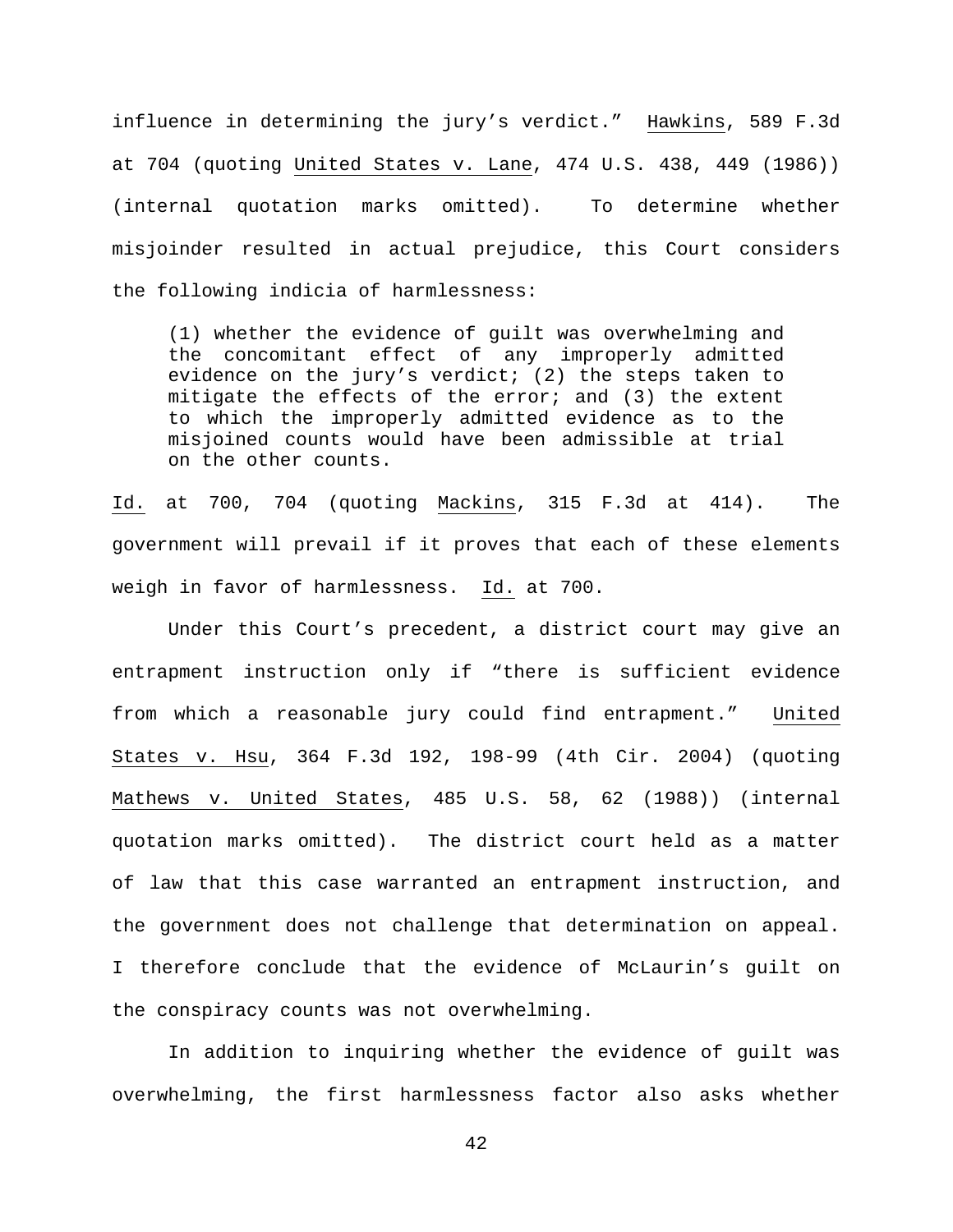the evidence had an effect on the jury's verdict. McLaurin contends that joinder affected the verdict because the government used the facts of the February 25 gun possession to argue against entrapment. Specifically, during its closing argument, the government made the following statement:

[Defense counsel] told you in his closing that this should be concerning to you, that government<br>agents go out and just make up crimes. No, what agents go out and just make up crimes. should be concerning to you is if government agents, law enforcement sat back and waited for crime to happen.

What should be concerning to you is that members of the general public are walking around with sawed off shotguns shoved down their pants leg, selling them<br>to undercover police officers. That should concern to undercover police officers. you.

In other words, the government drew a connection between McLaurin's predisposition to commit the home invasion and one of his felon-in-possession charges. The government does not attempt to argue that this portion of its closing argument had no effect on the jury's verdict. Instead, as I discuss in greater detail below, the government contends that the evidence underlying the felon-in-possession charges would have been admissible to prove McLaurin's predisposition even if the district court had declined to join the offenses.

Turning to the second harmlessness factor, the district court attempted to mitigate the effects of joining McLaurin's felon-in-possession and conspiracy counts by giving the following limiting instruction: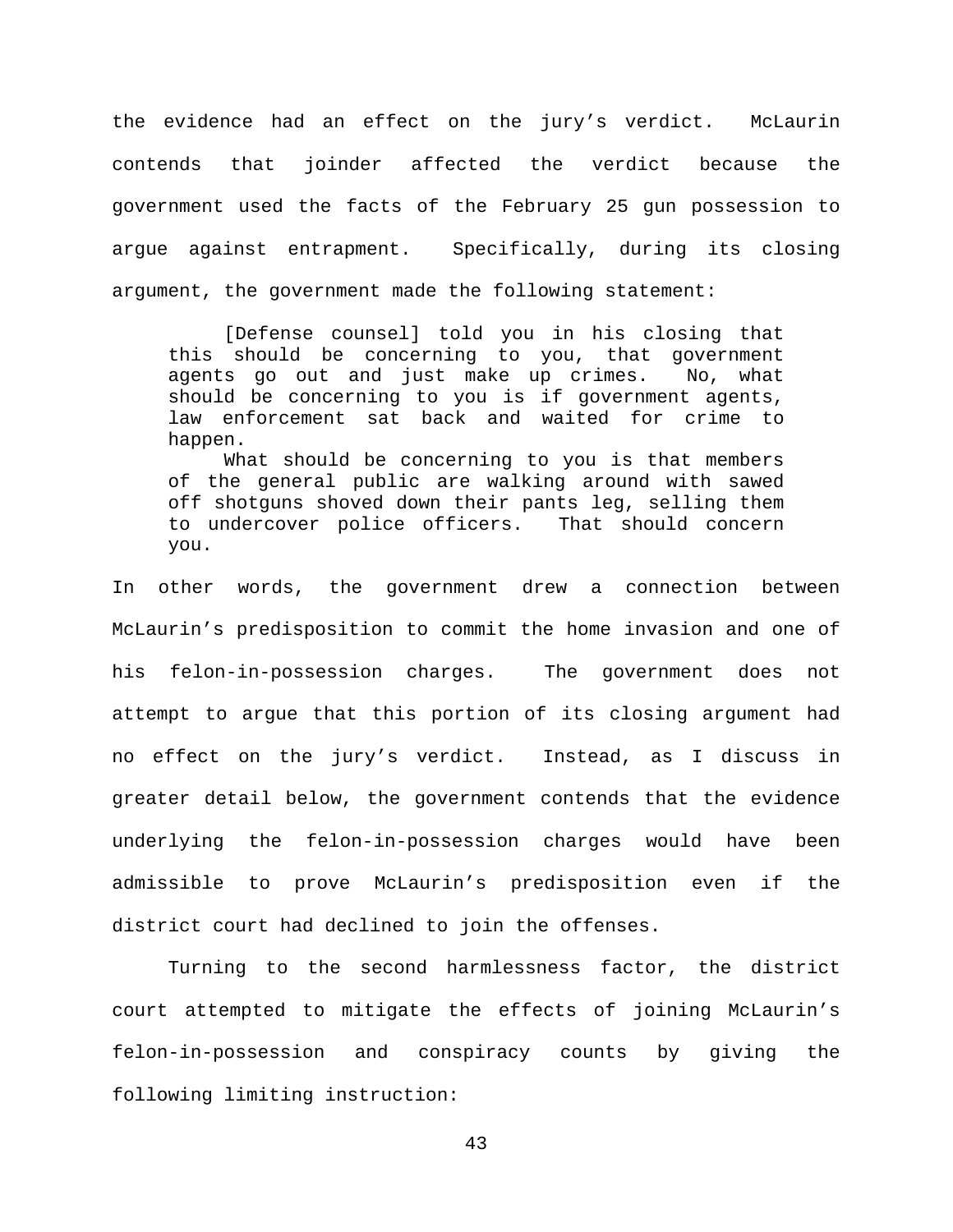Each count and the evidence pertaining to it should be considered separately. The case of each<br>defendant should be considered separately and considered separately and individually. The fact that you may find one or both of the accused guilty or not guilty of any of the crimes charged, should not control your verdict as to any other crime or other defendant.

This Court presumes that juries follow courts' instructions. See United States v. Chong Lam, 677 F.3d 190, 204 (4th Cir. 2012). This indicator of harmlessness therefore weighs against a finding of prejudice.

The government's argument that misjoinder did not prejudice McLaurin relies heavily on the third harmlessness factor: the extent to which the evidence regarding the felon-in-possession charges would have been admissible at a separate trial on the conspiracy charges. According to the government, Federal Rule of Evidence 404(b) would allow admission of the facts underlying the felon-in-possession charges because they speak to McLaurin's predisposition to commit the stash house robbery. Specifically, the government argues that the evidence "shows that McLaurin had access to the tools required to complete the robbery" and therefore serves to "rebut his entrapment defense" by demonstrating his ability and intent to follow through with the home invasion.

When a defendant raises an entrapment defense, the government may demonstrate predisposition through evidence that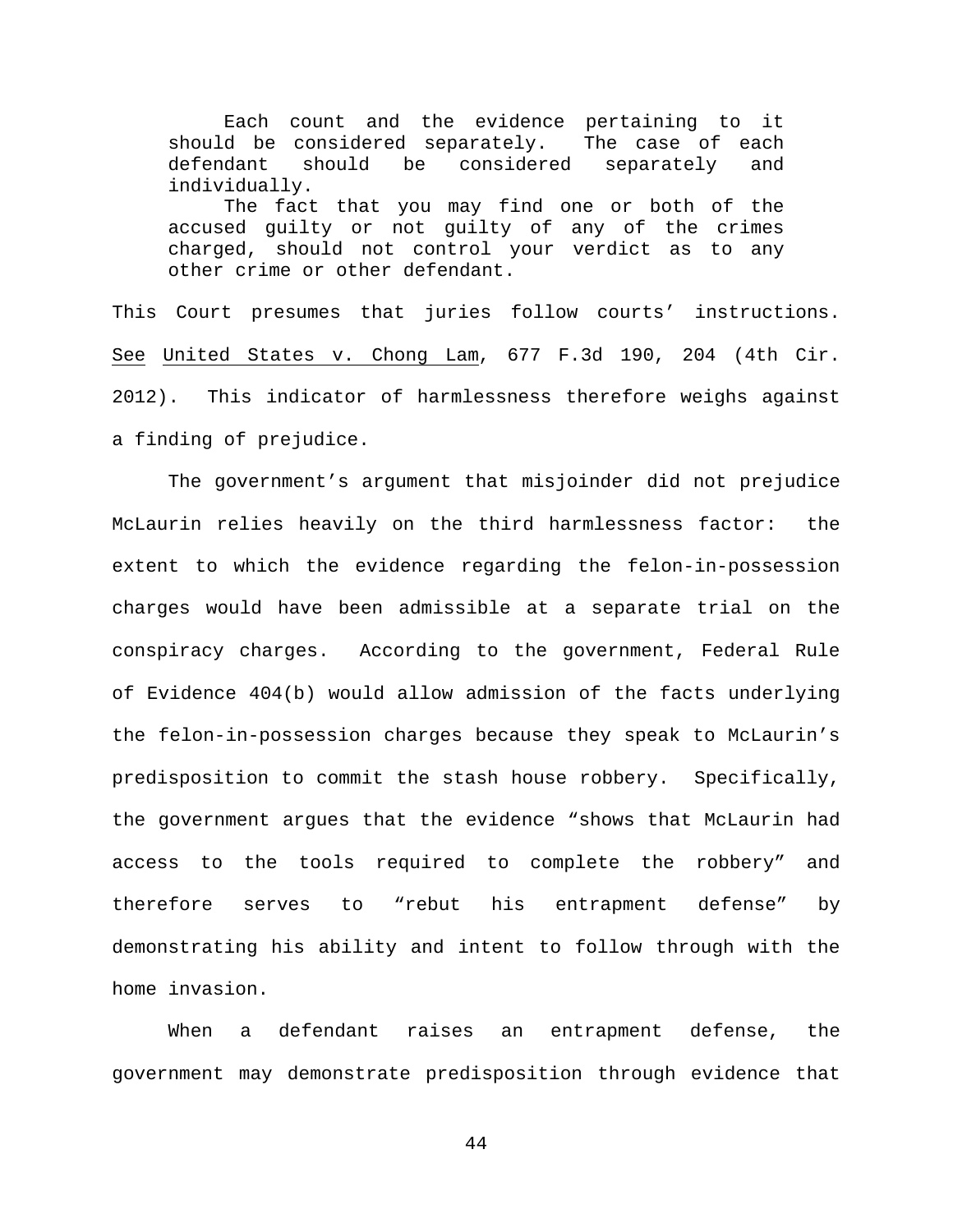the defendant committed similar crimes in the past. See United States v. Tanner, 61 F.3d 231, 238 (4th Cir. 1995) ("[The defendant] demonstrated his predisposition to [distribute a drug] over and over again, through his pattern of illegal sales of various drugs over many years."); see also United States v. Abulhawa, 833 F.2d 1006 (4th Cir. 1987) (unpublished table decision) ("It is clear that the government is permitted broad latitude under Rule 404(b) to introduce evidence of relevant prior acts once a defendant has raised a claim of entrapment thereby putting into issue his predisposition to commit the crimes with which he is charged."). As the Second Circuit explained, "this past conduct should be 'near enough in kind to support an inference that his purpose included offenses of the sort charged;' although it is not necessary that the past conduct be precisely the same as that for which the defendant is being prosecuted." United States v. Brand, 467 F.3d 179, 200 (2d Cir. 2006) (quoting United States v. Harvey, 991 F.2d 981, 994 (2d Cir. 1993)). The key inquiry in these cases, therefore, is whether the defendant's past conduct is similar enough to the charged crime to render the evidence probative of predisposition.

Both the majority and the government cite numerous cases from our sister circuits that illustrate the degree of similarity required to render past conduct indicative of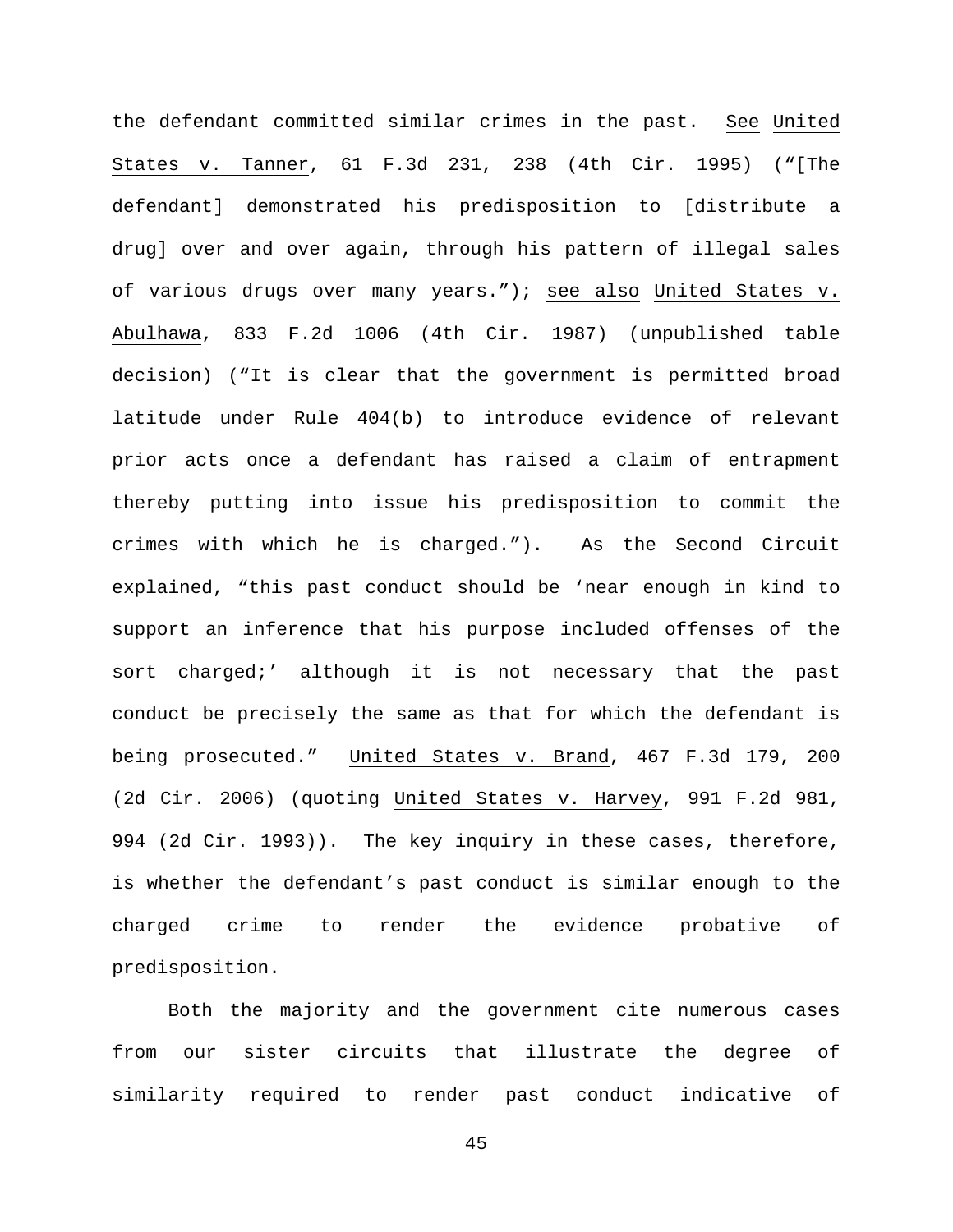predisposition to commit the charged crime. For example, in United States v. Cervantes, 706 F.3d 603, 616 (5th Cir. 2013), the Fifth Circuit concluded that the defendant's prior participation in an attempted home invasion was similar enough to the charged conspiracy to commit an armed home invasion to weigh on his predisposition. Other courts have viewed only comparably similar prior acts as probative of the defendant's predisposition in entrapment cases. See United States v. Brannan, 562 F.3d 1300, 1307-08 (11th Cir. 2009) (evidence that defendant had engaged in sexual acts at a wildlife refuge sufficiently similar to charged offenses of indecent exposure and public lewdness at the same wildlife refuge); United States v. Abumayyaleh, 530 F.3d 641, 650 (8th Cir. 2008) (convictions for receiving a stolen firearm and being a felon in possession of a firearm sufficiently similar to charge for being a felon in possession of a firearm); Brand, 467 F.3d at 199-200 (evidence that the defendant possessed child pornography and child erotica sufficiently similar to charged crimes related to sexual acts with children); United States v. Van Horn, 277 F.3d 48, 57-58 (1st Cir. 2002) (prior burglary of an explosives depot sufficiently similar to charged possession of explosives); United States v. Goodapple, 958 F.2d 1402, 1406-07 (7th Cir. 1992) (evidence that the defendant had engaged in drug transactions sufficiently similar to charged distribution of and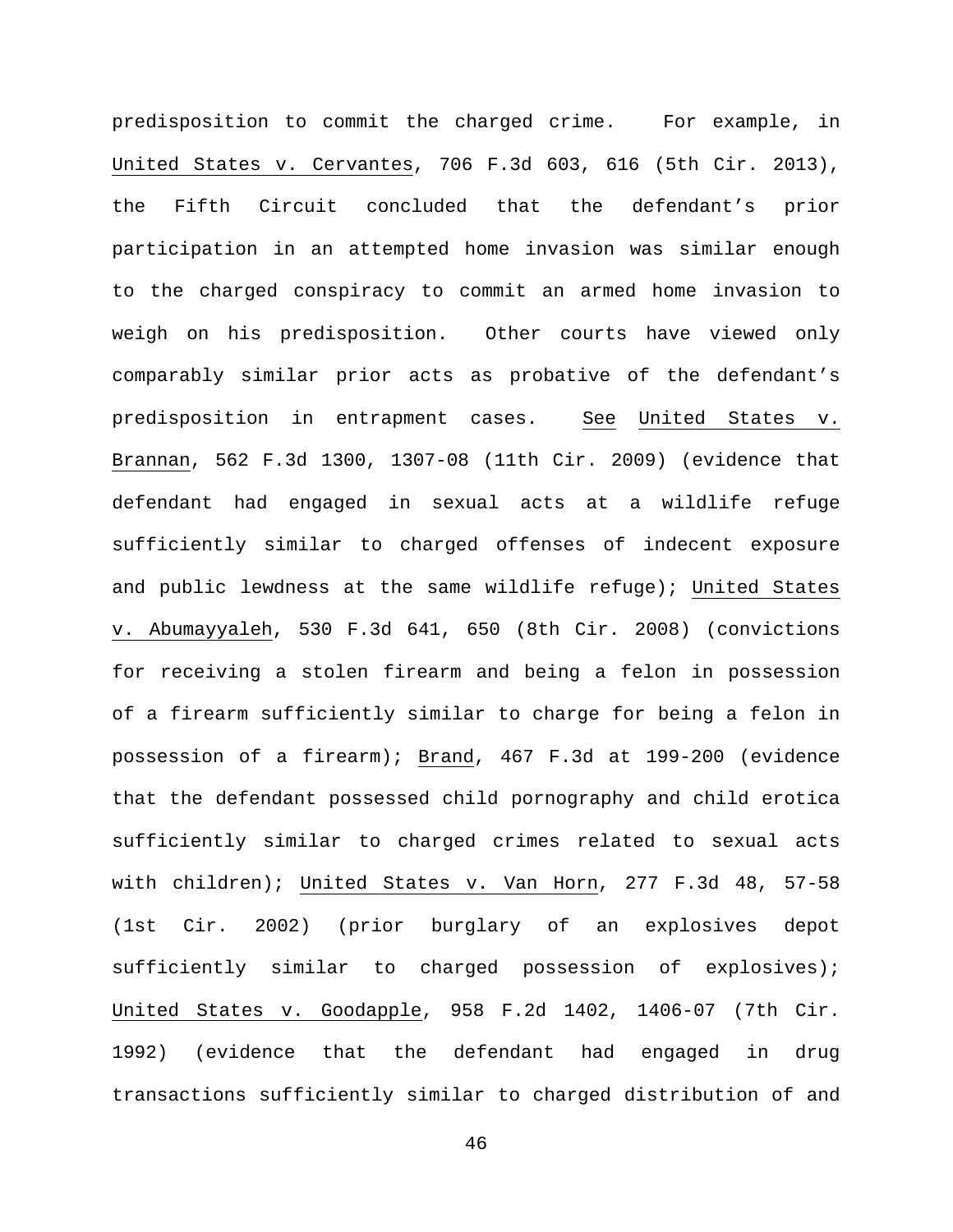possession with intent to distribute controlled substances). The sole outlier is United States v. Acosta, in which the First Circuit concluded, without explanation, that the defendant's seemingly irrelevant prior drug dealing was "properly made known to the jury" during his trial on two felon-in-possession charges. 67 F.3d 334, 339 (1st Cir. 1995) (discussing the merit of the defendant's entrapment defense).

The case that comes closest to allowing evidence of gun possession to demonstrate predisposition to commit an armed crime is United States v. Lewis, 641 F.3d 773 (7th Cir. 2011), which concerned counts stemming from a home-invasion investigation similar to the one at issue in this case. In Lewis, the Seventh Circuit determined that the court below had not erred in admitting evidence of the defendant's prior convictions for (1) being a felon in possession of a firearm and (2) theft involving a home invasion. Id. at 779, 783. The district court allowed the evidence because, together, the two prior convictions showed "a pattern of behavior by someone who has an intent, first, to use a firearm unlawfully, and, secondly, to enter into a residence and commit theft." Id. at 783 (internal quotation marks omitted). Nothing in the Seventh Circuit's opinion indicates that the court would have reached the same conclusion if the lower court had admitted the felon-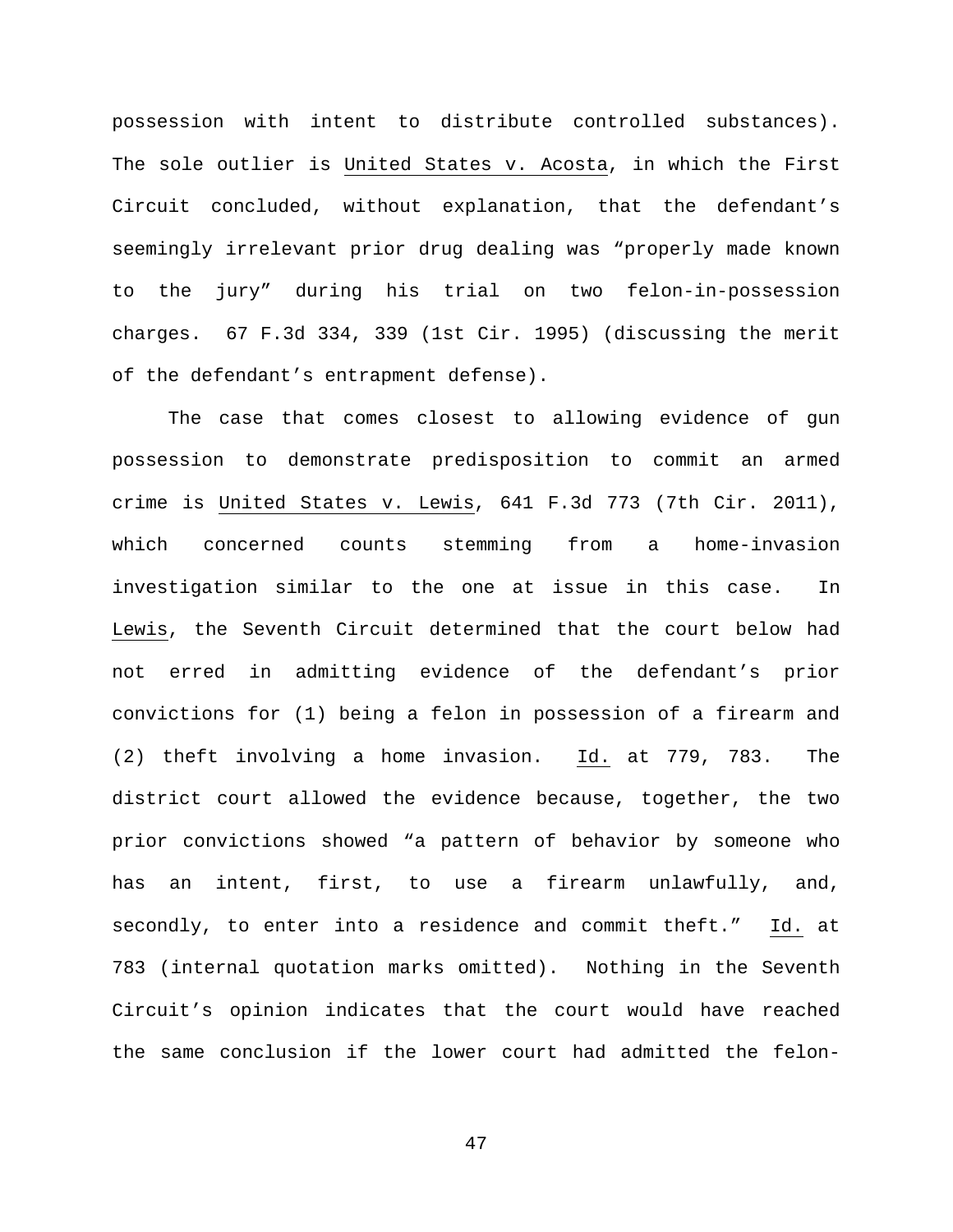in-possession conviction without also admitting the theft conviction.

When I compare the instant case to Lewis and the other entrapment cases that I cite above, I am compelled to draw the conclusion that a felon-in-possession charge is not similar enough to a home-invasion conspiracy to render the former crime indicative of predisposition to commit the latter crime. In a typical case, the only similarity between conspiracy to commit an armed home invasion and possession of a firearm is the fact that both crimes involve firearms. This Court has made it clear that the presence of weapons does not render two crimes similar enough to warrant admitting evidence of one crime at a trial for the other. In United States v. Hawkins, the Court considered whether the misjoinder of a defendant's carjacking and felon-inpossession charges was harmless. 589 F.3d at 704-07. The Court concluded that the firearm possession was "only marginally relevant, if relevant at all," to the carjacking counts in light of the fact that the only thing tying the crimes together was the use of different firearms. Id. at 705. The Court ruled that the felon-in-possession evidence would be inadmissible under Rule 404(b) at a separate trial on the carjacking counts. Id.

I acknowledge that Hawkins did not involve an entrapment defense. However, this distinguishing factor does not alter my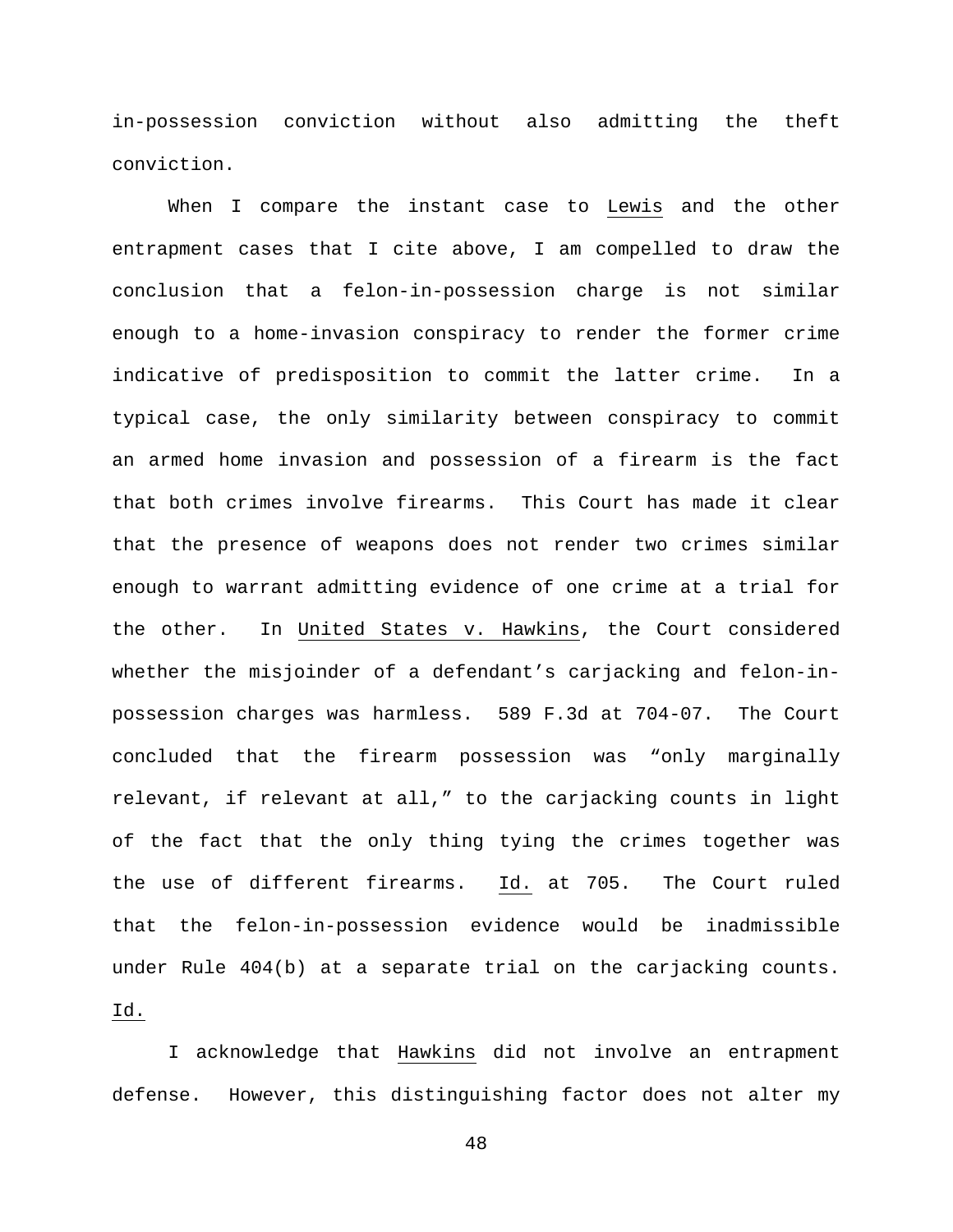conclusion that, like the felon-in-possession evidence at issue in Hawkins, evidence of McLaurin's firearms possession would be inadmissible at a separate trial on his remaining charges.[\\*](#page-48-0) There is a fine line between evidence showing predisposition (which Rule 404(b) allows) and evidence showing criminal propensity (which Rule 404(b) prohibits). The evidence underlying McLaurin's felon-in-possession charges undoubtedly falls into the latter category. It requires quite a logical leap to conclude that a felon is predisposed to conspire to rob a drug stash house simply because he possessed and sold two firearms, even when one of those firearms was a sawed-off shotgun. In my view, Rule 404(b) does not permit such an attenuated connection between a prior bad act and the alleged crime at issue. A contrary finding would veer dangerously close to interpreting Rule 404(b) in a way that gives the government unlimited power to use evidence of prior crimes whenever a

<span id="page-48-0"></span>I would not reach the same conclusion under an abuse-ofdiscretion standard of review. Although I believe that the law does not support admitting evidence of McLaurin's firearms possession to prove his predisposition to commit the home invasion, concluding that it does so is not arbitrary or See United States v. Moore, 27 F.3d 969, 974 (4th Cir. 1994) (explaining that a district court abuses its discretion only when it acts "arbitrarily or irrationally"). For this reason, I join Part III.B of the majority's opinion, which concludes that the district court did not abuse its discretion by admitting evidence of Lowery's firearm possession pursuant to Rule 404(b).